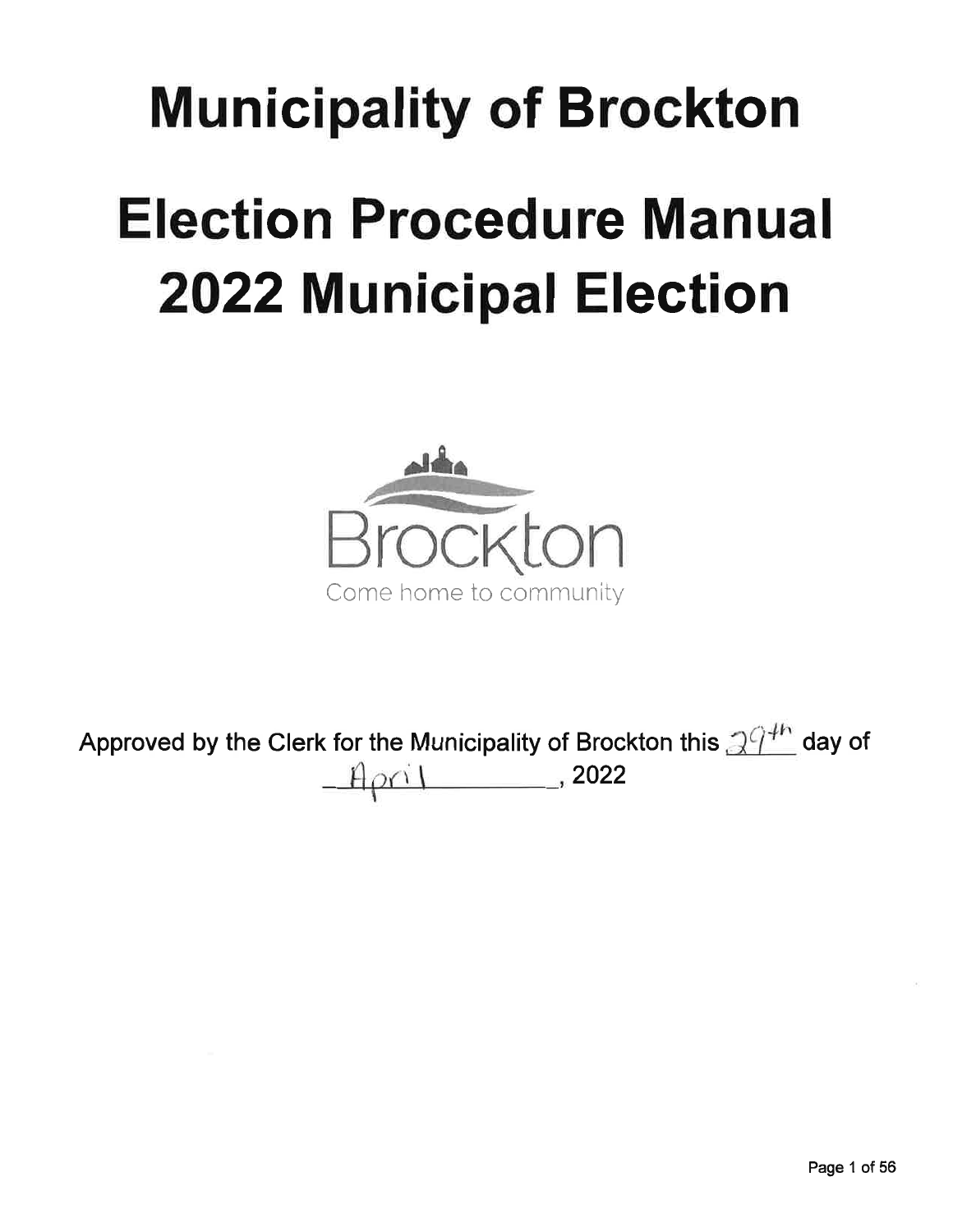# **Table of Contents**

|                                                  | 3  |
|--------------------------------------------------|----|
| Section 2 - Disclaimer                           | 4  |
| Section 3 - Declaration                          | 5  |
| Section 4 - Definitions                          | 5  |
| Section 5 - Secrecy                              | 9  |
| Section 6 - Notices/Advertisements               | 10 |
| Section 7 - Nominations                          | 11 |
| Section 8 - Preliminary List of Electors         | 14 |
| Section 9 - Help Centre                          | 15 |
| Section 10 - Voting                              | 16 |
| Section 11 - Voters' List                        | 18 |
| Section 12 - Voting Process                      | 20 |
| Section 13 - Internet/Telephone Voting Procedure | 21 |
| Section 14 - Count Procedures                    | 29 |
| Section 15 - Notice of Results                   | 29 |
| Section 16 - Recount                             | 30 |
| Section 17 - Campaigning General                 | 33 |
| Section 18 - Election Signs                      | 34 |
| Section 19 - Candidate Advertising               | 35 |
| Section 20 - Third Party Advertising             | 35 |
| Section 21 - Scrutineers                         | 38 |
| Section 22 - Candidates Financial Statements     | 39 |
| Section 23 - Third Party Financial Statements    | 40 |
| Section 24 - Compliance Audit Committee          | 42 |
| Section 25 - Election Records                    | 44 |
| Section 26 - Accessibility                       | 45 |
| Section 27 - Emergencies                         | 46 |
| Section 28 - Corrupt Practices                   | 46 |
| Section 29 - COVID-19 Protocol                   | 48 |
| Schedule A -- Timeline and Key Dates             | 49 |

This Manual is provided for information purposes and is subject to change, with updates noted and posted on the website. Please refer to the legislation for specific reference.

All references to the "Clerk", for the purposes of this manual, shall mean the Returning Officer (R.O.) for the 2022 Municipal Election. All references to the Clerk's designate shall mean the delegated duties of the R.O.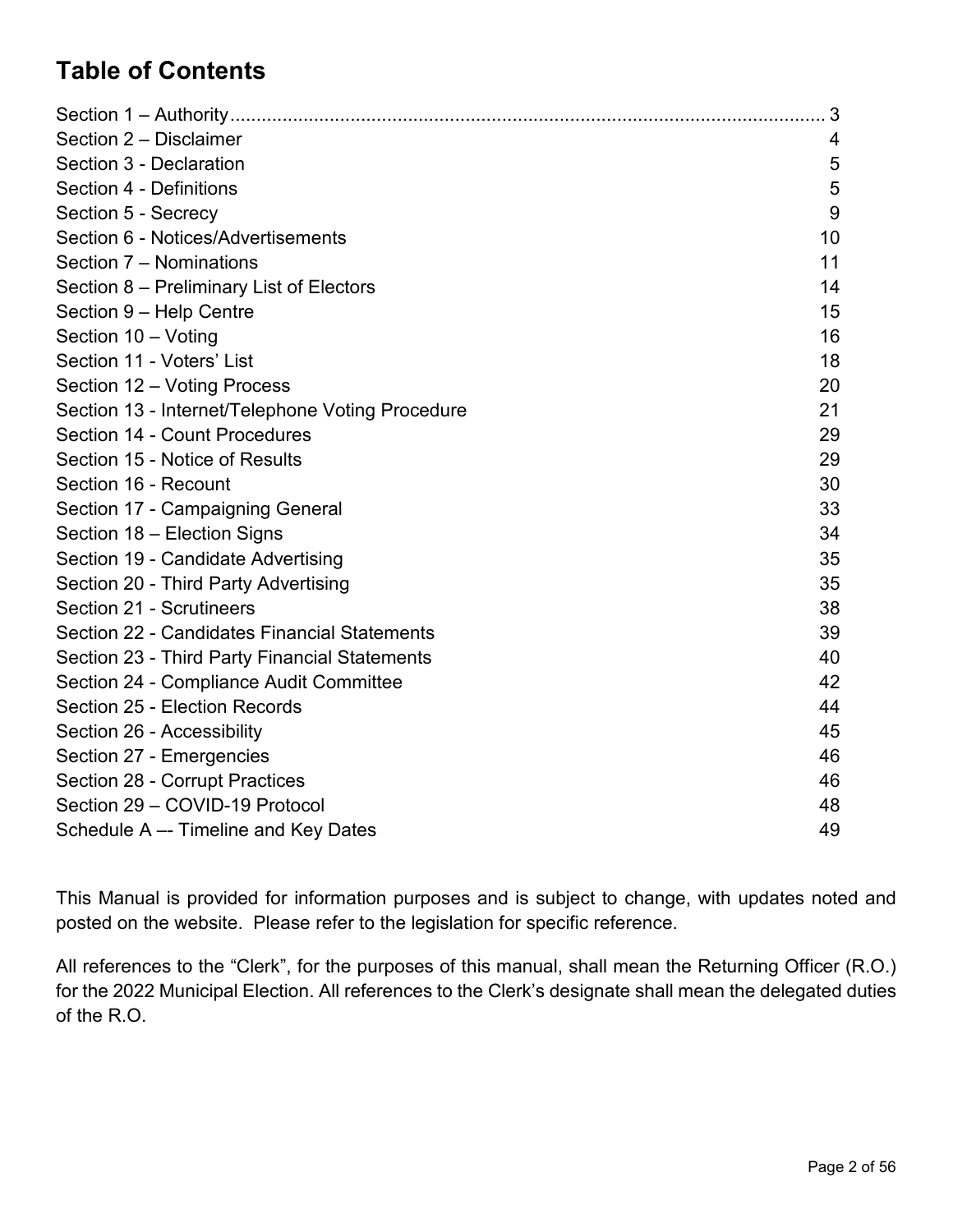# <span id="page-2-0"></span>**Section 1 – Authority**

Telephone and Internet Voting Election Procedure for the Municipality of Brockton has been prepared in accordance with the provisions of Section 42 of the Municipal Elections Act, 1996, as amended.

The Municipality of Brockton will be using the telephone and internet voting method in the 2022 Municipal Election, as authorized by By-Law 2021-125 – Alternate Voting Methods By-Law on March 9, 2021, as amended by By-law 2022-046 to authorize advance voting. and pursuant to the provisions of Section 42 of the Municipal Elections Act, 1996, as amended.

Section 42(3) of the Municipal Elections Act, 1996, as amended, provides that, no later than June 1, 2022, the Clerk shall establish procedures and forms for the use of any alternative voting method authorized by by-law and provide same to each candidate.

Section 42(4) of the Municipal Elections Act, 1996, as amended, provides that the procedures and forms established by the Clerk, if they are consistent with the principles of the Municipal Elections Act, 1996, as amended, prevail over anything in the Act and the regulations made under it.

When the Election Procedure Manual for the Municipality of Brockton does not provide for any matter, an election to which this procedure applies shall be conducted as far as practicable in accordance with the principles of the Municipal Elections Act, 1996, as amended.

Section 11 of the Municipal Elections Act, 1996, as amended, states that the Clerk of the local municipality is responsible for conducting elections within that municipality and for:

- a) preparing for the election
- b) preparing for and conducting a recount in the election
- c) maintaining peace and order in connection with the election, and
- d) preparing a report about the identification, removal and prevention of barriers that affect electors and candidates with disabilities

Section 12 of the Municipal Elections Act, 1996, as amended, provides that, with respect to the duties and authority of a Municipal Clerk:

- 12. (1) A Clerk who is responsible for conducting an election may provide for any matter or procedure that:
	- a) is not otherwise provided for in an Act or regulation, and
	- b) in the clerk's opinion, is necessary or desirable for conducting the election
	- (2) The power conferred by subsection (1) includes power to establish forms, including forms of oaths and statutory declarations and power to require their use.
	- (3) The power conferred by subsection (1) includes power to require a person, as a condition of doing anything or having an election official do anything under this Act, to furnish proof that is satisfactory to the election official of the person's identity or qualifications, including citizenship or residency, or of any other matter.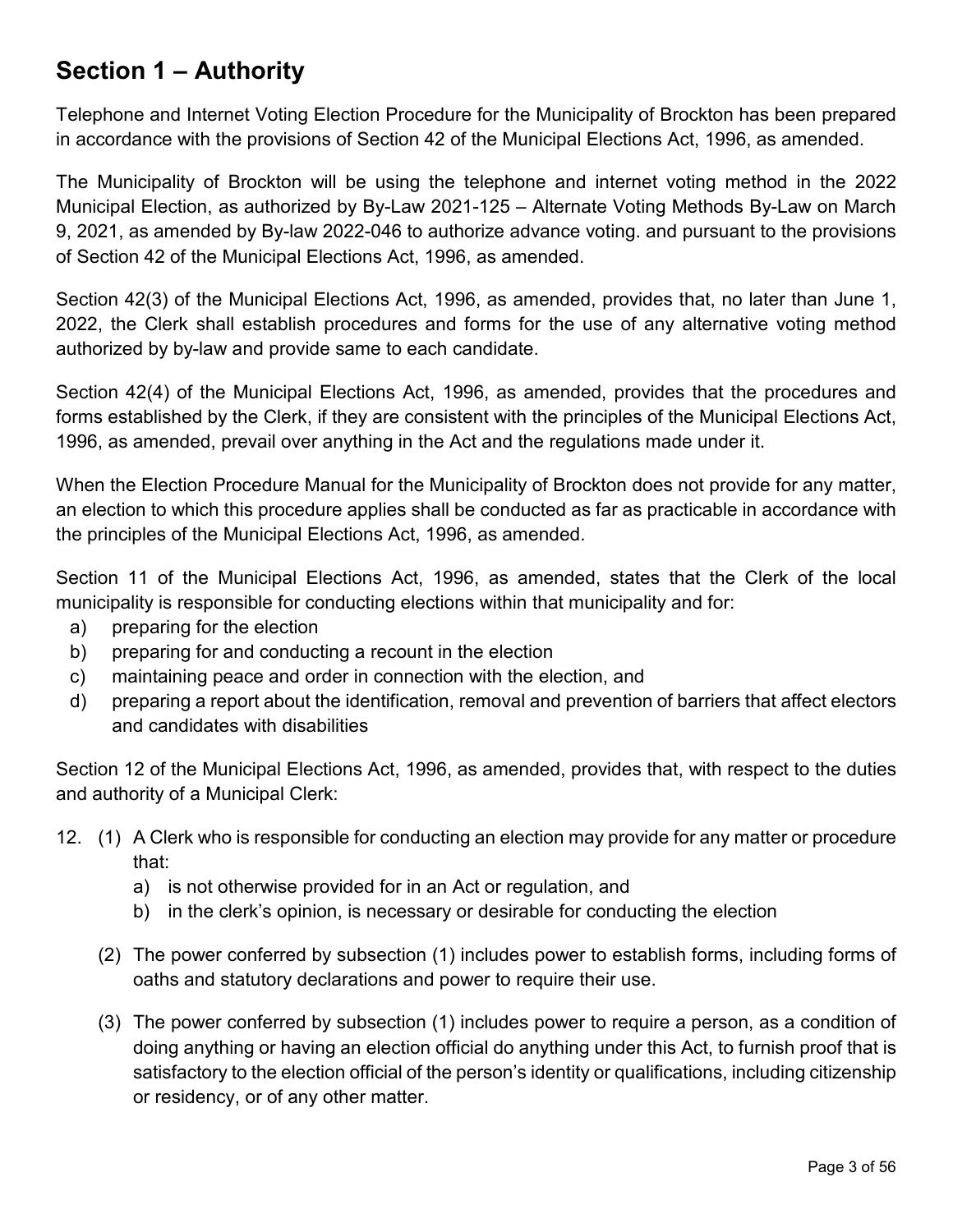While Section 13 of the Municipal Elections Act, 1996, as amended, provides:

- 13. (1) Any notice or other information that this Act requires the Clerk to give shall be given in a form and manner and at a time that the Clerk considers adequate to give reasonable notice or to convey the information as the case may be.
	- (2) The Clerk shall provide electors, candidates and persons who are eligible to be electors with information to enable them to exercise their rights under the Municipal Elections Act, 1996, as amended.

Subsection 42(5) further states that, when a by-law authorizing the use of an alternative voting method is in effect, Sections 43 (advance votes) and 44 (proxy votes) apply only if the by-law so specifies. By-Law 2021-025, as amended, provides for advance voting but does not allow for proxy voting, therefore a person cannot give her/her Voter Information Letter to another eligible elector for the purpose of proxy voting.

Definitions shall be as set out in the Municipal Elections Act, 1996, as amended, and as provided for in the Election Procedure Manual.

## <span id="page-3-0"></span>**Section 2 - Disclaimer**

The Election Procedure Manual for the Municipality of Brockton has been prepared to provide general guidance for the 2022 Municipal Election.

In the event of any discrepancy in the Election Procedure Manual, the Municipal Elections Act, 1996, as amended, shall take precedence except as provided for in Section 42(4) of the Municipal Elections Act, 1996, as amended.

Amendments may be made to the Election Procedure Manual at the discretion of the Clerk.

Any unforeseen cases which are not addressed in these procedures will be recorded, action taken and reflected in an addendum signed by the Clerk to these procedures and circulated to all candidates and posted on the website.

#### **Language**

With respect to an election held for offices of a municipal council and an English public or separate school board, notices, forms and other information provided under the Municipal Elections Act, 1996, as amended, shall be made available in English only, unless the council of the municipality passes a by-law to authorize the use of:

- a) French, in addition to English, in the prescribed forms; and
- b) French, other languages other than English, or both, in notices, forms (other than prescribed forms) and other information provided under the Municipal Elections Act, 1996, as amended.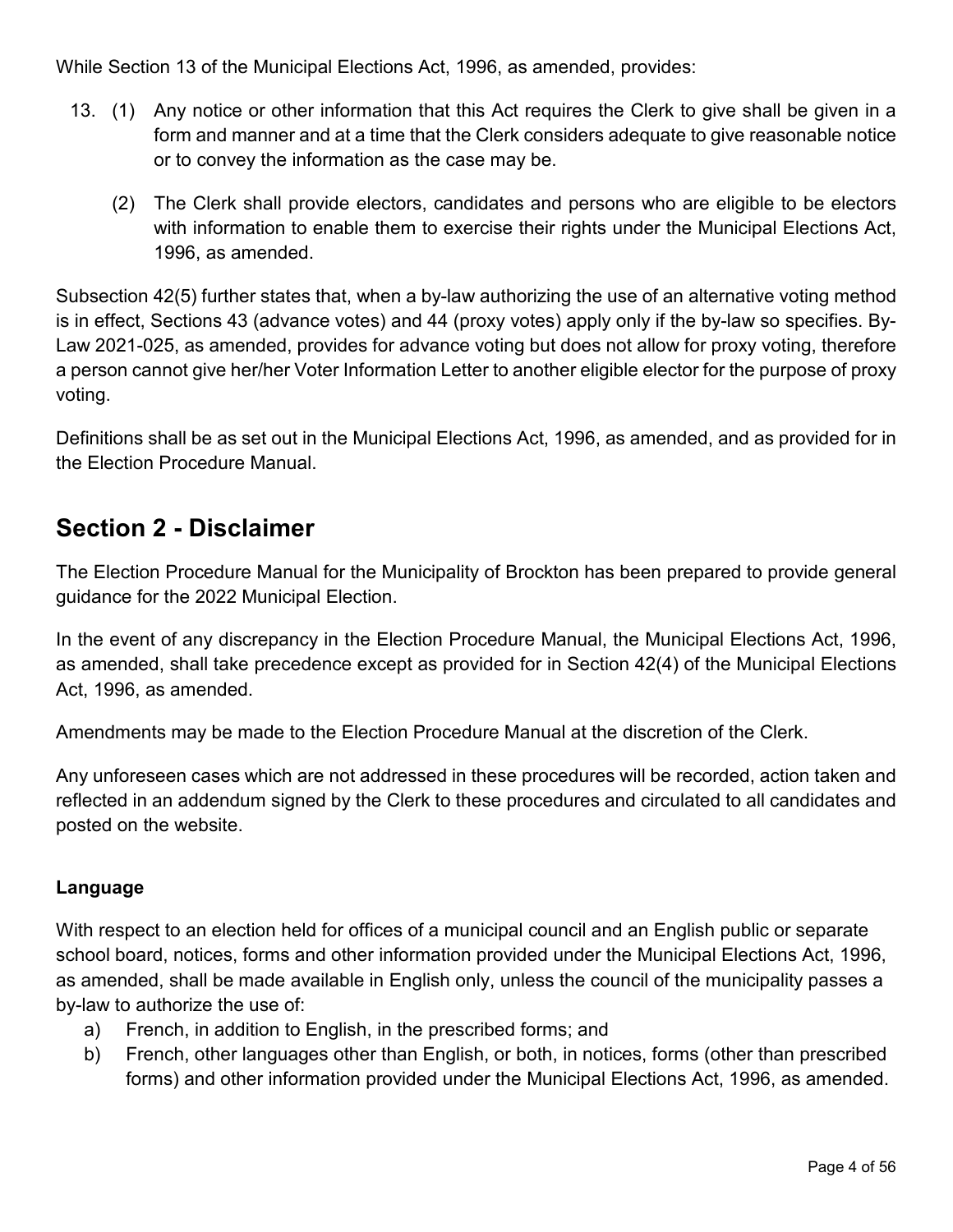Section 9.1 of the Municipal Elections Act, 1996, as amended, requires notices, forms and other information provided under the Act to be made available in both English and French for the election of:

- a) Members of a French-language district school board; or
- b) Members of a school authority that, i.has established, operated or maintained a French-language instructional unit within the year before Voting Day, or
	- ii.is subject to an agreement, resolution or order under Part Xll of the Education Act that requires the school authority to establish, operate or maintain a French-language instructional unit.

#### Other Languages

A municipal council may pass a by-law to authorize the use of other languages other than English and French in notices, forms (other than the prescribed forms) and other information provided under the Municipal Elections Act, 1996, as amended, with respect to the election of the aforementioned members.

## <span id="page-4-0"></span>Section 3 - Declaration

Pursuant to Section 12 of the Municipal Elections Act, 1996, as amended, I hereby certify that the attached procedure shall be followed while conducting the 2022 Municipal Election in the Municipality of Brockton.

<u>April 29 2022</u> <u>Date</u> 7 Tiona Hamilton, Clerk

## <span id="page-4-1"></span>Section 4 - Definitions

- "Act" means the Municipal Elections Act, 1996, SO 1996 c.32 as amended. .
- 2. "Advance Voting" means voting conducted anytime beginning on Monday, October 17, 2022 at 10:00 a.m. and concluding on Monday, October 24, 2022 at 8:00 p.m.
- 3 "Ballot" means either an image on a computer screen of a ballot card for an election to be voted for, including all choices available to the electors and containing spaces in which the electors mark their votes; or when voting using a touchtone or wireless telephone, an audio set of instructions describing all choices available to the electors and how to mark their selection by pressing the numbered touchtone keypad.
- 4 "Candidate" means a person who has been nominated under Section 33 of the Municipal Elections Act, 1996, as amended.
- 5 "Certified Gandidate" means a candidate whose nomination was certified by the Clerk under Section 35(2) of the Municipal Elections Act, 1996, as amended.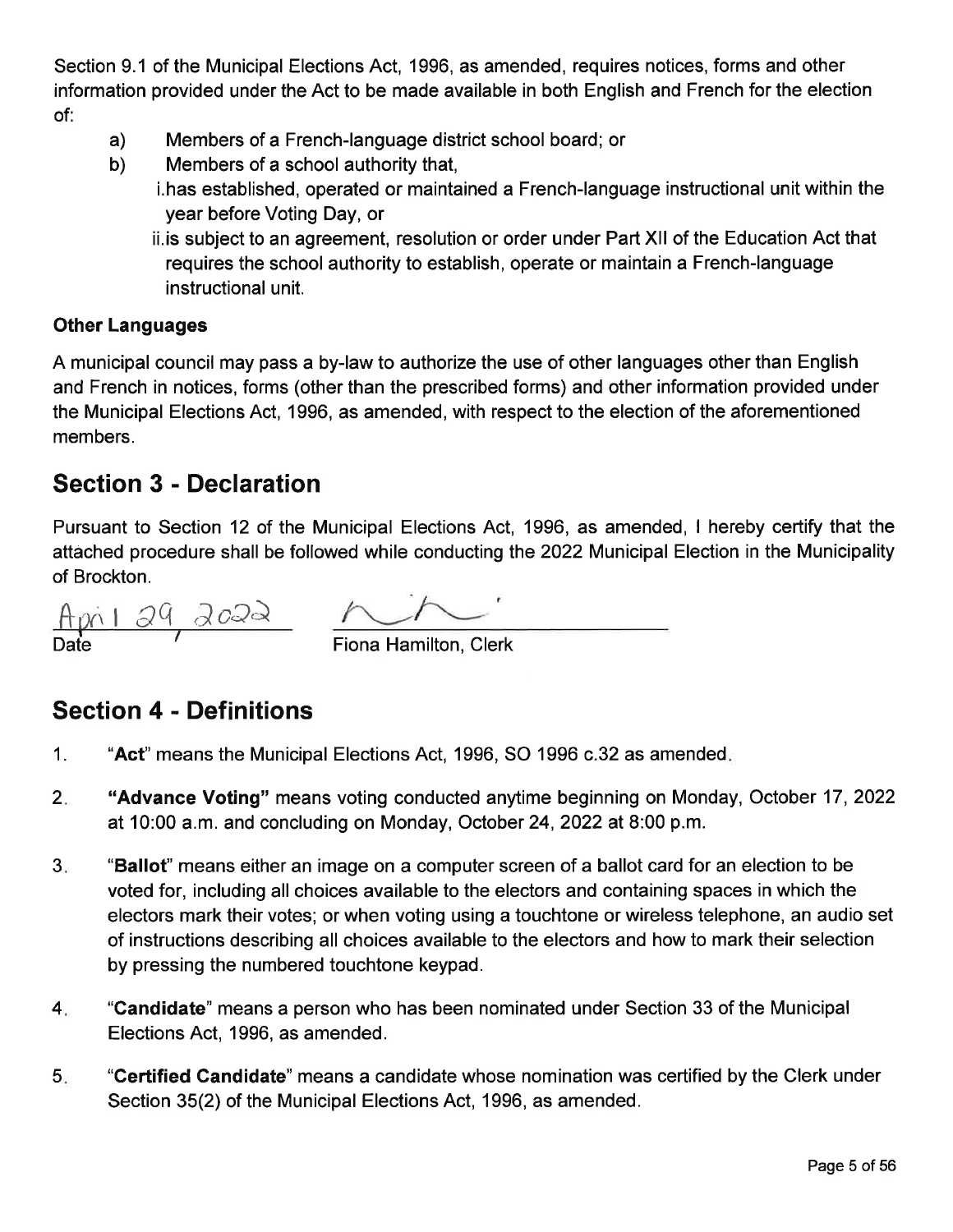- 6. "**Clerk**" means the Clerk of the Municipality of Brockton who is responsible for conducting the 2022 Municipal Election under the authority of the Municipal Elections Act, 1996, as amended and reciprocally also known as the Returning Officer. All references to the Clerk's designate shall mean the delegated duties of the Returning Officer
- 7. **"Corporation"** means an organization that has a legal existence as an entity separate and distinct from its owners. A legal entity has legal capacity to enter into agreements or contracts, assume obligations, incur and pay debts, sue and be sued in its own right, and to be held responsible for its actions. A corporation cannot vote, only an individual (a natural person) can vote.
- 8. "**DataFix**" means an Election Management System used to conduct a municipal election including Voter View, an internet-based application designed to provide election officials with an electronic view of their electoral information, including the ability to make corrections to the Voters list as well as to access various voter counts needed for electoral planning, with the capability to provide an electronic copy of all changes to the provincial authority at the end of the electoral event.
- 9. **"Election"** means the 2022 School Board and Municipal elections conducted by the Returning Officer (R.O).
- 10. **"Election Campaign Advertisement"** means an advertisement in any broadcast, print, electronic or other medium that has the purpose of promoting or supporting the election of a Candidate.
- 11. "**Election Official"** meaning the Clerk and/or other persons appointed in writing by the Clerk to carry out election duties in accordance with the Municipal Elections Act, 1996, as amended. An EO can only carry out duties and tasks as assigned in writing by the Clerk and must take the prescribed oath in accordance with Section 15 of the Municipal Elections Act, 1996, as amended.
- 12. **"Eligible Elector"** means a person who is entitled to be an elector at an election held in the local municipality, if on voting day they meet the qualifications outlined in Section 17(2) and 17(3) of the Municipal Elections Act, 1996, and shall hold the same meaning as "voter" "elector" or "eligible voter" for the purposes of this Manual.
- 13. "**Friend, or Support Person**" means any person who is requested by an elector to assist them in the voting process.
- 14. "**Help Centre**" means a location designated by the Clerk where individuals may be added to the Voters' List and receive assistance and clarification on the election process, including access to a telephone and/or a computer with internet access. The ability to vote at the Help Centre will be limited to hours designated by the Clerk. The Help Centre shall also be known as the Revision Centre or Voter Help Centre. The Help Centre will be located at the Municipal Office, 100 Scott Street, Walkerton, ON N0G 2V0.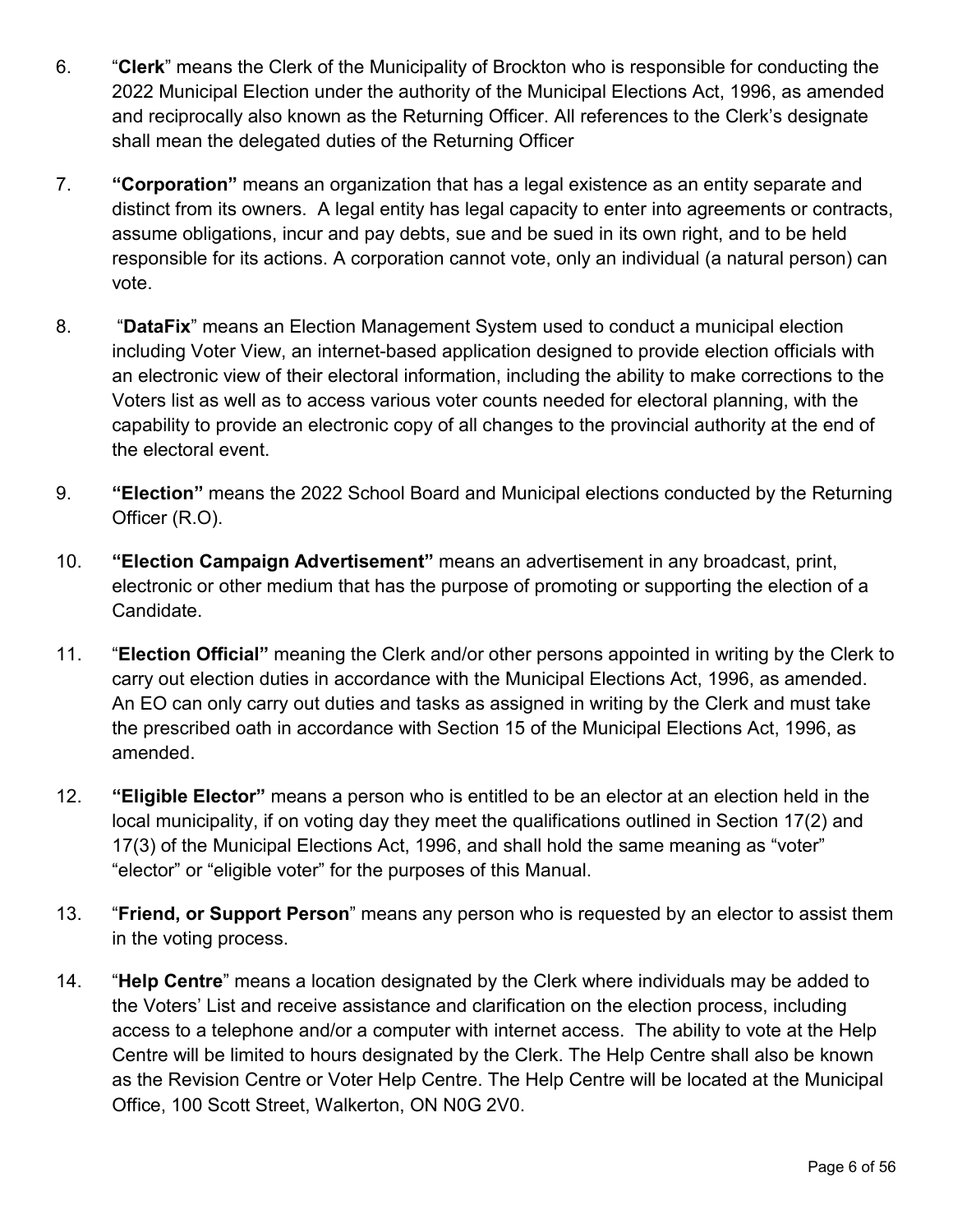- 15. **"Identification**" means a document that can be used to show the elector's name and address. A detailed list of acceptable documents is attached hereto as Schedule B.
- 16. **"Lame Duck"** means there are restrictions on Council's powers (Section 275 of the Municipal Act, 2001, as amended). A Council is considered to be a Lame Duck Council when: before election day it is determined the new Council will include less than ¾ of the members of the outgoing Council before election day; it is determined on election day after the results are known that the new Council is composed of less than  $\frac{3}{4}$  of the members of the outgoing Council.
- 17. "**Municipal Office**" means the Municipality of Brockton Municipal Office located at 100 Scott Street, Walkerton, Ontario.
- 18. "**Nomination Period**" means the period between the first day of nominations to Nomination Day. The first day that nominations can be filed for a regular election is Monday, May 2, 2022. Nomination Day (the deadline to file or withdraw a nomination) for a regular election is Friday, August 19, 2022 at 2:00 p.m.
- 19. **"Owner or Tenant"** in relation to an election, means a person who is the owner or tenant shown on the assessment roll of land assessed under the Assessment Act and a nonresidential tenant of land assessed under the Assessment Act, R.S.O. 1990, c. A.31, whether or not the tenant is shown on the assessment roll, but does not include an owner or tenant of land who is entitled to use the land under a time share contract unless the person is entitled to use the land, on voting day, or for a period of six weeks or more during the calendar year in which voting day of the election is held

**Tenant** - includes an occupant and a person in possession other than the owner or the spouse of such owner or tenant

- 20. "**Password**" means an additional access control word assigned by Simply Voting to each authorized user to provide additional security for access to the voting system.
- 21. "**Personal Identification Number (PIN)**" means a unique multiple digit number, assigned by Simply Voting Inc., randomly generated and sent to every elector on the Voters List by way of a Voter Information Letter. The PIN will provide security for access to the voting system.
- 22. "**Preliminary List of Electors (PLE)**" means a list of electors for the Municipality compiled by the Municipal Property Assessment Corporation (MPAC) and provided to the Municipality of Brockton by a date prior to September 1, 2022 of an election year under Section 19 of the Municipal Elections Act, 1996, as amended.
- 23. "**Proof of Identification**" means proof of identity and residence as prescribed in O. Reg. 304/13 of the Act.
- 24. "**Regular Office Hours**" means Monday to Friday, 8:30 a.m. to 4:30 p.m.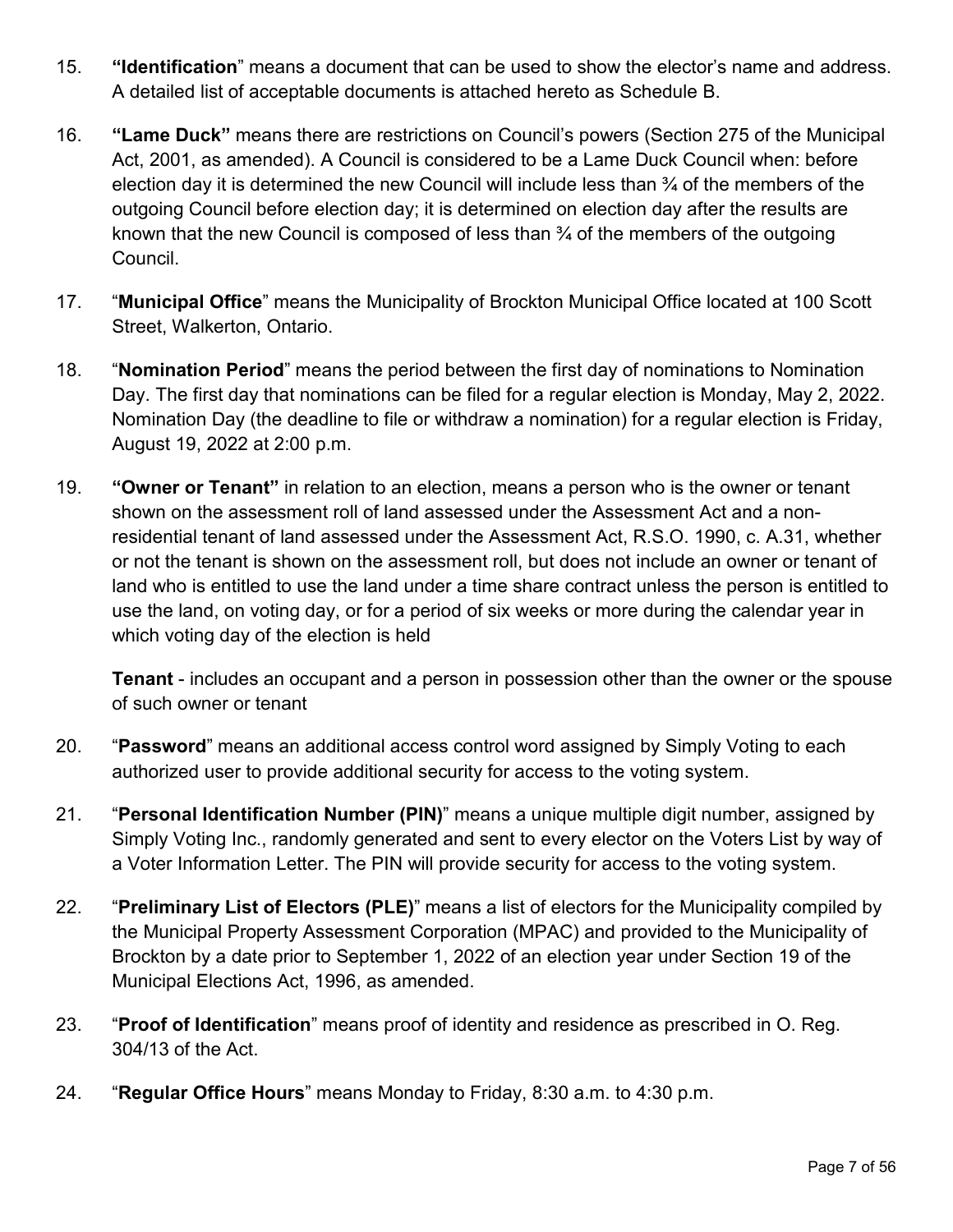- 25. **"Registered Third Party (Third Party Advertiser)** means an individual who is normally resident in Ontario, a corporation that carries on business in Ontario or a trade union that holds bargaining rights for employees in Ontario, and who's Notice of Registration for Third Party Advertiser has been certified by the Clerk.
- 26. **"Restricted Period for Third Party Advertisements"** begins on the earliest day that an individual, corporation or trade union is permitted to file a notice of registration as a registered third party and ends at the close of voting on Voting Day.
- 27. "**Scrutineer**" means an individual, appointed in writing by a certified candidate, to represent them during the voting process pursuant to Section 16 of the Municipal Elections Act, 1996, as amended.
- 28. **"Secondary Voter Credential"** means a secondary means of identification specific to each eligible elector being their birth date.
- 29. "**Student voting**" means a student may vote in the municipality where they are temporarily residing while attending school as well as at their permanent home in a different municipality, provided that they do not intend to change their permanent home.
- 30. **"Third Party Advertisement"** means an advertisement in any broadcast, print, electronic or other medium that has the purpose of promoting, supporting or opposing a candidate, or a "yes" or "no" answer to a question on the ballot, but does not include an advertisement by or under the direction of a candidate, or an advertisement that incurs no expenses in relation to the advertisement, or an advertisement that is transmitted to employees, shareholders, or directors of the registered third party.
- 31. "**Time/Clock**" means the time as indicated on the phone located at the reception desk.
- 32. "**Voter Credentials**" means unique Person Identification Number (PIN) a multiple digit number or numbers assigned to each voter to provide security for access to the voting system and is contained in the Voter Information Letter for each elector.
- 33. "**Voter Information Letter**" means a letter mailed individually to every elector containing voting instructions, including a Voter ID and Personal Identification Number (PIN) and other relevant information.
- 34. "**Voters' List**" means the Preliminary List of Electors, as corrected by the Clerk, under the provisions of Section 19 and Section 22 of the Municipal Elections Act, 1996, as amended.
- 35. "**Voting Day**" means the final day during which the vote is to be taken in the election, which shall be Monday, October 24, 2022 with the close of poll set at 8:00 p.m.
- 36. "**Voting Period**" means the period in which an eligible voter may cast their vote, either via internet or telephone and shall span from Monday, October 17, 2022 starting at 10:00 a.m. to Voting Day on Monday, October 24, 2022 at 8:00 p.m.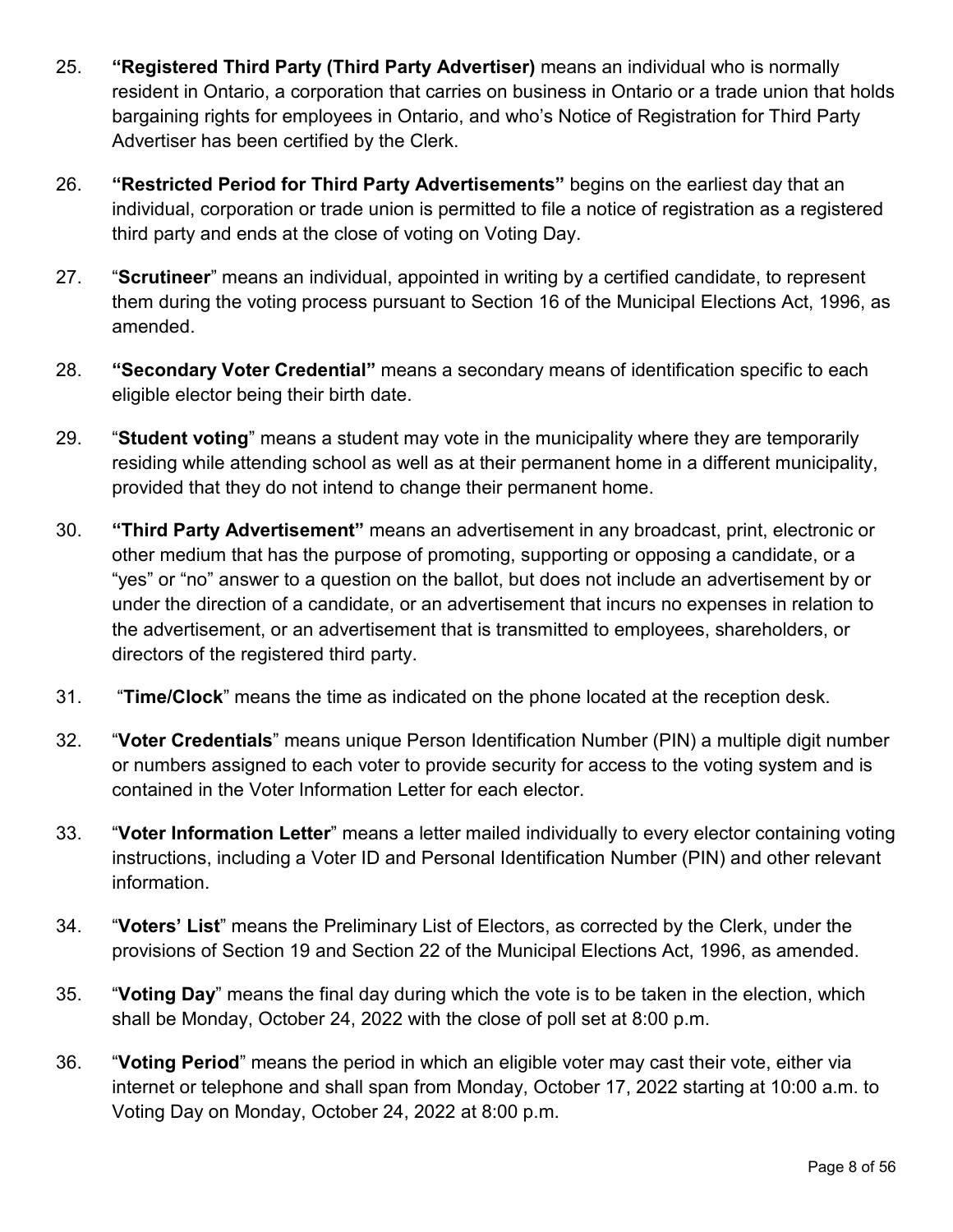37. "**Voting Place"** means a location designated by the Clerk equipped with a telephone and/or internet connection to accommodate voting during the voting period, as required. Voting may take place at the Voting Place as follows:

| Monday, October 17, 2022    | 10:00 a.m. to 4:30 p.m. | <b>Municipal Office</b>          |
|-----------------------------|-------------------------|----------------------------------|
| Tuesday, October 18, 2022   | 8:30 a.m. to 4:30 p.m.  | <b>Municipal Office</b>          |
| Wednesday, October 19, 2022 | 8:30 a.m. to 4:30 p.m.  | <b>Municipal Office</b>          |
| Thursday, October 20, 2022  | 8:30 a.m. to 4:30 p.m.  | <b>Municipal Office</b>          |
| Friday, October 21, 2022    | 8:30 a.m. to 4:30 p.m.  | <b>Municipal Office</b>          |
| Saturday, October 22, 2022  | 10:00 a.m. to 6:00 p.m. | <b>Municipal Office</b>          |
| Sunday, October 23, 2022    | 11:00 a.m. to 3:00 p.m. | <b>Municipal Office</b>          |
| Monday, October 24, 2022    | 8:30 a.m. to 8:00 p.m.  | Municipal Office,                |
|                             |                         | <b>Cargill Community Centre,</b> |
|                             |                         | <b>Elmwood Community Centre</b>  |

The Municipal Office shall be a designated Voting Place and is located at 100 Scott Street, Walkerton, ON N0G 2V0. The Cargill Community Centre and Elmwood Community Centre will be designated as Voting Places only on Voting Day. The Cargill Community Centre is located at 999 Greenock-Brant Townline, Cargill, ON N0G 1J0, and the Elmwood Community Centre is located at 38 Concession Road 10, Elmwood, ON N0G 1S0.

38. "**Website**" means the designated municipal website for election information [\(www.Brockton.ca/Election\)](http://www.brockton.ca/Election).

## <span id="page-8-0"></span>**Section 5 - Secrecy**

- 1. The Clerk shall require all Election Officials and/or other persons working in connection with the Municipal Election to swear or affirm an oath of secrecy in accordance with Section 49(1) of the Municipal Elections Act, 1996, as amended.
- 2. No person shall interfere or attempt to interfere with an elector while in the process of accessing the telephone or internet voting service or interfere or attempt to interfere in the voting process while using the telephone or internet voting service unless expressly requested and authorized by an elector.
- 3. Electors voting at the Voting Place may vote with the assistance of a friend or support person by stating their inability to vote without assistance. Form EL 27, where applicable, shall be completed and the friend shall be required to take the appropriate oath prior to providing the assistance.
- 4. No person shall obtain or attempt to obtain information as to how an elector intends to vote or has voted.
- 5. No person shall communicate any information that might have been inadvertently obtained relating to how an elector intends to vote or has voted.
- 6. No elector shall reveal how they intend to vote except when obtaining assistance with voting by a friend, support person or an Election Official.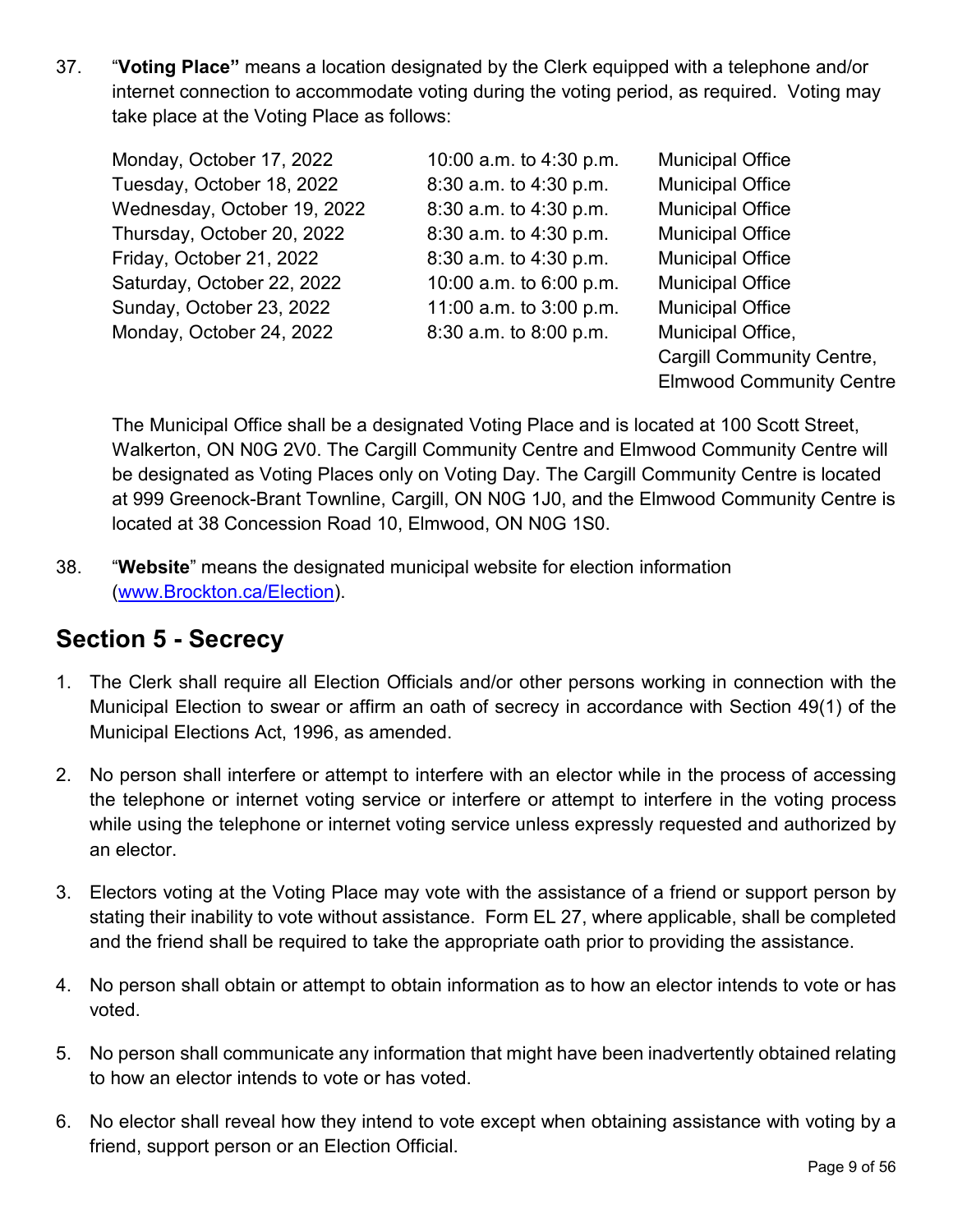7. All complaints regarding breaches of secrecy shall be investigated by the proper authorities and shall be prosecuted pursuant to Sections 89 and 90 of the Municipal Elections Act, 1996, as amended.

## <span id="page-9-0"></span>**Section 6 - Notices/Advertisements**

The Clerk of the Municipality of Brockton shall notify voters of the following through the use of newspaper advertisements, the Municipal Website, and Municipal social media accounts:

- a) that a municipal election is being held for the Municipality of Brockton and that the Municipality has adopted an alternative voting method, being Telephone/Internet Voting;
- b) the time and date for the holding of the vote including Voting Period and the method of voting including information on the Help Centre and information on the office(s) of the Mayor, Councillors, and School Board Trustees;
- c) who is eligible to vote in the municipal election; and
- d) the location and hours of the Help Centre/Revision Centre, how eligible voters can check to see if their name is on the Voters' List and the procedures by which their name can be added, deleted or information corrected on the Voters' List, as well as the procedure by which another person's name may be deleted from the list.

The Clerk shall determine the date(s) of all advertisements including the newspaper advertisement and website notices that are to appear in order to comply with the requirements and principles of the Municipal Elections Act, 1996, as amended.

Each person on the Voters' List shall be mailed a sealed Voter Information Letter containing:

- their Voter Credentials and the telephone number to call to cast their vote and the designated internet address (URL) to access to cast their vote using the Internet
- instructions on how to vote:
- dates and hours of voting;
- location, dates and hours of operation and telephone number of the Help Centre
- a voter eligibility explanation
- information on voting assistance available at the Municipal Office
- election email address and designated internet address
- summary of nominated certified candidates and offices
- information on illegal and corrupt practices under the Act

As stated previously, the Clerk shall provide notice to all electors, the same to be published in local newspaper and on the municipal website as determined by the Clerk, explaining the Telephone/Internet Voting service and shall also provide information displays at area events for the purpose of explaining and answering questions of the electorate.

Where possible, cooperative advertising may take place; costs to be approved and shared by the participating municipalities.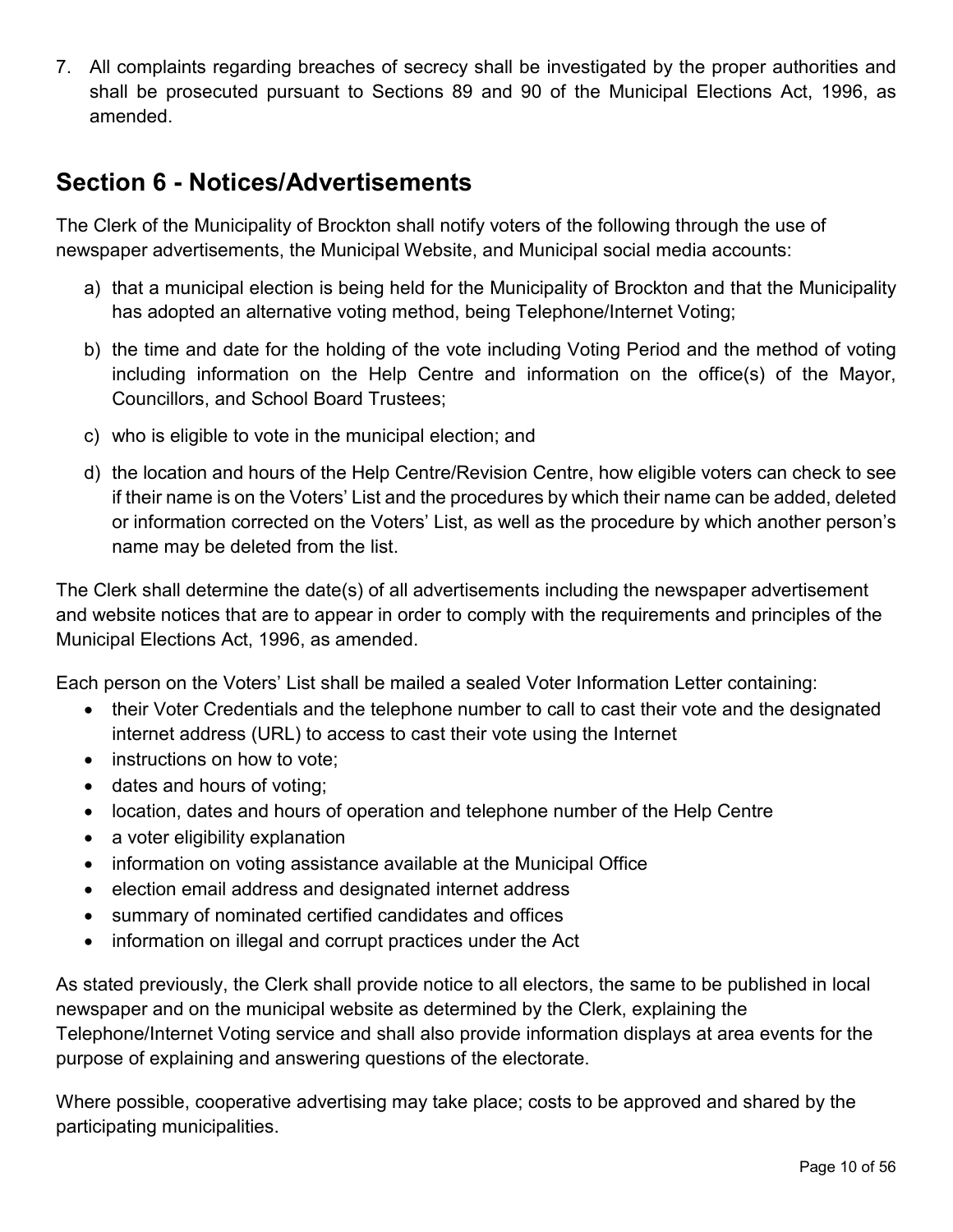## <span id="page-10-0"></span>**Section 7 – Nominations**

The giving of notice for nominations, Notice of Nomination for Office, shall be placed in a local newspaper prior to Monday, May 2, 2022, at the Municipal Office, and on the Municipal website and social media accounts. All nominations shall be accepted in accordance with the Procedure for Accepting Nominations Papers 2022 Election Policy, attached hereto as Schedule C.

A person may be nominated for an office by filing a nomination in the Clerk's Office in person or by an agent according to Section 33 of the Municipal Elections Act, 1996, as amended. The nomination must be endorsed by at least twenty-five (25) persons and nominators may endorse more than one (1) nomination. The person endorsing a nomination must be eligible to vote in an election for an office within the Municipality if a regular election was held on the day that the person endorses the nomination.

Nomination Paper(s) for the following offices will be available at the Clerk's Office from Monday, May 2, 2022 to Thursday, August 18, 2022 during regular business office hours (8:30 a.m. to 4:30 p.m.) and between 9:00 a.m. and 2:00 p.m. on Nomination Day, Friday, August 19, 2022 and on the website for:

One (1) Mayor One (1) Deputy Mayor Five (5) Councillors

Nominations must be filed with the Clerk with the prescribed nomination filing fee of \$200.00 for Head of Council and \$100.00 for all other offices along with proof of identity and residence as prescribed in Ontario Regulation 304/13.

No faxed or other electronically transmitted nomination paper will be accepted as an original signature is required.

The filing fee shall be paid by cash, debit card, certified cheque or money order made payable to the Municipality of Brockton.

Nomination Paper(s) for school boards must be obtained and filed at the appropriate designated Municipal Office for the following offices:

One (1) School Board Trustee – English Public

One (1) School Board Trustee – English Separate

One (1) School Board Trustee – French Public

One (1) School Board Trustee – French Separate

#### **Estimated Maximum Campaign Expense**

The Clerk shall calculate the estimated maximum campaign expenses for each office on the "Estimated Maximum Campaign Expense" forms and provide a copy to the candidate or their agent the day that the Nomination Paper is filed. The Clerk's calculation is final.

#### **Notice of Penalties**

Prior to Voting Day, the Clerk shall provide a notice of penalties on the "Notice of Penalties and Corrupt Practices" form to the candidate or their agent.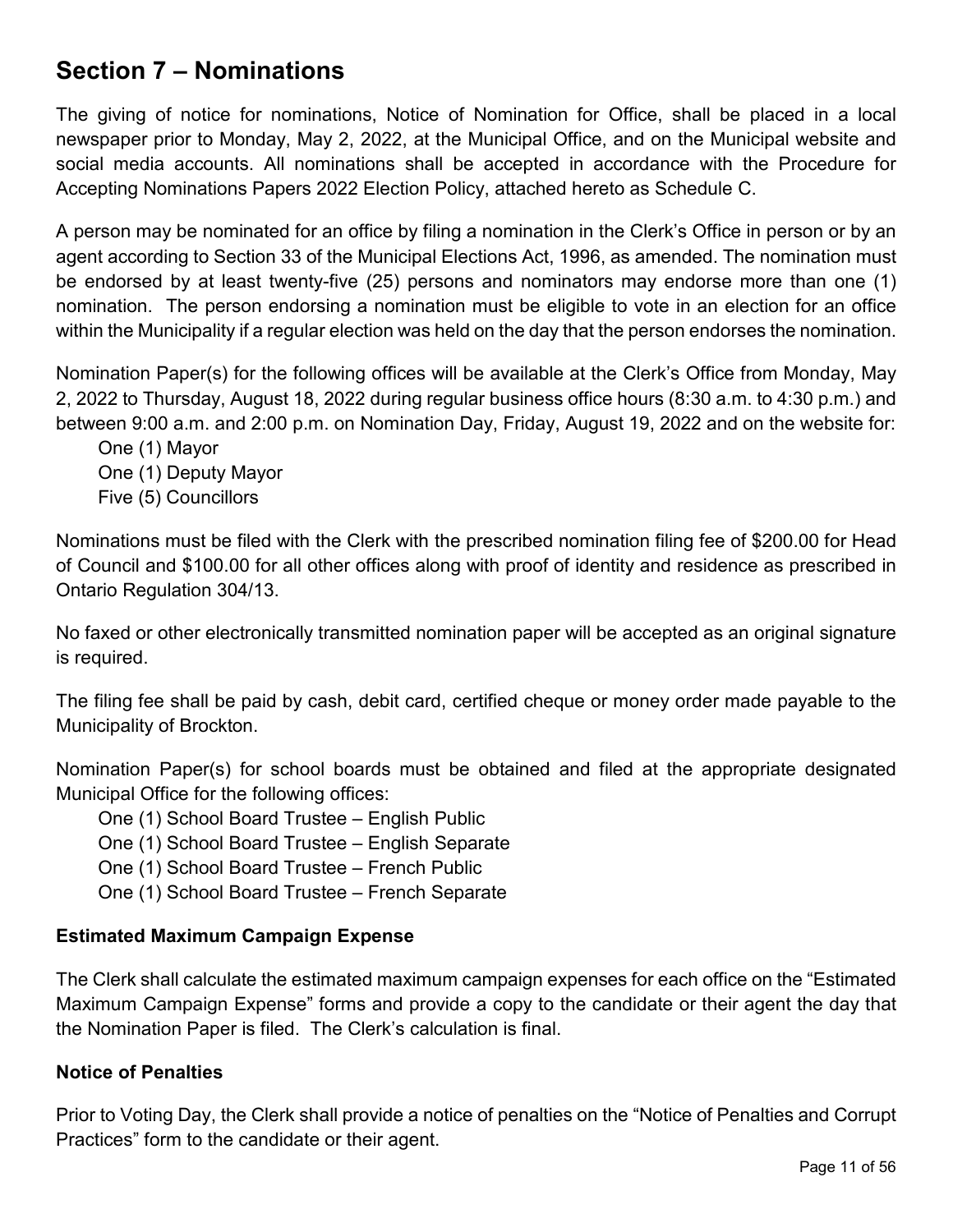#### **Municipal Freedom of Information and Protection of Privacy Act**

The candidate must sign the consent to release personal information (Municipal Freedom of Information and Protection of Privacy Act – MFIPPA) form authorizing the Clerk to release personal information the public and the media.

#### **Unofficial List of Candidates**

The Clerk shall provide notice of the unofficial list of candidates by preparing and posting at the Municipal Office and on the Municipal website an "Unofficial List of Candidates" form which is to be updated as each nomination paper is filed. The list will clearly be marked "unofficial" until such time as the Clerk has certified the nominations. The Clerk must obtain authorization from the candidate to post their personal information such as their addresses.

#### **Nomination Day**

Nomination Paper(s) will be received at the Municipal Office between 9:00 a.m. and 2:00 p.m. on Nomination Day, Friday, August 19, 2022 by following the same procedures as noted above.

#### **Certification of Nomination Papers**

Pursuant to Section 35 of the Municipal Elections Act, 1996, as amended, on or before Monday, August 22, 2022 at 4:00 p.m., the Clerk will carry out a review of each nomination to determine qualification and if the nomination complies with the Municipal Elections Act, 1996, as amended. Once satisfied that the candidate is qualified, complete the "Certification by Clerk" section on the Nomination Paper.

#### **Rejection of Nomination Paper**

If the candidate is not qualified to be nominated or the nomination does not comply with the Municipal Elections Act, 1996, as amended, the Clerk will reject the nomination according to Section 35(3) of the Municipal Elections Act, 1996, as amended. A "Notice of Rejection of Nomination" form shall be sent as soon as possible by registered mail to the person who sought to be nominated and the notice shall also be sent as soon as possible by regular first-class mail to all candidates for the office.

#### **Withdrawal of Nomination**

Pursuant to Section 36 of the Municipal Elections Act, 1996, as amended, a candidate may withdraw their nomination by completing and filing in person a "Withdrawal of Nomination" form with the Clerk before 2:00 p.m. on Nomination Day, Friday, August 19, 2022. A withdrawal sent by email, mail or fax will not be accepted. The withdrawal shall be noted on the "Unofficial List of Candidates".

#### **Official List of Candidates**

The final list of certified candidates will be posted at the Municipal Office and on the Municipal website on or before Monday, August 22, 2022 using the "Official List of Certified Candidates" form.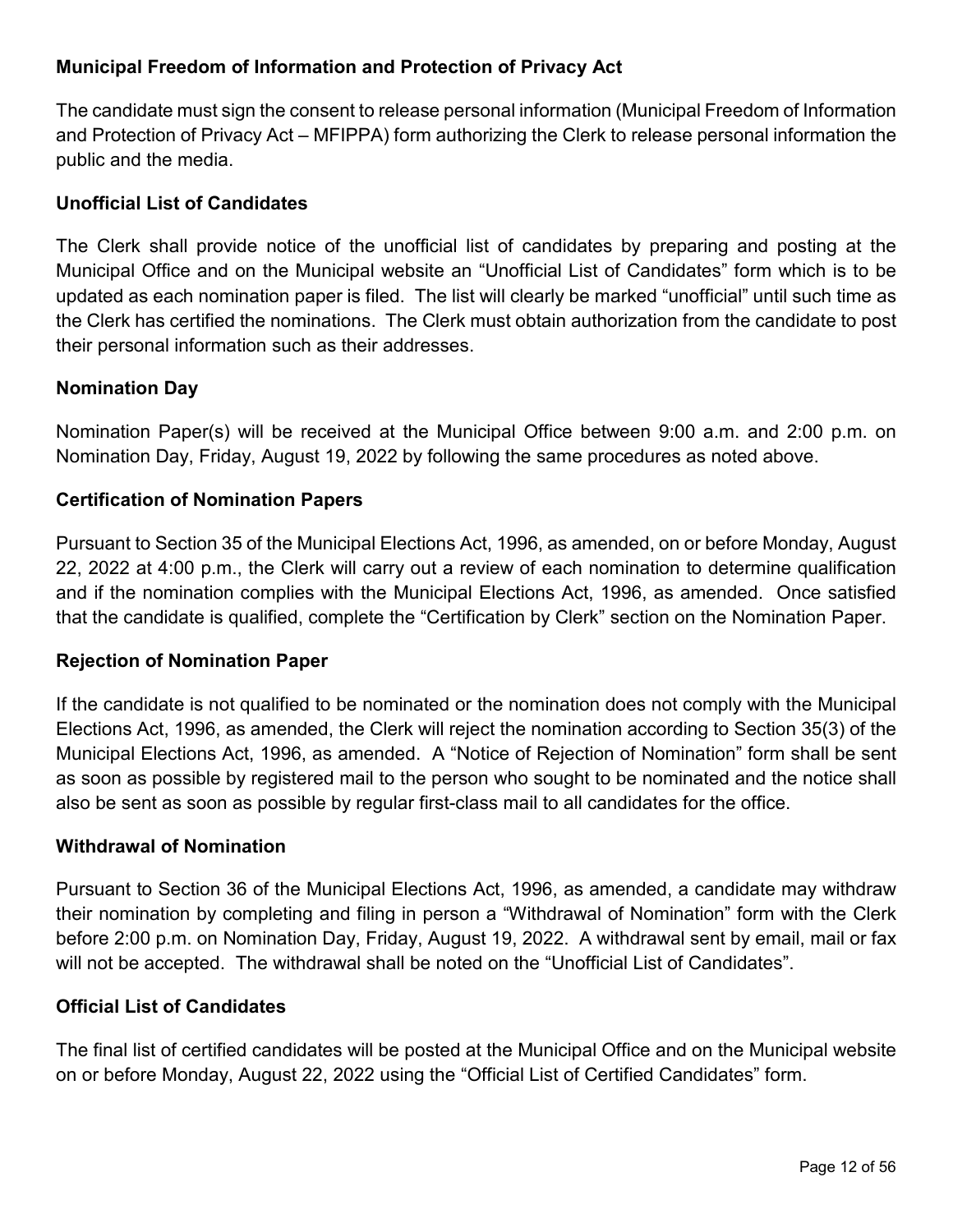#### **Declaration of Election**

If after 4:00 p.m. on Monday, August 22, 2022 the number of certified nominations filed for an office is more than the number of persons to be elected to the office, the Clerk shall declare an election is to be conducted pursuant to Section 40 of the Municipal Elections Act, 1996, as amended.

The Clerk shall give the electors notice of the following:

- 1) the dates and times of the Voting Period
- 2) the location and hours of operation of the Help and Revision Centre
- 3) the manner in which electors may use the internet/telephone voting method

#### **Acclamations**

Pursuant to Section 37(1) of the Municipal Elections Act, 1996, as amended, if the number of certified candidates for an office is the same as or fewer than the number to be elected, the Clerk shall immediately declare the candidate(s) elected by acclamation on Monday, August 22, 2022. The Clerk shall post a "Declaration of Acclamation to Office" form. Should this situation arise, there will be no election conducted for the office(s).

#### **Fewer Number of Nomination Papers than Offices**

Pursuant to Section 33(5) of the Municipal Elections Act, 1996, as amended, if on Monday, August 22 19, 2022, the number of certified nominations filed for an office is fewer than the number of persons to be elected to the office, additional nominations may be filed between 9:00 a.m. and 2:00 p.m. on Wednesday, August 24, 2022. The Clerk shall post a "Notice of Additional Nominations" form advising that additional Nomination Papers may be filed for that office on the specific date and time.

If at 2:00 p.m. on Wednesday, August 24, 2022, additional Nomination Papers have been filed, the procedure to certify or reject Nomination Papers shall be followed.

#### **Additional Nominations More than Number of Offices Remaining**

According to Section 33(5) of the Municipal Elections Act, 1996, as amended, if between 9:00 a.m. and 2:00 p.m. on Wednesday, August 24, 2022, there are more than a sufficient number of certified nominations to fill the office(s), an election shall be conducted with the names of the persons who have filed certified Nomination Papers.

#### **Withdrawal of Additional Nominations**

Withdrawal of additional nominations must be in place prior to 2:00 p.m. on Wednesday, August 24, 2022 by following the procedure in the "Withdrawal of Nomination Paper" section noted above.

#### **Additional Nominations Equivalent to the Number of Offices**

If at 4:00 p.m. on Thursday, August 25, 2022, there is a sufficient number of certified Nomination Papers filed to fill the office(s), the Clerk shall post a "Declaration of Acclamation to Office" pursuant to Section 37(2) of the Municipal Elections Act, 1996, as amended.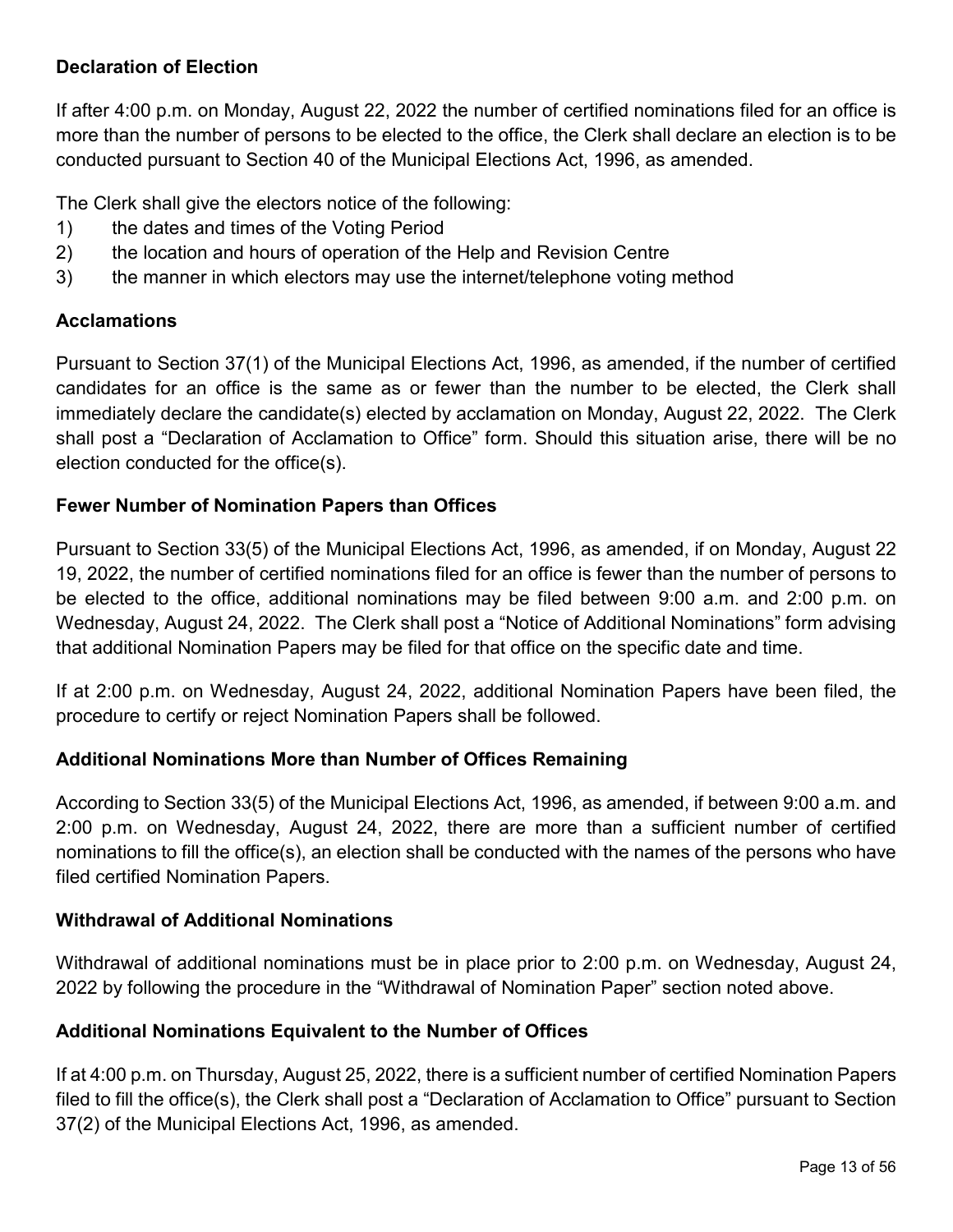#### **Sufficient Number of Nomination Papers Filed to Form a Quorum - Council**

In accordance with Section 27(4) of the Municipal Elections Act, 1996 as amended, if the number of candidates declared elected is less than the number of positions for an office of the Municipal Council, but does form a quorum or majority, Section 263(1)a of the Municipal Act, 2001, as amended, shall apply.

#### **Death or Ineligibility of a Candidate**

According to Section 39 of the Municipal Elections Act, 1996, as amended, if a certified candidate dies or becomes ineligible before the close of voting:

- if no candidate would be elected by acclamation as a result of the death or ineligibility, the election shall proceed as if the candidate had not been nominated, and the Clerk shall omit the candidate's name from the electronic ballot where possible or, if voting has already begun, the Clerk shall give the electors notice of the candidate's death or ineligibility using a variety of methods, including posting notice in every voting place.
- if another candidate would be elected by acclamation as a result of the death or ineligibility, the election is void and a by-election shall be held to fill the office.

No votes are to be counted for the candidate who has died or become ineligible.

#### **Final Calculation of Campaign Expenses**

The Clerk shall, after determining from the number of eligible electors from the Voters List for each office, calculate the maximum amount of campaign expenses that each candidate may incur for that office and prepare a "Certificate of Maximum Campaign Expenses". The certificate shall be given to each candidate in the case of a regular election on or before September 26, 2022 and in the case of a by-election within ten (10) days after the Clerk makes the corrections pursuant to Section 88.20(13) and (14). The Clerk's calculation is final and shall be made in accordance with the prescribed formula set out in Ontario Regulation 101/97.

#### **Candidate Name Pronunciation**

All certified candidates may be required to provide to the Clerk the proper pronunciation of their names prior to finalization of the voice prompts for the telephone component of the voting system upon request.

# <span id="page-13-0"></span>**Section 8 – Preliminary List of Electors**

- 1. The Preliminary List of Electors (PLE) shall be requested from the Municipal Property Assessment Corporation (MPAC) in an electronic format and be received by the Clerk no later than September 1, 2022.
- 2. The Clerk will review said list and obvious errors shall be corrected as permitted under Section 22 of the Municipal Elections Act, 1996 and notify MPAC. The corrected PLE becomes the Voters List.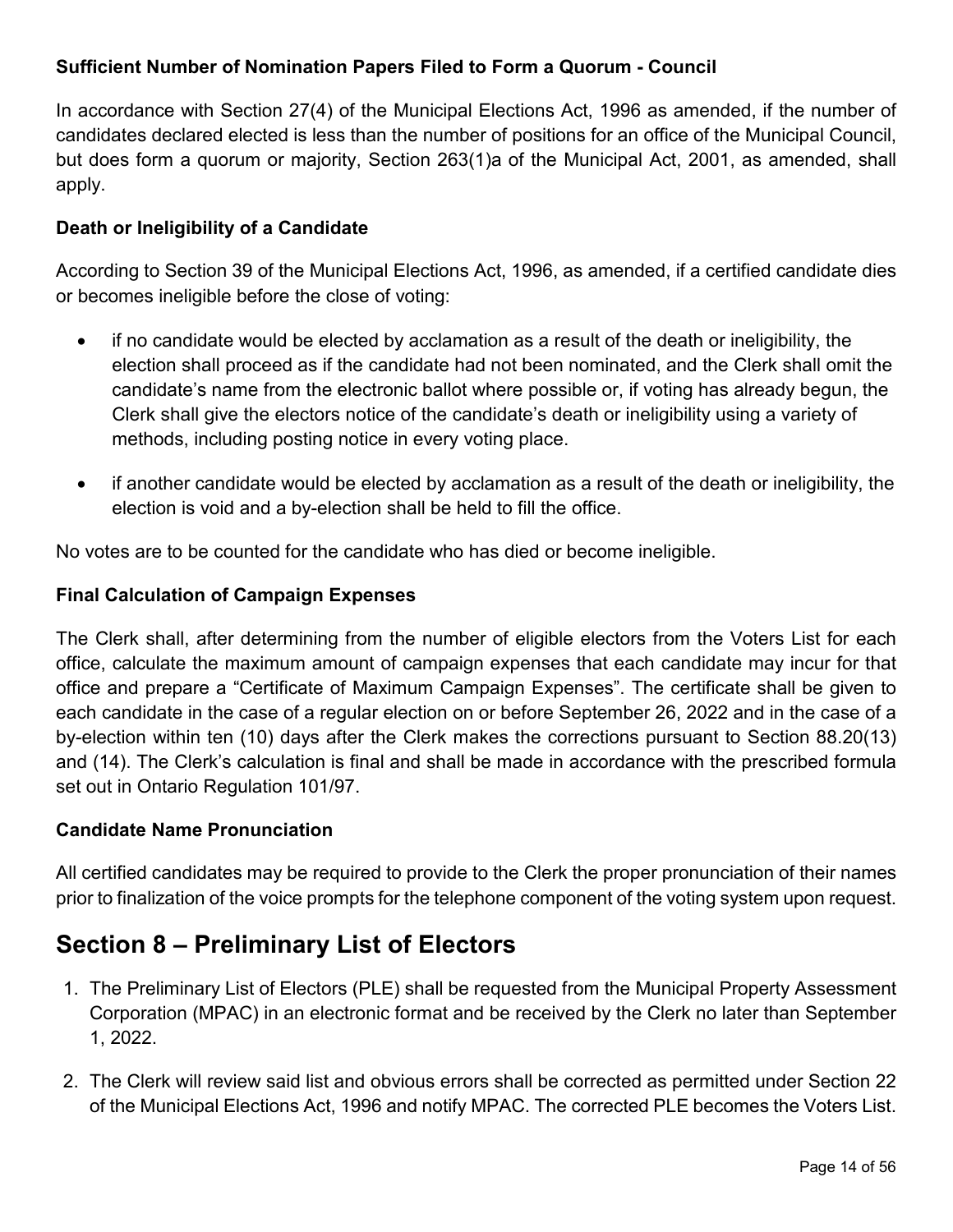The Clerk may use any information that is in the Municipality's custody or control when correcting the PLE for obvious errors pursuant to Section 22(2) of the Act.

- 3. An online voter lookup tool will be made available on the Municipality's website once the link to this website tool is made available to the Municipality by MPAC.
- 4. The Voters List shall be provided by DataFix to Simply Voting Inc. in an electronic format on a prearranged date in order that Simply Voting Inc. may print the Voter Information Letters. Simply Voting Inc. will manage design, proof, print and mail the Voter Information Letters (VIL). Printing and mailing will be executed by Taylor-Demers under the supervision of Simply Voting Inc. The VIL will be sent via Canada Post as letter mail. Canada Post 2022 postage rates will apply and will be invoiced directly to the Municipality.
- 5. Further additions, corrections and deletions may be made to the Voters List in accordance with the Municipal Elections Act, 1996, as amended at the discretion of the Clerk.

#### **Amendments to the Voters List**

The Voters List may be amended using the prescribed form, "Application to Amend Voters List" by providing proof of identity and residence as required in Ontario Regulation 304/13. Such amendments shall take place between September 1, 2022 until Monday, October 24, 2022 at 8:00 p.m.

Other names may be removed from the Voters List by using the "Application for Removal of Another's Name from the Voters List form between September 1, 2022 until Monday, October 24, 2022 at 8:00 p.m. The Clerk may remove a person's name from the Voters List until the close of voting on Voting Day if the Clerk is satisfied that the person has died.

On or before September 26, 2022, the Clerk will determine the total number of electors on the Voters List. This number is necessary to calculate for inclusion on the "Certificate of Maximum Campaign Expenses" for the 2022 Municipal Election.

#### **Interim List of Changes**

The Clerk shall prepare an "Interim List of Changes" form to the Voters List that were approved on or before September 15, 2022. This form will be completed between September 15, 2022 and September 26, 2022.

#### **Final List of Changes**

The Clerk shall prepare the "Final List of Changes" form to the Voters List by November 23, 2022 and forward to MPAC pursuant to Section 27(2) of the Act.

## <span id="page-14-0"></span>**Section 9 – Help Centre**

For the purpose of this election Help Centres shall be established at the locations listed below. These Help Centres shall serve as a Help Centre/Revision Centre as well as places where Electors can be added to the Voters' List and receive assistance and clarification on the election process including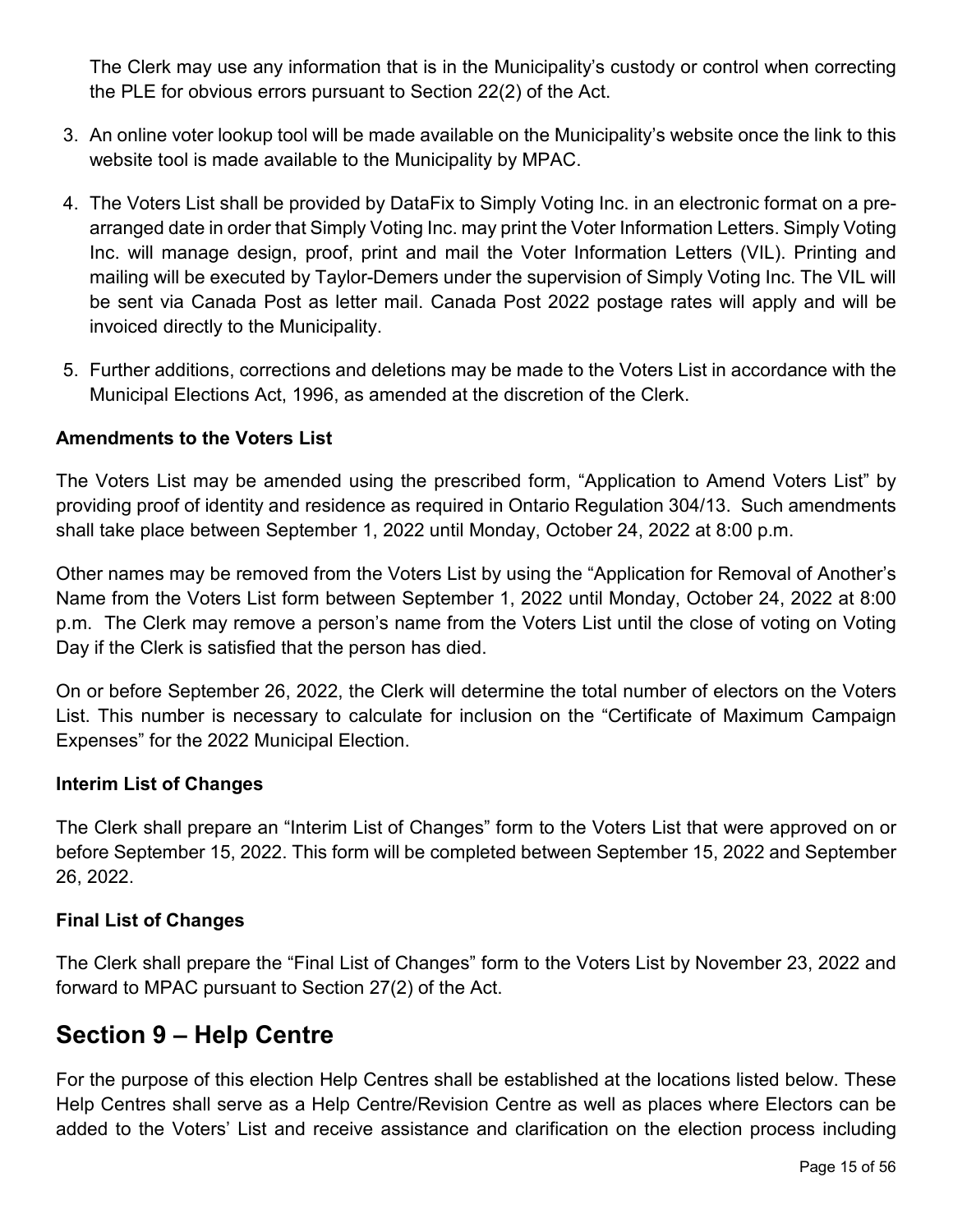access to a telephone and/or internet for voting purposes.

The Help Centre shall be responsible for the following:

- addition of eligible voters to the Voters List in accordance with the Municipal Elections Act, 1996, eligible voters' names that are added to the Voters List will be assigned and the voters will receive (or be mailed) a Voter Information Letter containing a PIN
- eligible voters will be able to vote at the Voting Place(s) if they desire to do so during the Voting Period.
- verification and re-issuance of Voter Information Letters to qualified voters may occur when: an individual, whose name appears on the Voters List, has lost their Voter Information Letter or did not receive it in the mail, they can attend the Help and Revision Centre and provide, to the satisfaction of the Clerk or her designate, that they require a new PIN. The Clerk or designate will disable the voter's lost PIN and electronically mark it in the system as having been lost. Upon providing acceptable identification to the Clerk or her designate, a new Voter Information Letter may be issued.
- answer general election questions.
- provide assistance to voters upon request and appointment.

The ability to vote at the Help Centre will be limited to hours designated by the Clerk.

**Municipality of Brockton Municipal Office** - 100 Scott Street, Walkerton

Monday, October 17, 2022 10:00 a.m. to 4:30 p.m. Tuesday, October 18, 2022 to Friday, October 21, 2022 8:30 a.m. to 4:30 p.m. Saturday, October 22, 2022 10:00 a.m.to 6:00 p.m. Sunday, October 23, 2022 11:00 a.m. to 3:00 p.m. Monday October 24, 2022 8:30 a.m. to 8:00 p.m.

**Cargill Community Centre** - 999 Greenock-Brant Townline, Cargill Monday October 24, 2022 8:30 a.m. to 8:00 p.m.

**Elmwood Community Centre** - 38 Concession Road 10, Elmwood Monday, October 24, 2022 8:30 a.m.to 8:00 p.m.

## <span id="page-15-0"></span>**Section 10 – Voting**

#### **Voter Qualifications**

In accordance with Section 17(2) of the Municipal Elections Act, 1996, a person is entitled to be an elector if, on Voting Day (October 24, 2022), they:

- a) reside in the local municipality or are the owner or tenant of land there, or the spouse of such owner or tenant;
- b) are a Canadian citizen;
- c) are at least 18 years old; and
- d) are not prohibited from voting under Section 17(3) of the Act, or otherwise, by law.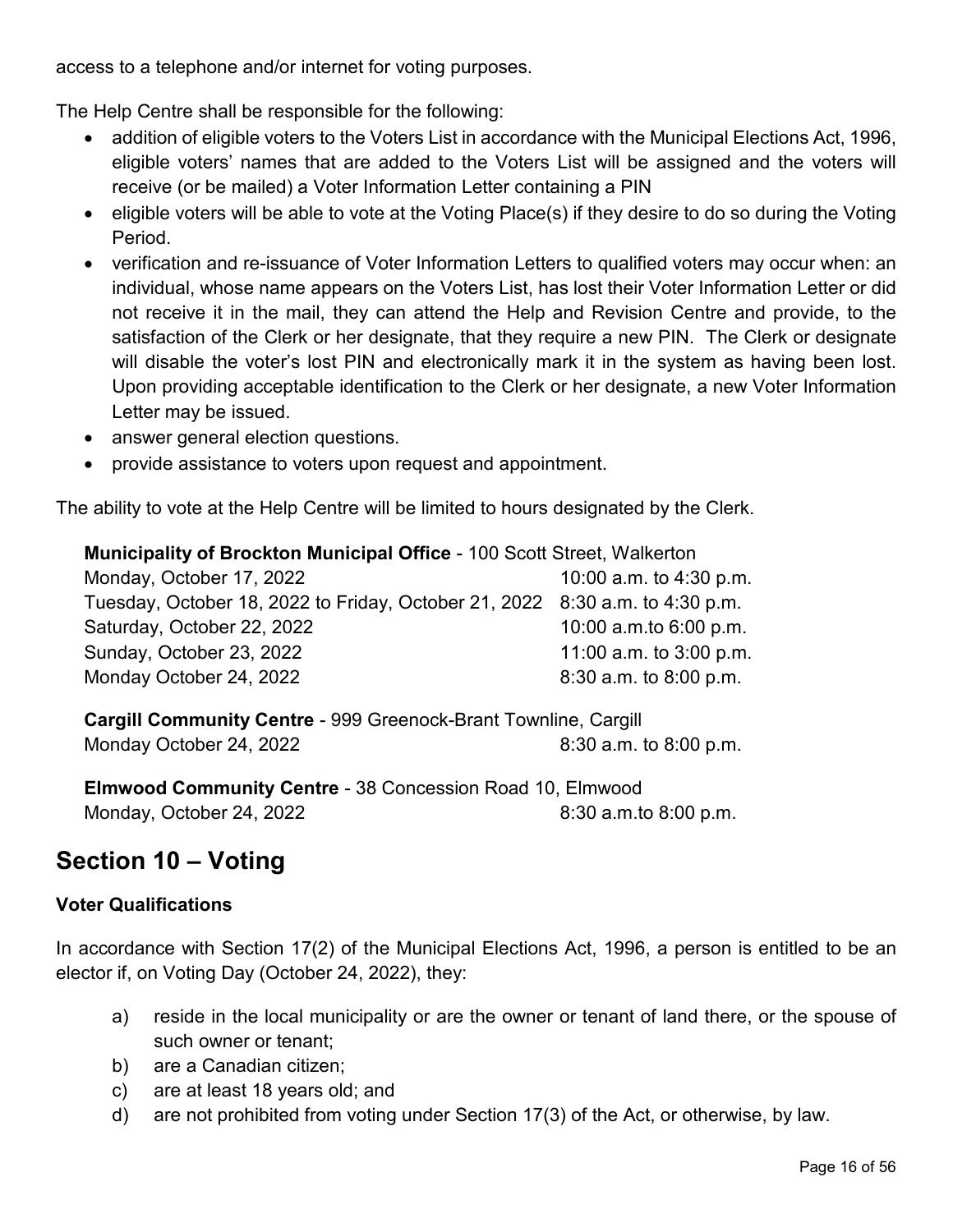#### **Secrecy**

All Election Officials (EO) shall be appointed pursuant to the "Appointment – Oath of Election Officials" form and take an oath of secrecy.

Any complaint regarding a breach of secrecy shall be documented by the Election Official along with questions and answers of the complainant and, if deemed appropriate, the Clerk shall submit same to the Ontario Provincial Police for further investigation and possible prosecution.

#### **Elector Requiring Assistance**

In accordance with Section 52(1)(4) of the Municipal Elections Act, 1996, an Election Official may permit an elector who needs voting assistance to receive such assistance as the Election Official considers necessary.

#### **Oral Oath to Vote with Assistance**

A voter who requires voting assistance at the Help and Revision Centre may ask the Election Official to help. The Election Official shall require the voter making the request to take the "Oral Oath to Vote with Assistance" as stated on the form.

#### **Oral Oath of Friend of Elector**

Rather than the Election Official providing assistance, the voter may request that a friend accompany the voter at the Help and Revision Centre to assist the voter. Any friend assisting shall be required to take the "Oral Oath of Friend of Elector" as stated on the form. No person shall be allowed to act as a friend of more than one (1) voter at the Help and Revision Centre. Candidates and scrutineers may not act in the capacity of a friend of elector.

#### **Oral Oath of Interpreter**

Where a voter requires an interpreter, such person provided by the voter shall take the "Oral Oath of Interpreter" as stated on the form and shall translate the oaths as well as any lawful questions put to the voter.

#### **General**

- 1. Each eligible elector shall be required to call a designated telephone number to cast their vote or access a designated internet address to cast their vote. The designated telephone number and designated internet address are contained in the Voter Information Letter.
- 2. Each eligible elector shall be limited to one (1) vote through the use of a PIN contained within the Voter Information Letter.
- 3. The voting system will allow the eligible elector to vote using a touch tone telephone, cell phone, computer or any device connected to the internet from anywhere in the world where internet access is available. A vote cannot be cast using a rotary dial telephone.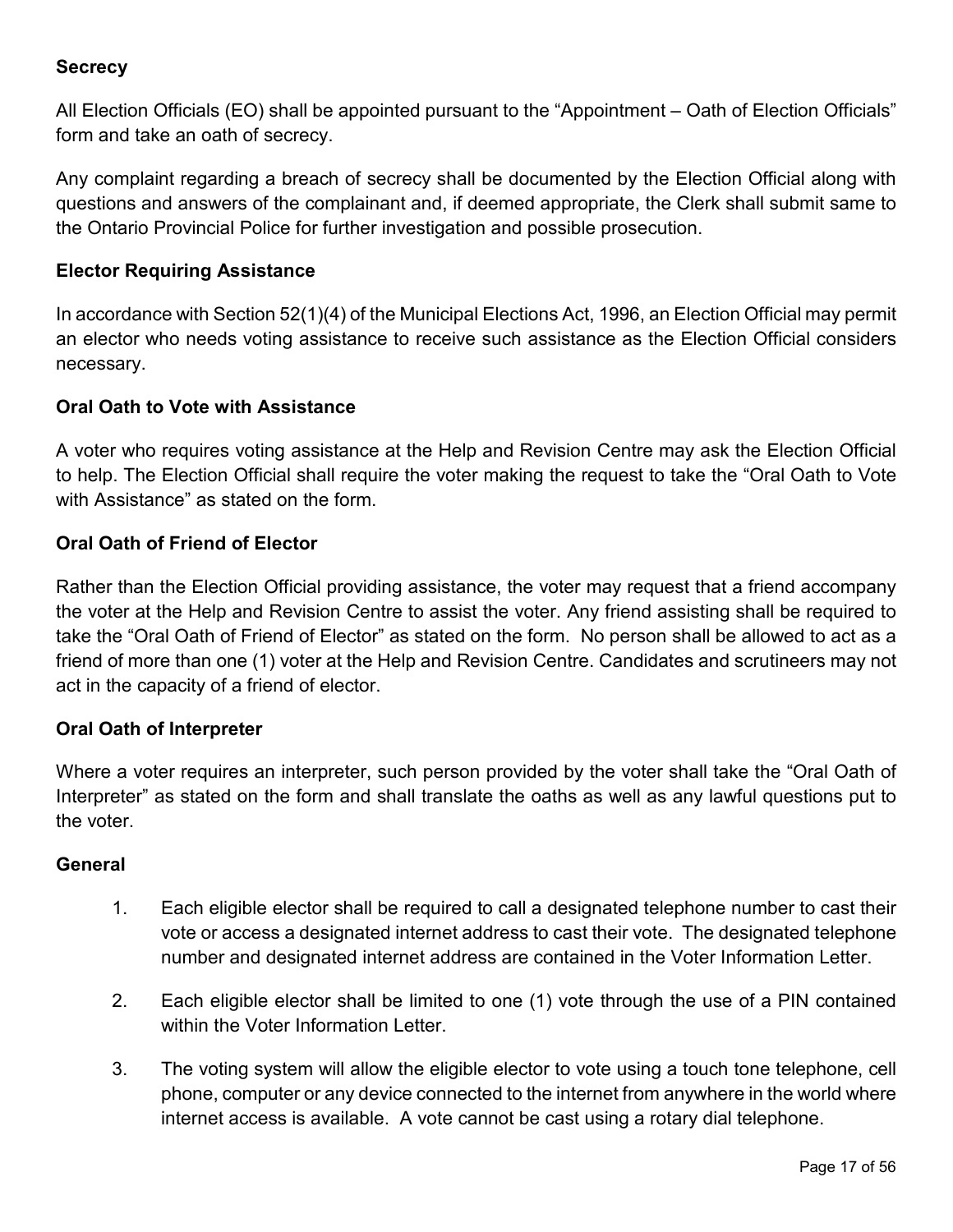- 4. Following the voter's selection, the voting system will identify the voter's choice and provide the voter with the option of changing or confirming their vote.
- 5. Once the voter credentials are used to complete voting and a ballot is cast, it cannot be used again and further access shall not be granted to the voting system.
- 6. The voting system will not permit a voter to over vote.
- 7. The voting system will allow for the voter to choose to spoil their ballot.
- 8. Internet and telephone voting will commence on Monday, October 17, 2022 at 10:00 a.m. and conclude on Voting Day, Monday, October 24, 2022 at 8:00 p.m.
- 9. Electors may also attend the Voting Place to vote using a telephone and/or internet connection during the following dates and times:

| Monday, October 17, 2022                           | 10:00 a.m. to 4:30 p.m. | <b>Municipal Office</b>          |
|----------------------------------------------------|-------------------------|----------------------------------|
| Tuesday, October 18, 2022                          | 8:30 a.m. to 4:30 p.m.  | <b>Municipal Office</b>          |
| Wednesday, October 19, 2022 8:30 a.m. to 4:30 p.m. |                         | <b>Municipal Office</b>          |
| Thursday, October 20, 2022                         | 8:30 a.m. to 4:30 p.m.  | <b>Municipal Office</b>          |
| Friday, October 21, 2022                           | 8:30 a.m. to 4:30 p.m.  | <b>Municipal Office</b>          |
| Saturday, October 22, 2022                         | 10:00 a.m. to 6:00 p.m. | <b>Municipal Office</b>          |
| Sunday, October 23, 2022                           | 11:00 a.m. to 3:00 p.m. | <b>Municipal Office</b>          |
| Monday, October 24, 2022                           | 8:30 a.m. to 8:00 p.m.  | Municipal Office,                |
|                                                    |                         | <b>Cargill Community Centre,</b> |
|                                                    |                         | <b>Elmwood Community Centre</b>  |

10. The names of electors who have voted during the voting period will be provided to the Clerk electronically from Simply Voting Inc.; however, it is not possible to determine how an elector voted.

## <span id="page-17-0"></span>**Section 11 - Voters' List**

#### **Certification of Voters' List**

The Preliminary List of Electors (PLE) supplied by the Municipal Property Assessment Corporation shall be delivered to the Clerk by September 1, 2022 if no date is agreed upon with MPAC or prescribed by the Minister.

The PLE shall contain the name and address of each person who is entitled to be an elector and additional information the Clerk needs to determine for which offices each elector is entitled to vote, such as school support. The name of each non-resident elector shall be entered on the PLE for the voting subdivision in which the elector or his or her spouse is an owner or tenant of land.

It is possible for an elector's name to appear on the Voters' List of more than one municipality and an elector may be eligible to vote in both municipalities. For example, a person listed as a resident elector in one municipality and a non-resident elector in another municipality is entitled to vote in each, provided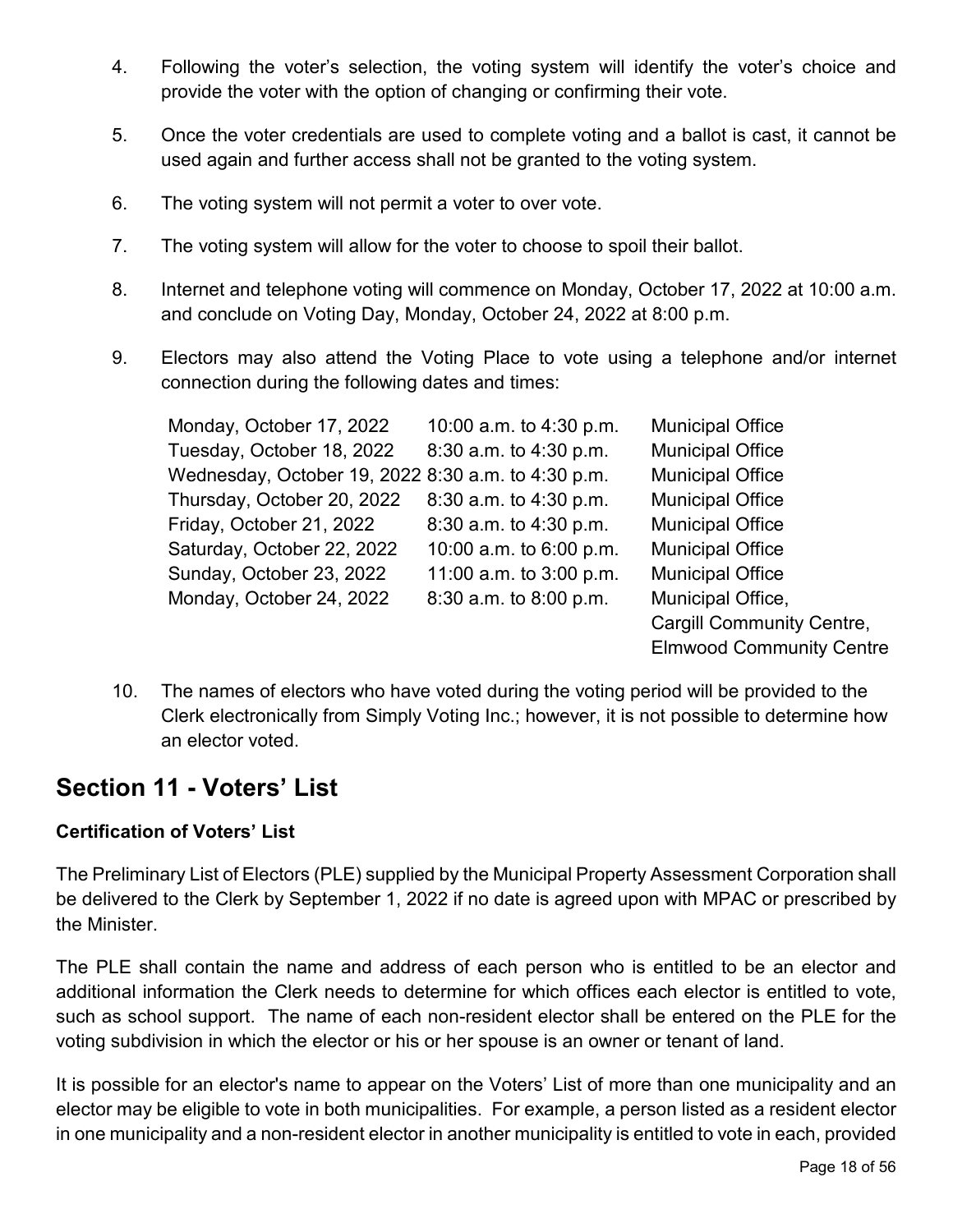they are not voting for the same office more than once. An elector may only vote once for School Board Trustee in the jurisdiction of the Board.

The Clerk shall review and correct any obvious errors in the PLE in accordance with Section 22 of the Act on or prior to September 1, 2022 and notify the Municipal Property Assessment Corporation. The corrected PLE becomes the Voters' List.

The Clerk may use any information that is in the Municipality's custody or control when correcting the PLE for obvious errors (Section 22(2) of the Act).

The Voters' List shall be reproduced in paper and electronic format and identified with a cover sheet "Voters' List 2022 Form" on or before September 1, 2022.

#### **Requests for Copies and Proper Use of the Voters' List**

Upon written request, the Clerk shall provide every candidate the part of the Voters' List that contains the names of the electors who are entitled to vote for that office in electronic form via the Candidates Module provided by Simply Voting Inc. Hard copies of the Voters' List shall only be provided in exceptional circumstances in the sole and absolute discretion of the Clerk. Each candidate will be required to sign the "Declaration of Proper Use of the Voters' List" Form. All candidate copies of the Voters' List must be returned to the Clerk following the election for destruction if applicable.

#### **Access to the Voters' List**

Section 88(10) and (11) of the Municipal Elections Act, 1996 states that the Voters' List cannot be posted in a public place and can be used only for election purposes.

#### **Amendments to the Voters' List**

The Voters' List may be amended using the prescribed "Application to Amend Voters' List - Form EL15" and providing proof of identity and residence as prescribed in O. Reg. 304/13, between September 1, 2022 to the October 24, 2022 and on the day of October 24, 2022 until 8:00 p.m.

Other names can be removed from the Voters' List by using "Application for Removal of Another's Name from the Voters List - Form EL16"**,** between September 1, 2022 and 2:00 p.m. on September 15, 2022. The Clerk may, on her own initiative, remove a person's name from the voters' list until the close of voting on voting day if the Clerk is satisfied that the person has died in accordance with Section 25(1) of the Municipal Elections Act, 1996.

On or before September 26, 2022, the Clerk will determine the total number of electors on the Voters' List. This number will be necessary to calculate the "Estimated Maximum Campaign Expenses - Form EL37" for the 2022 Municipal Election.

#### **Interim List of Changes**

In accordance with Section 27(1) of the Municipal Elections Act, 1996, the Clerk shall produce an electronic list of the additions, corrections and deletions made to the Voters' List and make the list available to those who are entitled to copies of the Voters' List under the Act on or before September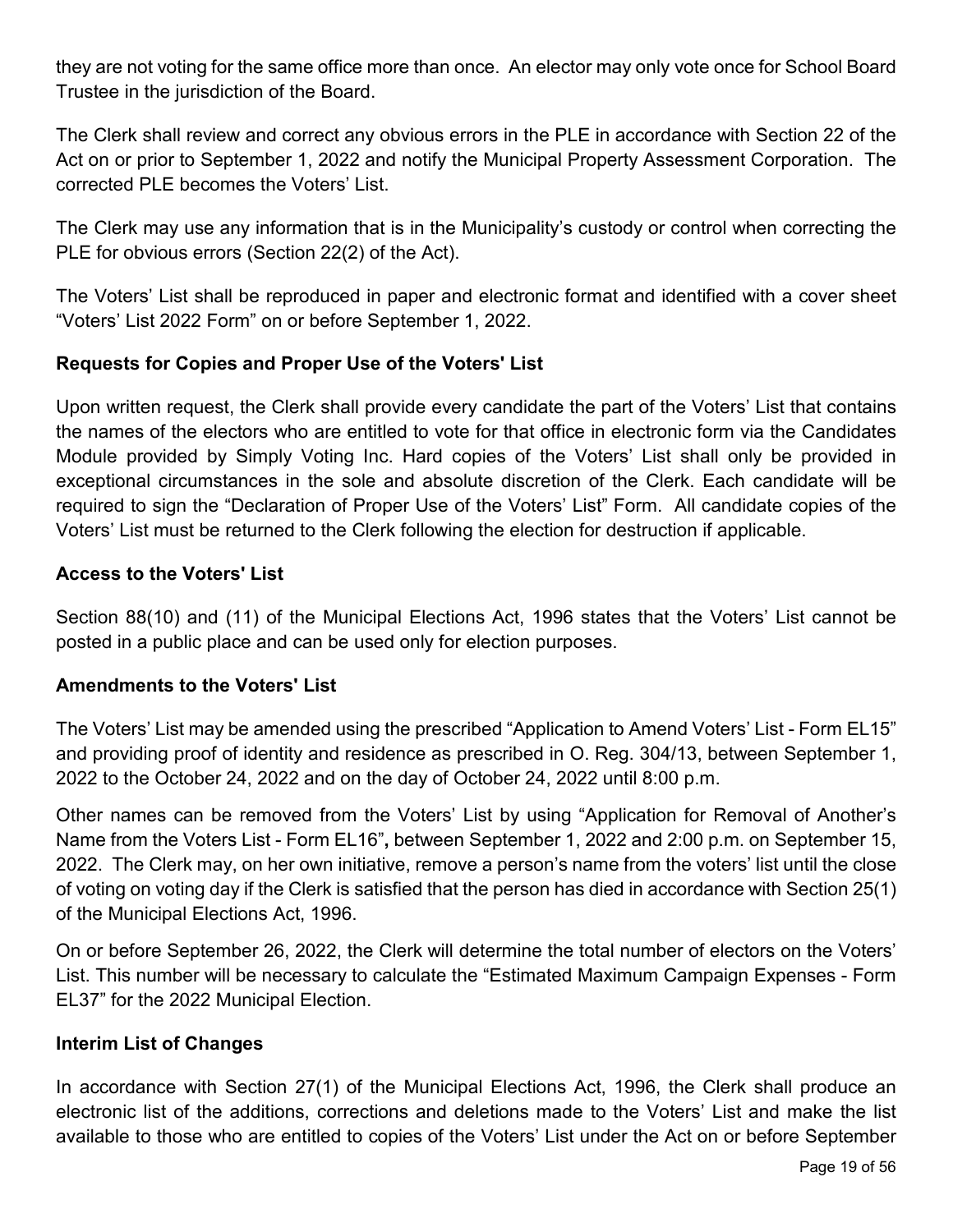15, 2022.

The Voters' List as corrected by the Clerk pursuant to Section 22 of the Act shall be provided to the internet/telephone voting supplier in order that the Voter Information Letters can be printed.

#### **Final List of Changes**

In accordance with Section 27(2) of the Municipal Elections Act, 1996, the Clerk shall ensure the final list of changes to the Voters' List is submitted by DataFix to MPAC by November 23, 2022.

## <span id="page-19-0"></span>**Section 12 – Voting Process**

- 1. Eligible voters may vote by:
	- a) accessing the telephone number provided on the Voter Information Letter by using a cellular or land line, touch-tone telephone but not a rotary dial telephone;
	- b) accessing the internet using a dial modem access or a high-speed connection and typing the internet address provided on the Voter Information Letter into the address bar of their browser and following the instructions;
	- c) Attending the Voting Place during the following hours:

| Monday, October 17, 2022    | 10:00 a.m. to 4:30 p.m. | <b>Municipal Office</b>          |
|-----------------------------|-------------------------|----------------------------------|
| Tuesday, October 18, 2022   | 8:30 a.m. to 4:30 p.m.  | <b>Municipal Office</b>          |
| Wednesday, October 19, 2022 | 8:30 a.m. to 4:30 p.m.  | <b>Municipal Office</b>          |
| Thursday, October 20, 2022  | 8:30 a.m. to 4:30 p.m.  | <b>Municipal Office</b>          |
| Friday, October 21, 2022    | 8:30 a.m. to 4:30 p.m.  | <b>Municipal Office</b>          |
| Saturday, October 22, 2022  | 10:00 a.m. to 6:00 p.m. | <b>Municipal Office</b>          |
| Sunday, October 23, 2022    | 11:00 a.m. to 3:00 p.m. | <b>Municipal Office</b>          |
| Monday, October 24, 2022    | 8:30 a.m. to 8:00 p.m.  | Municipal Office,                |
|                             |                         | <b>Cargill Community Centre,</b> |

Elmwood Community Centre

The Municipal Office is located at 100 Scott Street, Walkerton, ON N0G 2V0. The Cargill Community Centre is located at 999 Greenock-Brant Townline, Cargill, ON N0G 1J0. The Elmwood Community Centre is located at 38 Concession Road 10, Elmwood, ON N0G 1S0.

Eligible voters may use the touch tone telephone or internet access provided at the Voting Place during the prescribed hours noted above.

Electors can contact 519-881-2223 Ext. 142 to contact the Help Centre, or email [elections@brockton.ca](mailto:elections@brockton.ca) for assistance.

The Clerk may be reached at 519-881-2223 Ext. 124. The Deputy Clerk may be reached at 519-881-2223 Ext. 159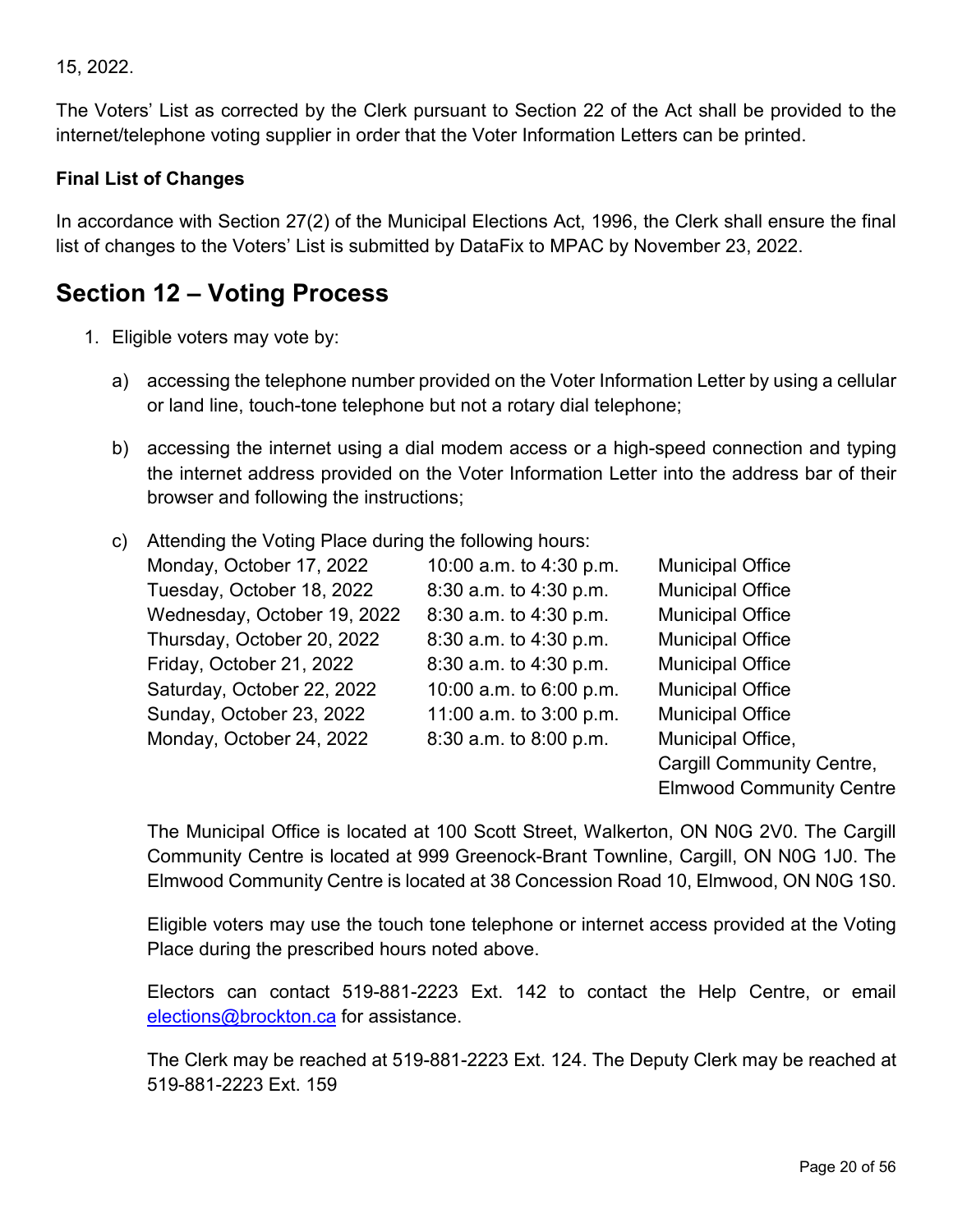- d) Attending the following locations to use the free internet access in accordance with Bruce County internet use rules and regulations:
	- Bruce County Library, Cargill Branch 1012 Greenock-Brant Townline, Cargill
		-
	- Bruce County Library, Walkerton Branch 249 Durham Street East, Walkerton
- e) Attending the Voting Place during the Voting Period with a friend or support person, taking the appropriate oath(s), and having a friend vote using either voting method. In the absence of a friend or support person, the voter may request the assistance of an Election Official, who may provide help only after the appropriate oath has been taken.
- f) Attending the Voting Place during the Voting Period with an interpreter, taking the appropriate oral oath(s), and voting using the touch tone telephone or internet access provided.
- 2. With the assistance of Returning Officer or her designate, the following long-term care and retirement homes will be provided with the opportunity for its residents to vote:
	- Brucelea Haven 41 McGivern Street West, Walkerton
	- Maple Court 5 Fourth Street, Walkerton

## <span id="page-20-0"></span>**Section 13 - Internet/Telephone Voting Procedure**

#### **Authority**

In accordance with Section 42 of the Municipal Elections Act, 1996, a by-law authorizing internet/telephone voting must be passed on or before May 1 in the year before the year of the election.

On March 9, 2021, By-Law 2021-125 - Alternate Voting Methods By-Law was passed authorizing the use of internet/telephone voting methods for the 2022 Municipal and School Board Election. The Alternate Voting Methods By-Law was amended on April 12, 2022 as per By-Law 2022-046.

In keeping with Section 42(5) voting proxies will not be used or permitted with this method of voting. In addition, the Voting Period provides for voting in advance of Voting Day commencing Monday, October 17, 2022 at 10:00 a.m. and concluding on Monday, October 24, 2022 at 8:00 p.m.

#### **Service Provider**

The service provider for internet/telephone voting is Simply Voting.

#### **System Integrity**

The integrity of the voting process shall be the responsibility of the Clerk and shall be preserved by:

- a) ensuring that every eligible elector on the Voters' List, as amended, is sent a sealed Voter Information Letter containing the voter's unique Voter ID and PIN, by first class mail;
- b) ensuring that no one except the Clerk, or designate, can access Voter IDs and PINs maintained by Simply Voting that match each voter's name and address; and
- c) providing an opportunity for eligible electors to be added to the Voters' List or to make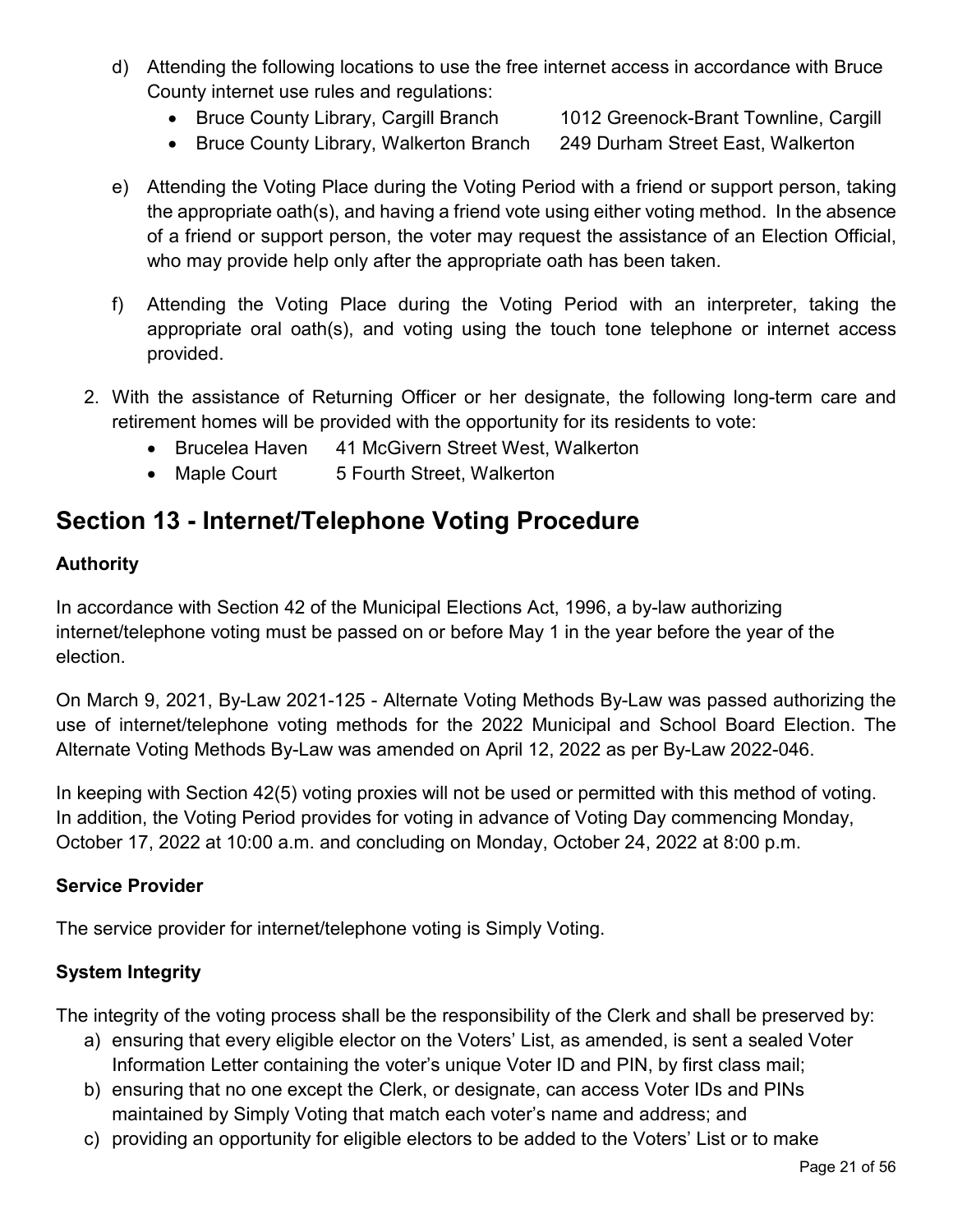amendments to the list, up to and including Election Day, October 24, 2022, at 8:00 p.m.

- d) establishing proper procedures to ensure that no person is added to the Voters' List unless an Election Official is completely satisfied of their identity and qualification as an elector in The Municipality;
- e) establishing proper procedures to ensure that no replacement PIN is issued unless an Election Official is completely satisfied of the eligible elector's identity;
- f) appointing an Auditor to test the Voting System in accordance with the section below; and providing same with read-only access to the Voting System.

#### **System Checks**

Logic and accuracy testing of the voting system will take place in advance of the election at a date to be determined by the Returning Officer.

The voting system shall be tested on several occasion. The test(s) shall include, but not be limited to the following:

- a) ensuring the Voting System refuses ballots before the start of the Voting Period;
- b) checking the Voter Help Centre telephones and internet access;
- c) checking Script and input timing;
- d) attempting to use Voter Credentials more than once;
- e) balancing a predetermined number of votes with those cast;
- f) matching Voter Credentials to names and addresses;
- g) checking the system which is used for activating Voter Credentials through the revision process; and
- h) deliberately entering the wrong information;
- i) Checking the working of the script;
- j) ensuring the Voting System is "zeroed out" at the start of the Voting Period;
- k) ensuring the Voting System presents electors with the correct ballot based on their elector information;
- l) Voting system accepts ballots from un-used eligible PINs and refuses ballots from used PINS,
- m the Voting System does not allow over-votes on any ballot;
- n) The Voting System refuses ballots after the end of the Voting Period; except from specifically authorized Voting Kiosks.

The Voting System shall be further tested through an ongoing audit performed by the Auditor appointed by the Clerk during the Voting Period. The tests shall include but not be limited to the following:

- a) Voting System refuses ballots before the start of the Voting Period
- b) Voting System is 'zeroed out' at the start of the Voting Period
- c) Voting System presents electors with the correct ballot based on their elector information
- d) Voting System does not allow over-votes on any ballot
- e) Voting System acknowledges under-voted ballots and prompts elector if they wish to complete all contests on their ballot
- f) Voting System 'times out' after a period of voter inactivity
- g) Voting System refuses ballots after the end of the Voting Period, except from specifically authorized Voting Kiosks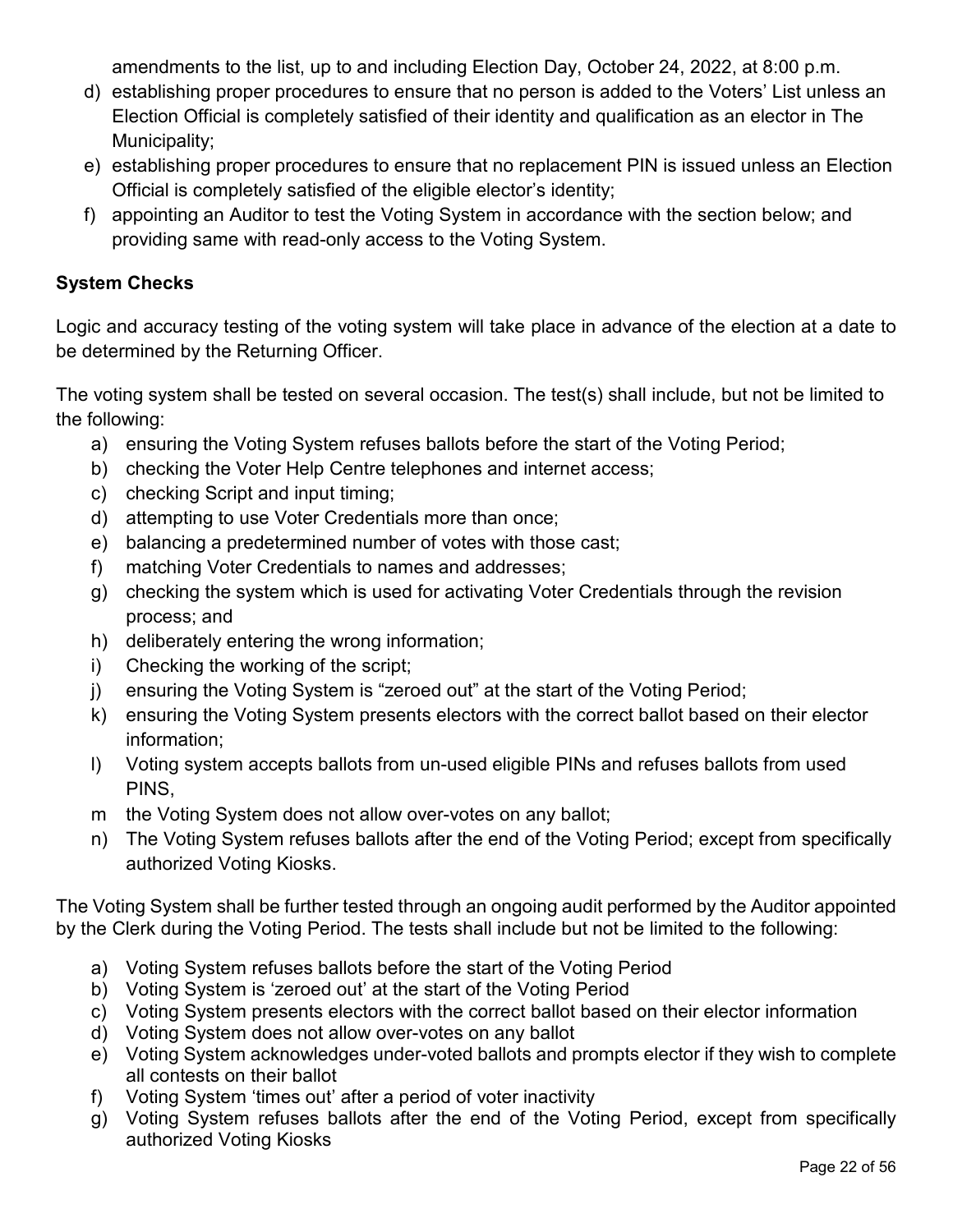#### **Secrecy**

All election officials shall take an oath of secrecy and be appointed by the Clerk as per the "Appointment and Oath of an Election Official" Form.

All complaints regarding any and/or all breaches of secrecy shall be documented by the Election Official as well as questions and answers of the complainant and, if deemed appropriate, the Clerk shall submit same to the applicable authorities for further investigation and prosecution.

#### **Preparation of Voter Information Letters**

The Voter Information Letters will be prepared using the Voters' List as amended.

Voter Information Letters shall be delivered to Canada Post and distributed by first class mail to all eligible voters on or about September 29, 2022 to enable them to use the Telephone/Internet Voting service once the Voting Period commences or shall be distributed from the Municipal Office at the discretion of the Returning Officer or Election Official.

The Voter Information Letter will contain:

- a) the elector's voter credentials and the telephone number to call to cast his or her vote and the designated internet address (URL) to access to cast his or her vote using the Internet;
- b) instructions on how to vote;
- c) dates and hours of voting;
- d) the location and telephone number of Help Centres;
- e) voter eligibility criteria;
- f) office and candidate information.

Information about illegal and corrupt practices under the Act will be communicated to the electorate leading up to and throughout the campaign period.

A person **cannot** give their Voter Information Letter to another Eligible Elector for the purpose of voting. Acceptance of another person's Voter Information Letter including the actual voting thereof will be considered an illegal and corrupt practice and therefore subject to the penalty provision under the Act, specifically Section 89 and 90.

#### **Voter Information and Outreach**

Voter information will be provided to electors in a variety of forms, using a variety of methods to explain the methods of voting. If possible, Voter Information Sessions will be provided to explain the methods of voting and to respond to questions from candidates and the electorate. Any sessions will be advertised and also noted on the website.

#### **Revisions to the Voters' List**

Eligible voters who attend a Help Centre and are not on the Voters' List will be able to be added to the list by filling out an "Application to Amend Voters' List - Form EL15" and providing proof of identity and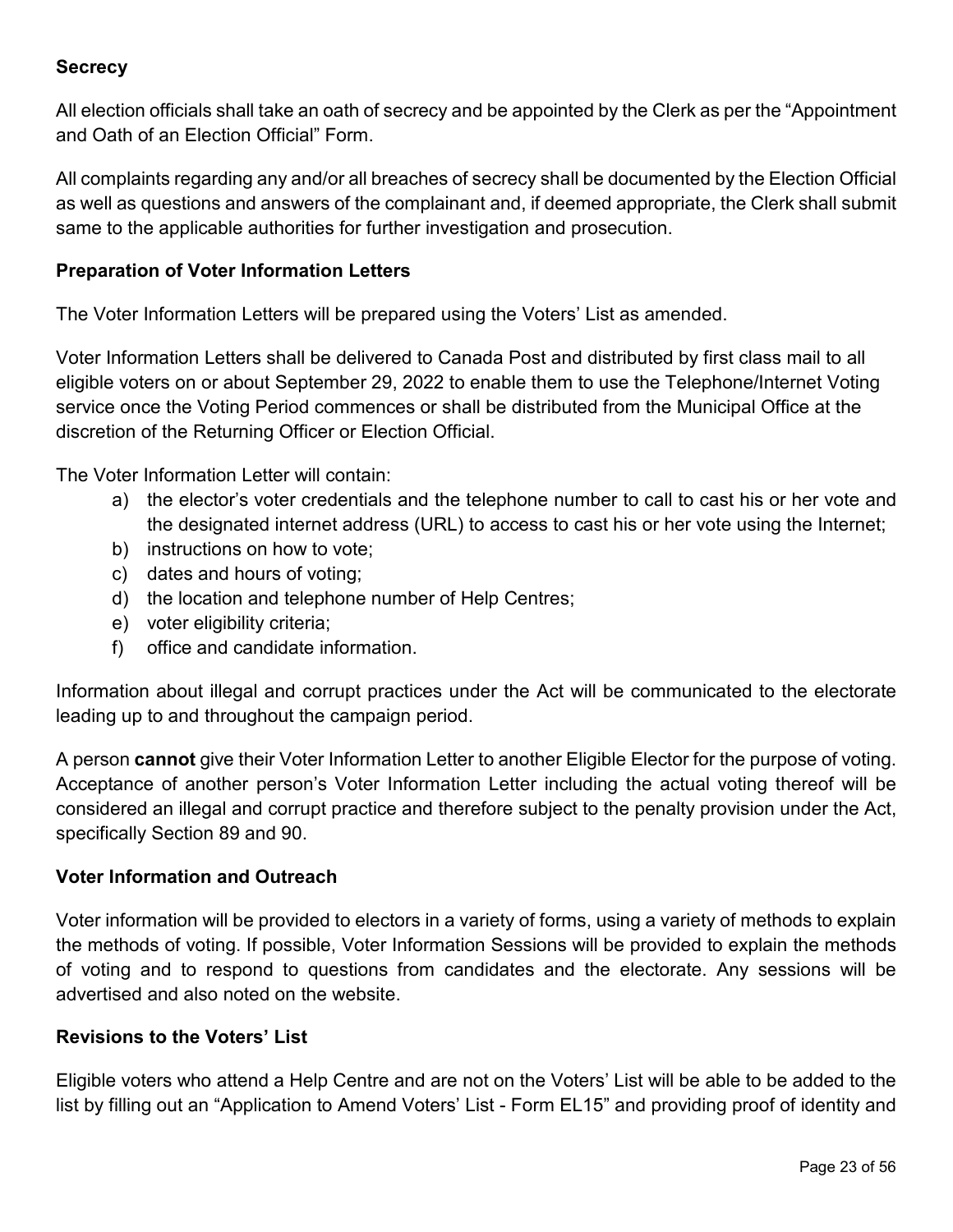residence as prescribed in O. Reg. 304/13. Their names will be added to the Voters' List and they will be assigned and delivered a Voter Information Letter containing voter credentials.

Eligible voters who attend a Help Centre will be able to request a "replacement" Voter Information Letter under certain circumstances:

- i) Where a person on the Voters' List has lost/not received his or her Voter Information Letter and the PIN has not been used, they can attend a Help Centre and prove to the satisfaction of the authorized Election Official that they require a new PIN. The authorized Election Official will disable the elector's assigned PIN. Upon providing proof of identity and residence as prescribed in O. Reg. 304/13 to an Election Official, an oath on "Application for Re-Issue of a Voter Information Letter (Lost, Unused, Mailed to Wrong Address) Form" shall be taken by the elector and a new Voter Information Letter containing a new PIN shall be issued.
- ii) Where a person on the Voters' List has attempted to vote and their PIN has already been used, they can attend a Help Centre and prove to the satisfaction of the authorized Election Official that they did not vote the PIN and require a new PIN. Prior to issuing a new PIN, the Election Official shall advise the elector that once the new PIN has been assigned, the elector must vote immediately at the Help Centre. Upon providing proof of identity and residence as prescribed in O. Reg. 304/13 to an election official, an "Application for Re-Issue of a Voter Information Letter (Used by an Impersonator) Form" shall be taken by the elector and a new Voter Information Letter containing a new PIN shall be issued. The elector will be directed immediately to the Help Centre where telephone/internet access is available to eliminate any further misuse of the PIN.

#### **Voting**

Voting will commence on October 17, 2022 at 10:00 a.m. through to October 24, 2022 at 8:00 p.m.

Prior to the activation of the system by the Clerk, on October 17, 2022 at 10:00 a.m., the Deputy Returning Officer in conjunction with the Clerk, shall confirm that all candidates' names are listed and that no votes have been cast. The system will not be activated until confirmation that all the counts associated with each of the candidates' names indicate a "0" total.

During the Voting Period, voters may visit one of the Help Centre(s) during Help Centre hours to access a telephone and/or internet to vote. Elections Officials at the Voter Help Centre shall, in any manner necessary, ensure that a digital record of a vote on any telephone provided at the Help Centre cannot be viewed by another voter (this may mean manually disabling display functions on the telephone or manually deleting a record of calls/touchpad history).

Eligible Electors may telephone a designated toll-free number to cast their vote by using a cellular, land line, or touch-tone telephone but not a rotary dial telephone.

Alternatively, Eligible Electors will be able to access a designated internet address and cast their vote. Every Eligible Elector shall be limited to one ballot for all races and questions, for which they are entitled to vote, through the use of Voter Credentials distributed by first class mail in a sealed and personalized Voter Information Letter. The voting system will allow the Eligible Elector to vote using a telephone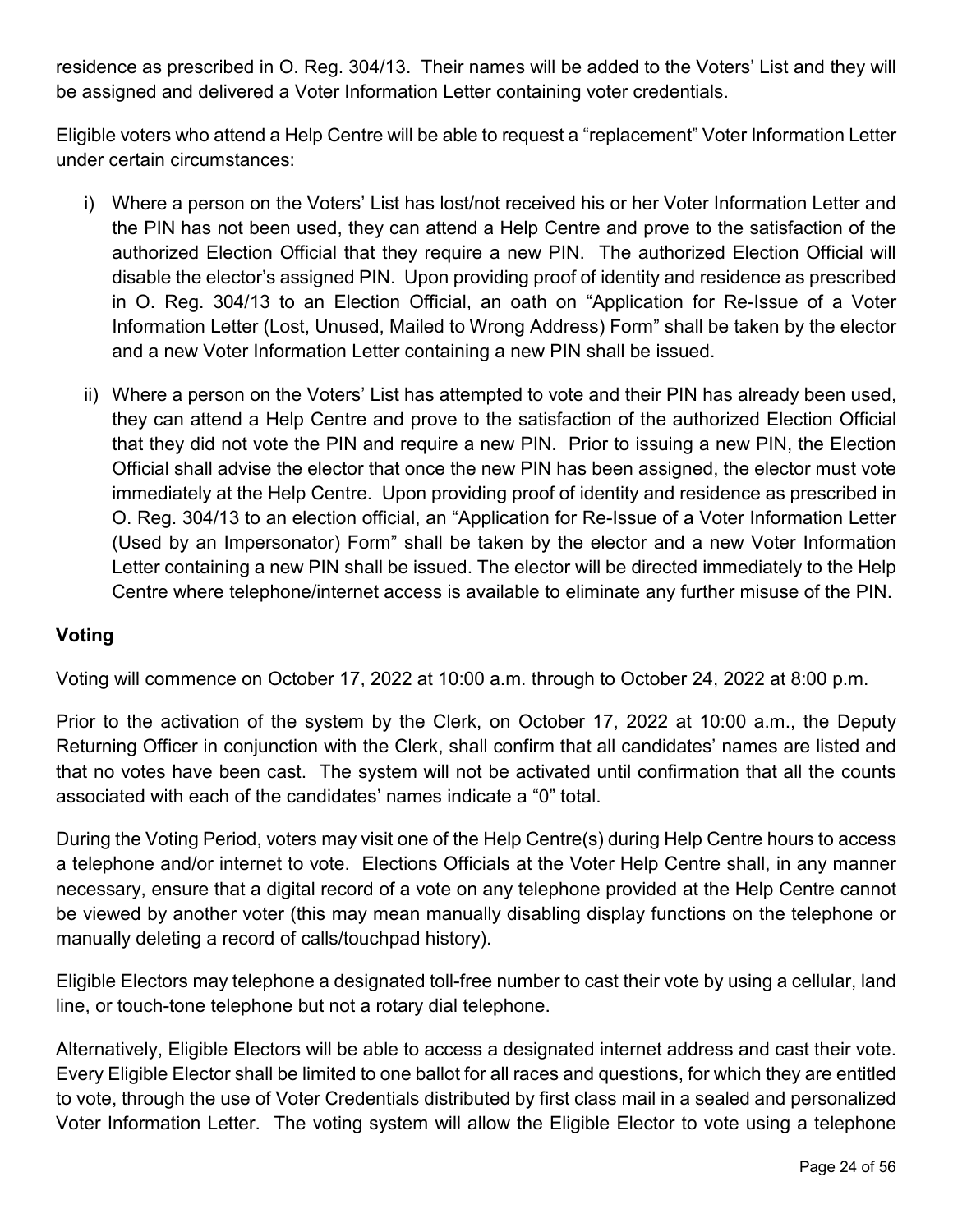and/or the internet. A voter must complete the races utilizing either telephone or internet method of voting.

Prior to voting, electors will be required to confirm that they are an Eligible Elector, complete a security prompt and key in their Voter Credentials.

Once a voter has made a selection for each race or question, the voting system shall indicate the voter's choice and shall allow the voter to either confirm their selection, and cast their vote, or return to the race to change their selection. If the selection of a particular race is not confirmed, the vote is not cast.

The names of electors who have voted during the Voting Period will be provided to the Clerk electronically through the Simply Voting. **It is not possible to determine how an elector has voted.**

- **1.0** A Telephone/Internet Voting Method shall be used for the 2022 Municipal Election.
	- **1.1** Eligible electors shall be required to telephone a designated number or access a designated internet address and cast their vote(s);
	- **1.2** Every eligible voter shall be **limited to only one vote** through their Voter Credentials distributed by first class mail in a sealed and personalized Voter Identification Letter and entering a Secondary Voter Credential.
	- **1.3** Simply Voting will allow the eligible voter to vote using a telephone or the internet;
	- **1.4** Following the voter's selection, the voting system shall identify the voter's choice and provide the voter with the option of changing or confirming their vote;
	- **1.5** The voting system shall enable the voter to abstain/skip/or confirm their vote for an office(s) if they wish to do so;
	- **1.6** With the exception of 'skipped' races, once the Voter Credentials have been used to complete "all" races associated with the election, it cannot be used again and further access shall not be granted to the Telephone/Internet Voting service;
	- **1.7** Access to a telephone and/or internet terminal for voting purposes will be available at the Voter Help Centres during hours designated by the Clerk (see Help Centres section for details).
- **2.0** Prior to the activation of the system by Simply Voting, being October 17, 2022 at 10:00 a.m., Simply Voting shall allow access by the Clerk, the Auditor, or other authorized Election Official, to the voting system by Satisfactory Identification (ID) and password, for the purposes of providing a list of all Candidates' names including the sum total of votes cast to ensure that all totals for all candidates indicate "0" zero. The system will not be activated until confirmation that all the counts associated with each of the Candidate(s) names indicate a zero total. The Clerk shall complete "Activation of Simply Voting Form" that attests to this fact.
- Page 25 of 56 **3.0** Simply Voting will make available a list to the Clerk, and any other appropriate individuals of the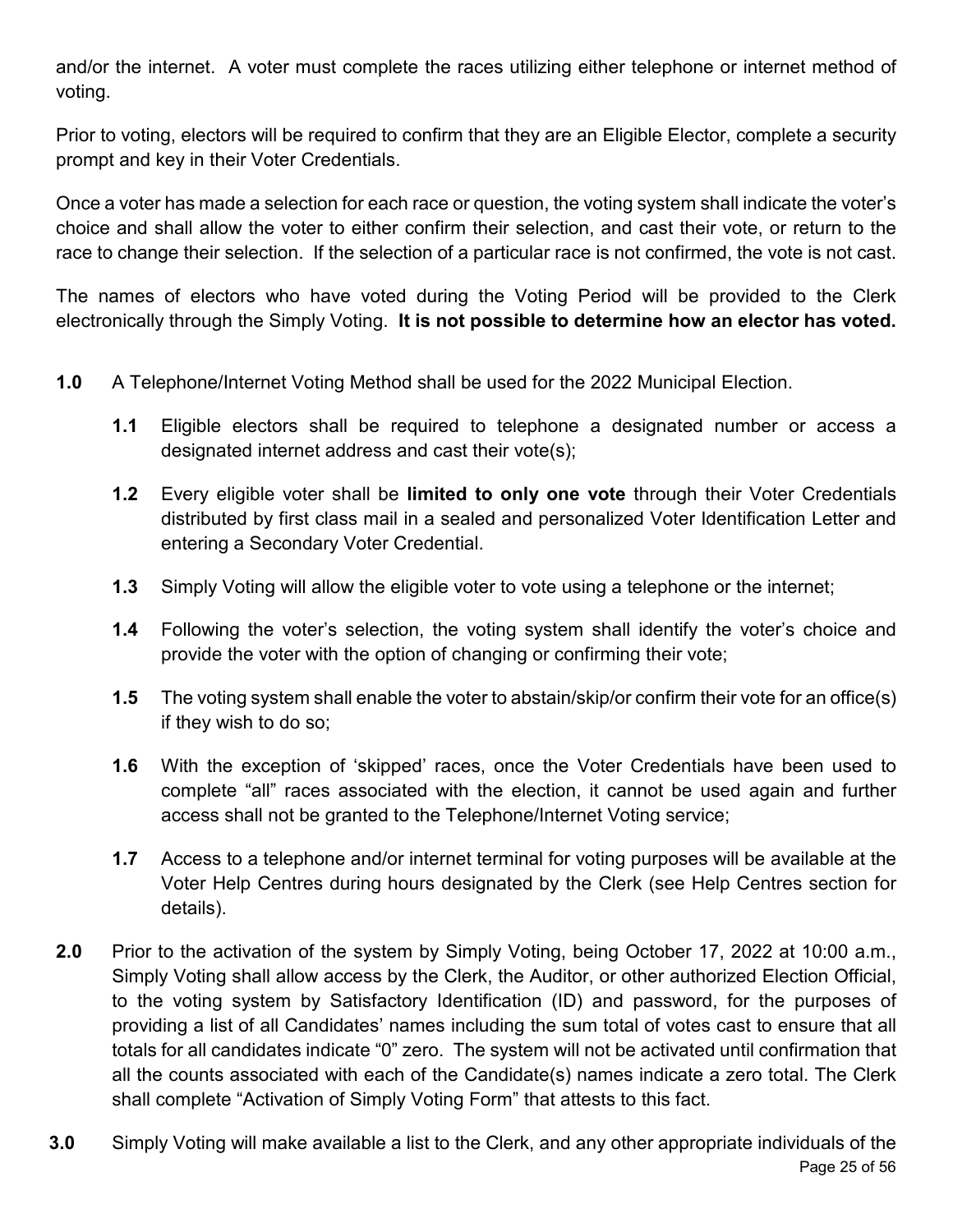Municipality of Brockton, of all corresponding names of individuals by order of polling subdivisions, who have voted during the Voting Period. The names of individuals who have voted will be indicated as voted. A list of electors who have voted during this period will be provided or made available to the Candidates or their respective Scrutineer through the Clerk's office by electronic means at the Clerk's discretion. This list shall be provided by DataFix in "real time" or as closely as possible to real time.

- **4.0** If so allowed by the Clerk, Simply Voting will make available during the course of the election, IDs and passwords for Candidates and/or their Scrutineers, who when using this authorization, can then connect into the voting system and review elector list information to discern which electors have participated in the election. This capability does not provide the Candidate, or their designate, information on how an elector has voted, only if the voter has participated in the election. Candidates or their Scrutineer may view voter status any time after the start date of the election by use of their assigned password.
- **5.0** Where a voter qualifies at more than one location in the Municipality of Brockton, the voter may vote only once and the qualifying address to determine eligibility for voting shall be at the place of residence of the elector. All duplication of names on the Preliminary List of Electors shall be verified by the Clerk and/or Election Official(s) and all duplicate names of individuals shall be deleted prior to the final preparation of the Voters' List. However, should an Eligible Elector receive more than one Voter Information Letter, the Eligible Elector may only vote once and must return the other Document(s) to a Voter Help Centre. All voters that vote more than once or who improperly use the Voter Information Letter shall be reported to the Ontario Provincial Police for further investigation as to possible corrupt practices under the Municipal Elections Act, 1996, as amended, as amended.
- **6.0** The Clerk and the Election Official(s) shall ensure a complete audit trail is maintained of all Voter Information Letters:
	- a) that were sent to eligible voters;
	- b) that were returned from the Post Office;
	- c) that were returned by an elector or other individual(s) either opened or unopened but unused for voting purposes;
	- d) that were set to a status that prevented them from being voted;
	- e) that were re-issued to an eligible elector;
	- f) that were assigned by Election Officials to Eligible Electors that have completed Form EL15.
- **7.0** a) Where an Eligible Elector has tried his or her Voter Credentials and they have determined that it has already been used, the voter can attend a Voter Help Centre with Satisfactory Identification and have an Election Official confirm that the elector's Voter Credentials has been used by an impersonator.
	- b) Prior to the issuance of a new Voter Information Letter, the elector shall be required to respond and answer all questions of the Election Official prior to considering or authorizing the re-issuance of a Voter Information Letter. The Election Official shall document, to their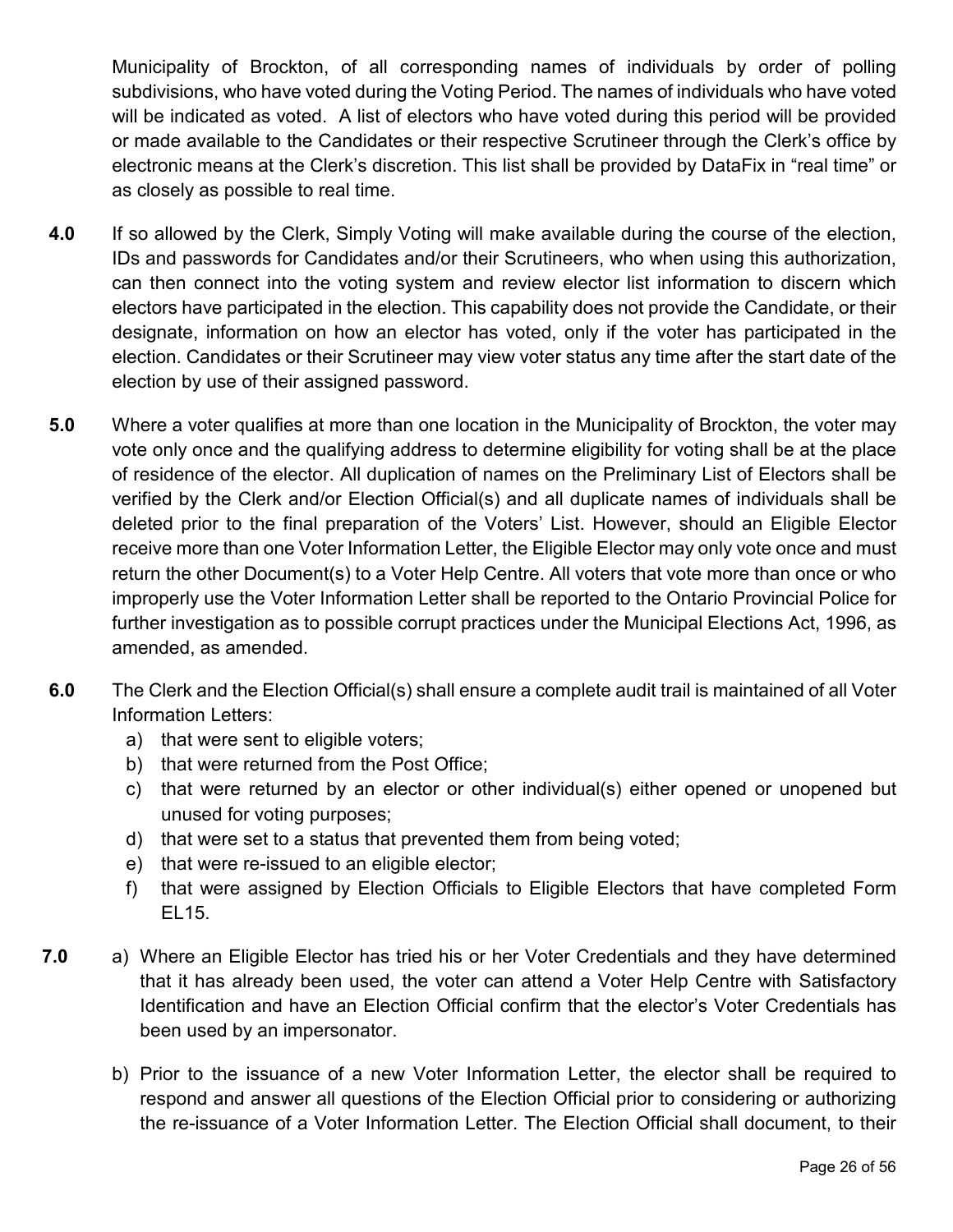satisfaction, questions and answers of the elector and, if deemed appropriate, the Clerk shall submit the same to the Ontario Provincial Police for further investigation and prosecution in circumstances where there is reason to believe a contravention has occurred.

- c) If the Election Official believes that all questions have been answered truthfully and to his or her satisfaction, the Election Official may provide the elector with a new Voter Information Letter or at the discretion of the Election Official the elector will be required to make a declaration as to his or her statement and to take an oath which shall be given by the Election Official "Application for Re-Issue of a Voter Information Letter (Used by an Impersonator) Form".
- d) Once the elector has properly answered all questions and, if required, taken the prescribed oath, the elector shall be issued a new Voter Information Letter.
- **8.0** a) Where an eligible voter has received an incorrect Voter Information Letter in terms of school support, the voter can contact or visit a Help Centre and have the proper category applied and the voter shall re-access the system and vote on all races.
	- b) The eligible elector shall be able to re-enter the system at any time during the election using the original Voter Credentials until all races have been completed.
- **9.0** New Voter Information Letters shall not be given out over the telephone, by email or by mail without the expressed approval of the process by the Clerk or her designates. A Voter Information Letter shall not be given to any person at the Voter Help Centre unless Satisfactory Identification is provided and the individual has completed the required form as required and administered by the Election Official.

#### **Declining to Vote**

Pursuant to Section 52(5), an elector may decline to vote. To do so an elector shall submit a completed "Confirmation - Declining to Vote Form", along with their Voter Information Letter, to a Municipality of Brockton Returning Officer, or Assistant. In submitting this form the elector swears or affirms, with supporting identity documents, that he or she has not used the Voter Information Letter to vote in this Election. By signing this form the elector will also acknowledge that by returning their Voter Information Letter and declining his or her vote that they will no longer be entitled to vote in the election, that the Voter Information Letter will be marked 'Declined'. The voting credentials on the elector's Voter Information Letter will be deactivated and shall be so noted in the electronic voter database. The elector's marked Voter Information Letter will be filed and securely maintained with other election documents until their destruction.

#### **Electors Requiring Assistance**

In accordance with Section 52(1)4 of the Municipal Elections Act, 1996, the Election Official may permit an elector who needs assistance in voting to have such assistance as the Election Official considers necessary.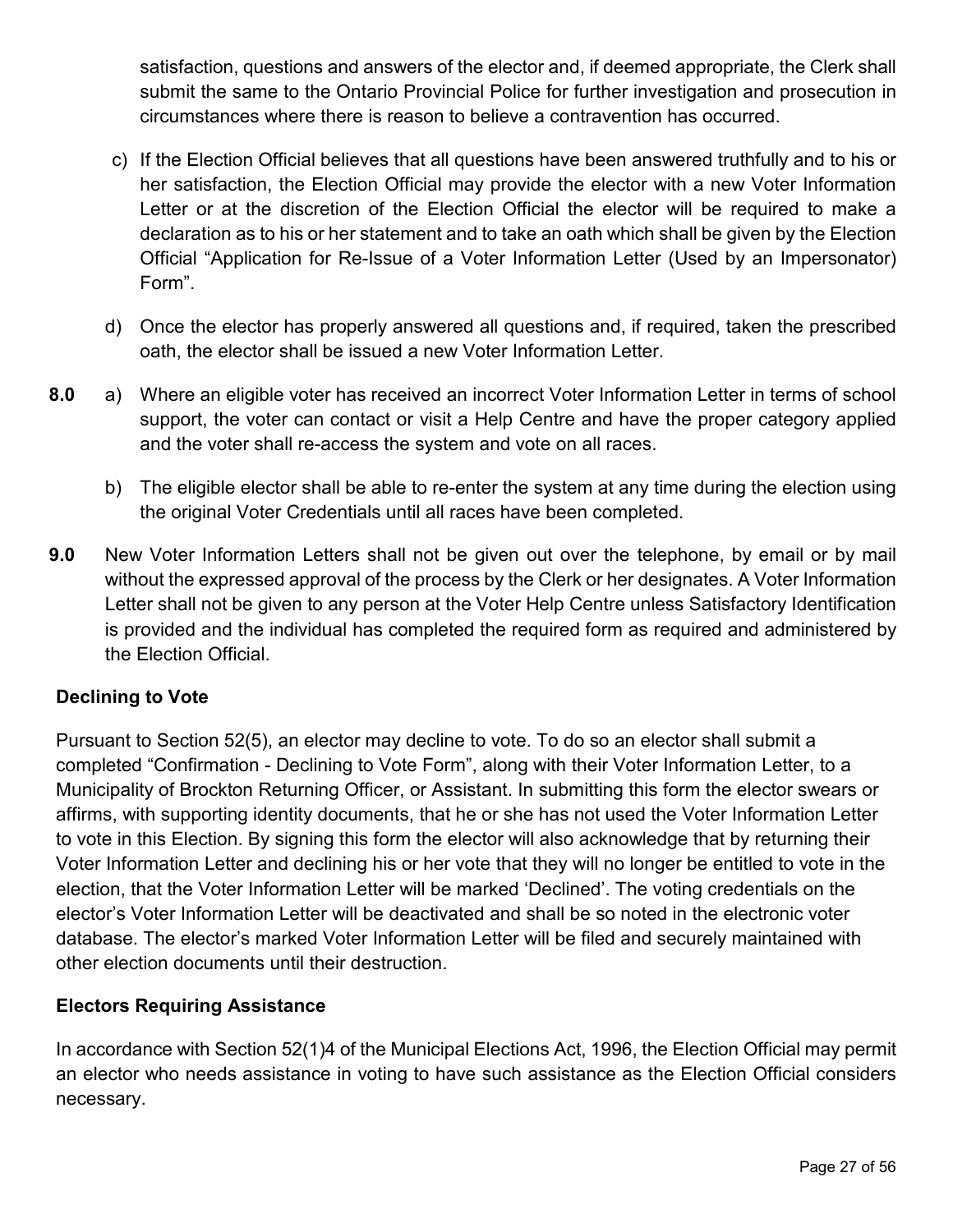#### **Oral Oath to Vote with Assistance**

A voter who requires such assistance to vote at a Help Centre may ask the Election Official for assistance. The Election Official shall require the voter making the request to take the Oral Oath to vote with assistance on the "Oral Oath of an Elector Requesting Assistance Form"

#### **Oral Oath of Friend of Elector**

In lieu of the Election Official providing assistance, the voter may request that a friend accompany the voter at a Help Centre and assist the voter. Any friend assisting shall be required to take the "Oral Oath of Friend of Elector Form". No person shall be allowed to act as a friend of more than one voter at a Help Centre. **Candidates and Scrutineers may not act in the capacity of a friend of elector**.

#### **Oral Oath of Interpreter**

Where a voter requires an interpreter, such person provided by the voter, shall take the "Oral Oath of Interpreter Form", and shall translate the oaths as well as any lawful questions put to the voter.

#### **Duplicate Voter Information Letters**

Should an Eligible Elector receive more than one Voter Information Letter, the eligible voter may only vote **once** and must return the other Voter Information Letter to the Municipal Office and complete an "Application to Amend Voters' List - Form EL15" to remove the duplicate name. All electors who vote more than once or who improperly use the Voter Information Letter shall be reported to the Police for further investigation as to possible corrupt practices under the Act.

Unopened Voter Information Letters that are returned to the Municipal Office or a Help Centre shall be filed in a secure manner. An unopened Voter Information Letter may be issued to the elector to whom the letter is addressed, if the elector provides proof of identity and eligibility.

Opened Voter Information Letters that are returned to the Municipal Office or a Help Centre shall have the voter credentials immediately disabled in the system, and the Letter shall be so marked, so that Voter Credentials from the opened letter cannot be used in the voting process. These opened and disabled Voter Information Letters shall then be filed in a secure manner. If an opened Voter Information Letter of a qualified elector has been returned to the Municipal Office, and the system shows that the Voter Information Letter has not been used to vote, the qualified elector to whom the letter is addressed will be issued a new Voter Information Letter with updated voter credentials.

Any unopened or opened Voter Information Letters that remain in the Municipality's possession following the end of the Voting Period will be destroyed in the same manner as all other municipal election material as provided for under Section 88 of the Act.

#### **PIN Procedures**

Where an Eligible Elector has tried his or her PIN and has been unsuccessful in accessing the voting system, the Election Official will determine its status, and once verified shall advise the voter that the PIN is valid and has not been used. The Election official may suggest the voter try the Voter Credentials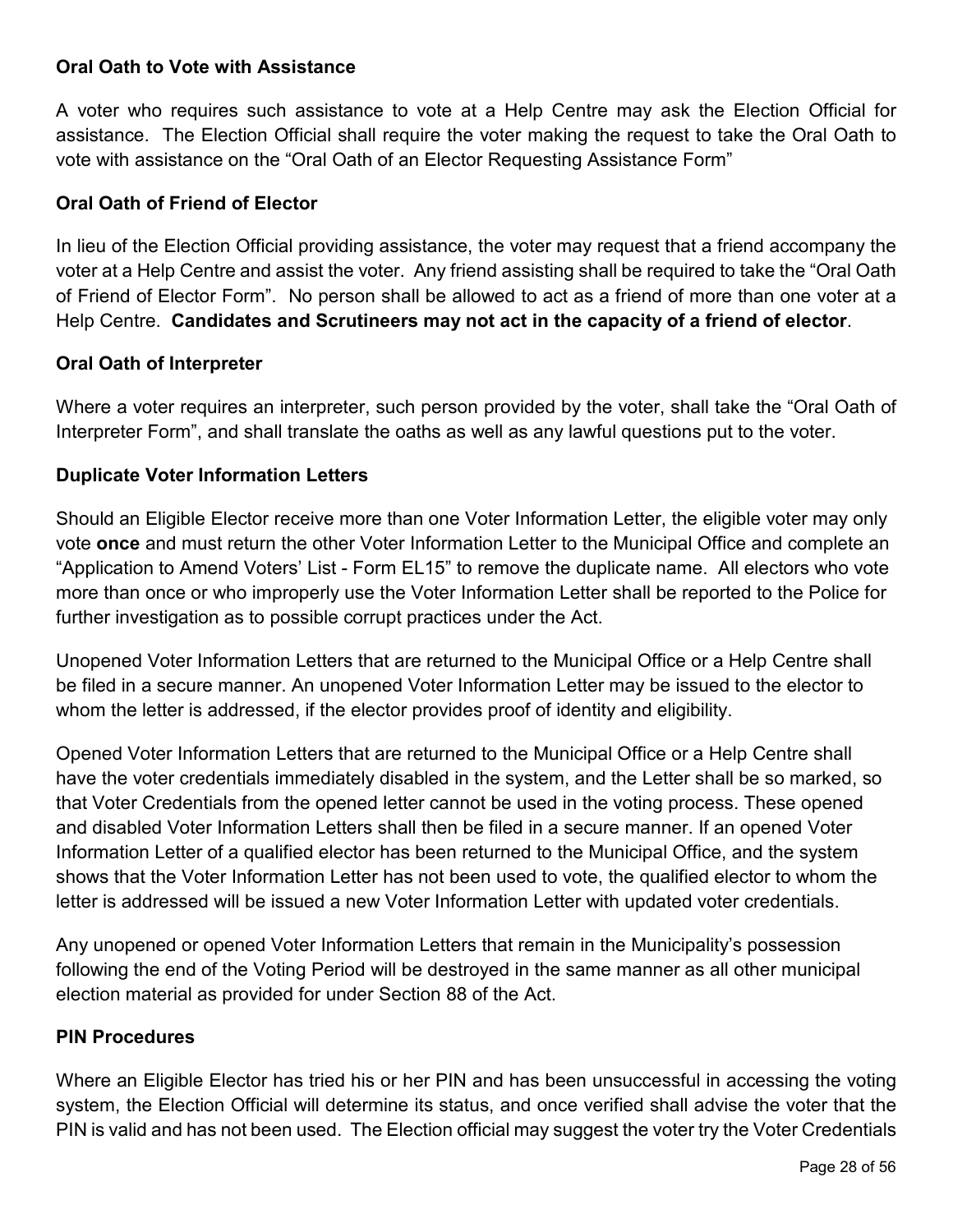again using an alternate method (telephone vs. internet) or attend at a Help Centre to obtain assistance in voting.

Where an Eligible Elector has tried his or her PIN and they have determined that it has already been used, the voter can present themselves at a Help Centre with proof of identity and residence as prescribed in O. Reg. 304/13 and have an Election Official confirm that the elector's PIN has been used.

Where an Eligible Elector has received an incorrect Voter PIN in terms of school support, and has not voted in that race, the voter can contact the Help Centre and have the proper category applied to the existing PIN. The elector will be required to provide appropriate confirmation of eligibility and to complete "Application to Amend Voters' List - Form EL15".

New Voter Credentials shall not be given out over the telephone. The voter must attend the Help Centre with proof of identify and residence as prescribed in O. Reg. 304/13 and complete the appropriate form.

Exceptions will be considered at the sole discretion of the Returning Officer when satisfied that extenuating circumstances require special accommodation. Such situations shall be documented by the Returning Officer with measures to ensure security and privacy of the elector, and integrity of the voting process.

## <span id="page-28-0"></span>**Section 14 - Count Procedures**

The Clerk, at 8:00 p.m. on October 24, 2022, shall arrange for the close and deactivation of the telephone/internet voting system. All parties already signed into the electronic system prior to 8:00 p.m. will be given an additional three (3) minutes to complete their vote.

Notwithstanding the above, the Clerk shall keep voting access at the Help Centre(s) open until confirmation is received that all eligible voters in the Help Centre at 8:00 p.m. have completed voting.

The Clerk along with one Election Official shall then produce the results report from the voting system. The Clerk shall report the "Unofficial Results" once the report is received from the voting system and no earlier than 8:15 p.m. on Monday, October 24, 2022 Voting Day, at the Municipal Office and post the same on the municipal website.

Anyone who is creating a disturbance at the Municipal Office and/or Help Centre(s) during this time will be removed as directed by the Clerk.

# <span id="page-28-1"></span>**Section 15 - Notice of Results**

The Unofficial Results of each Candidate shall be made available by the Clerk no earlier than 8:15 p.m. on Monday, October 24, 2022 Voting Day, at the Municipal Office, 100 Scott Street, Walkerton, and the Clerk shall post the same Unofficial Results on the Municipality's website.

As soon as possible after Voting Day, but in no case sooner than the day after the election the Clerk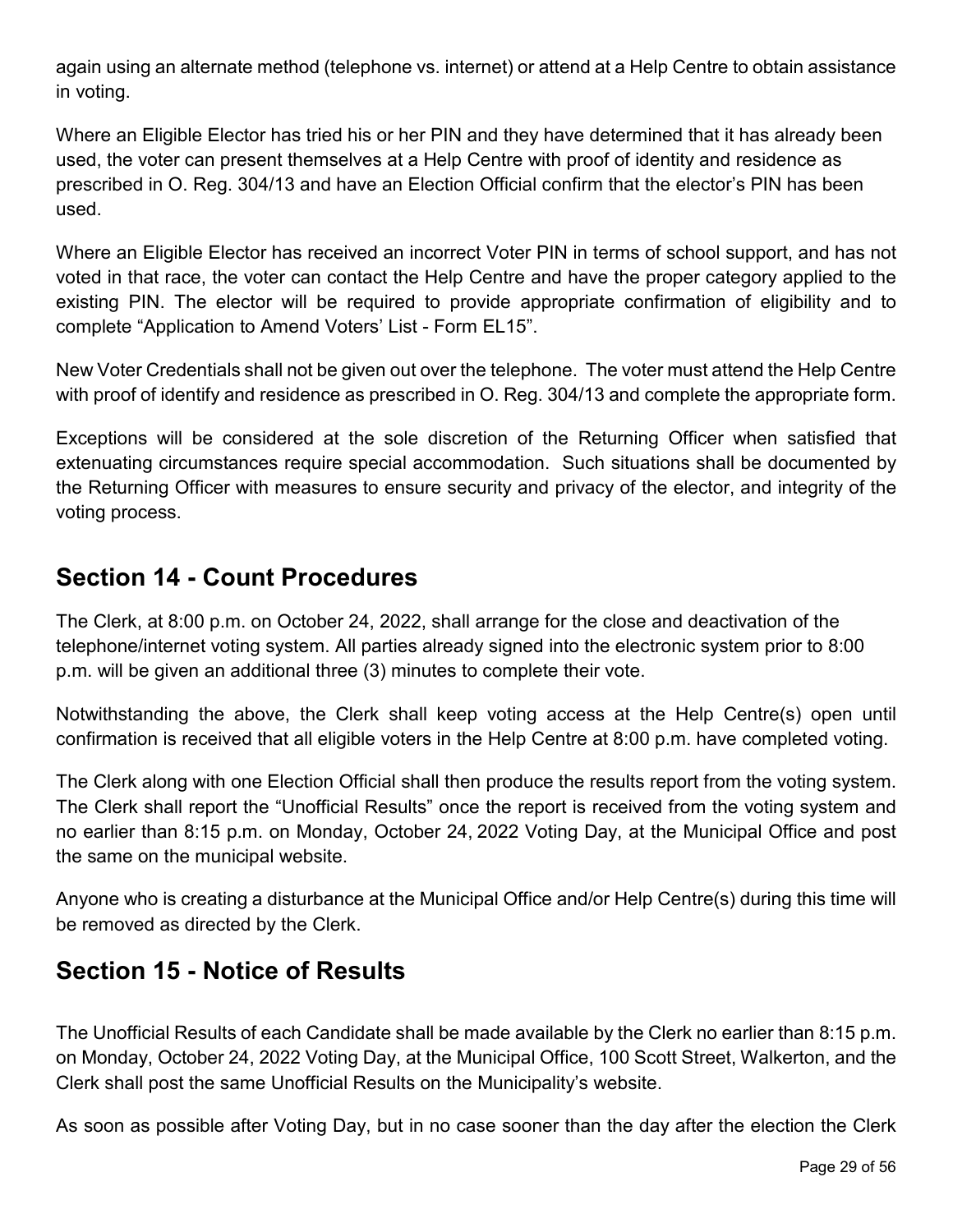shall declare the Official Results using the "Final Summary of Election Results Form" and Declaration of Election Results Form" and post the results at the Municipal Office and on the municipal website.

Notice shall be provided to the County of Bruce by sending the County Clerk notice of the final number of electors and "Declaration of Election Results Form" noting the elected persons to the positions of Mayor and Deputy Mayor who will be serving as County Councillors.

Notice of election results for each school board race shall be provided to the responsible Municipal Office for each of the elections using the "Declaration of Election Results Form" as well noting only the school board election results for the municipality.

## <span id="page-29-0"></span>**Section 16 - Recount**

A recount under Sections 56, 57, or 58 of the Municipal Elections Act, 1996 shall be conducted in the same manner as the original count as per Section 60(1) unless ordered otherwise by a judge under Section 60(3).

A recount is required when:

- there is a tie vote where both or all candidates cannot be declared elected (Automatic);
- by resolution of Council (for Council offices);
- by resolution of local board (for offices on a local board);
- by order of the Minister (for questions submitted by the Minister);
- by order of the Superior Court of Justice.

#### **Costs of Recount**

In accordance with Section 7(3) and (4) of the Municipal Elections Act, 1996, the costs incurred by the Clerk to conduct a recount are to be paid by the Municipality. Any expenses incurred by a candidate will be the responsibility of the candidate (i.e: legal counsel in attendance on behalf of the candidate).

The Clerk shall submit a signed certificate verifying the costs to the appropriate local board, upper tier municipality or Minister who shall in turn be responsible for paying the costs as soon as possible.

#### **Who Conducts Recount**

In accordance with Section 56 of the Municipal Elections Act, 1996, the Clerk conducts all recounts for elections for which the Clerk is responsible except recounts conducted by the Superior Court of Justice upon appeal.

#### **Tied Vote Recount**

In accordance with Section 56 of the Municipal Elections Act, 1996, where there is a tied vote for the election of a candidate to an office and both or all of the candidates cannot be declared elected, the Clerk must hold a recount within 15 days after the declaration required by Section 55(4)(a)(b) of the results of the election.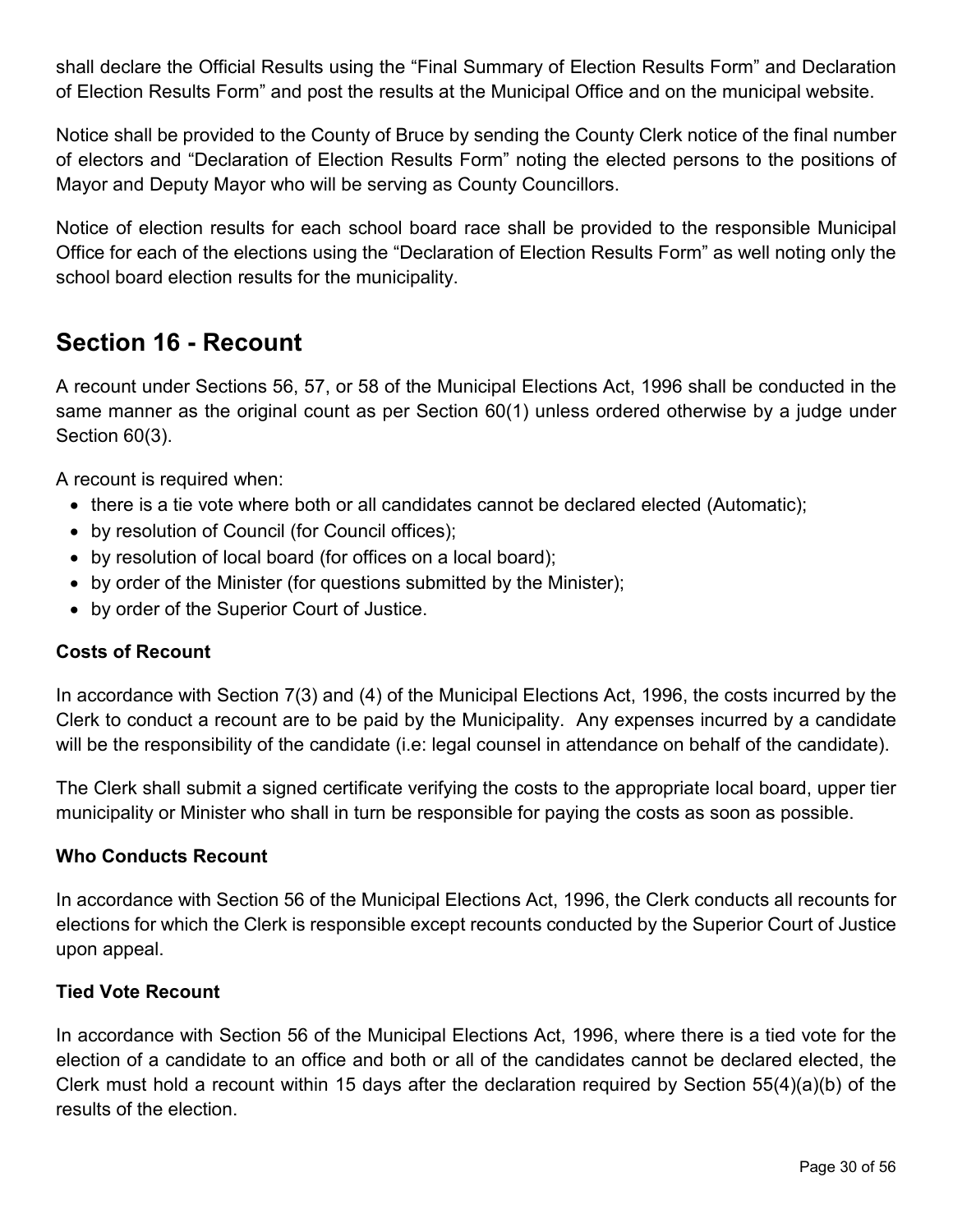If required, Simply Voting shall provide any documentation to support the integrity, security and accuracy of the electronic voting system.

#### **Council, Local/School Board or Minister Request for Recount**

Within 30 days after the Clerk's declaration of the results under Section 55(4) of the Municipal Elections Act, 1996, a Council or local/school board may pass a resolution or the Minister may make an order requiring a recount.

In accordance with Section 57 of the Municipal Elections Act, 1996, the recount is to be held within 15 days after the resolution is passed or the order is made. The resolution for a recount must be passed no later than Wednesday, November 23, 2022. An order of the Minister must be made within the same time frame. The incoming council or local board is no longer able to decide on a recount.

#### **Application to Superior Court of Justice**

In accordance with Section 58 of the Municipal Elections Act, 1996, a person who is entitled to vote in an election and who has reasonable grounds for believing the election results to be in doubt may apply to the Superior Court of Justice for an order directing the Clerk to hold a recount.

The application must be commenced within 30 days after the Clerk's official declaration of the results under Section 55(4) of the Act. The court, if satisfied there are sufficient grounds, shall make an order requiring the Clerk to hold a recount. The recount is to be held within 15 days after the Clerk receives a copy of the order.

#### **Votes for Candidates to be Included in a Recount**

In accordance with Section 56 and 59 of the Municipal Elections Act, 1996, the votes to be included in the recount are as follows:

- In a recount for a tied vote, the votes cast for candidates who are tied.
- In a recount being conducted under the authority of a council or local board resolution, the votes cast for candidates named in the resolution (all or specified candidates).
- In a recount being conducted under the authority of a court order, the votes cast for candidates named in the order (all or specified candidates).

The Clerk may include the votes for any other candidate for the same office. The practical application of this provision would be for the Clerk to include any candidate whose vote total was, in the Clerk's opinion, close enough to possibly be affected by the recount.

#### **Persons Entitled to be Present at a Recount**

In accordance with Section 61 of the Municipal Elections Act, 1996 the following persons are entitled to be present at a recount:

- the Clerk and any other Election Official appointed for the recount;
- every Certified Candidate for the office involved;
- the applicant, if any, who applied for the recount under s.58;
- legal counsel for any of the above;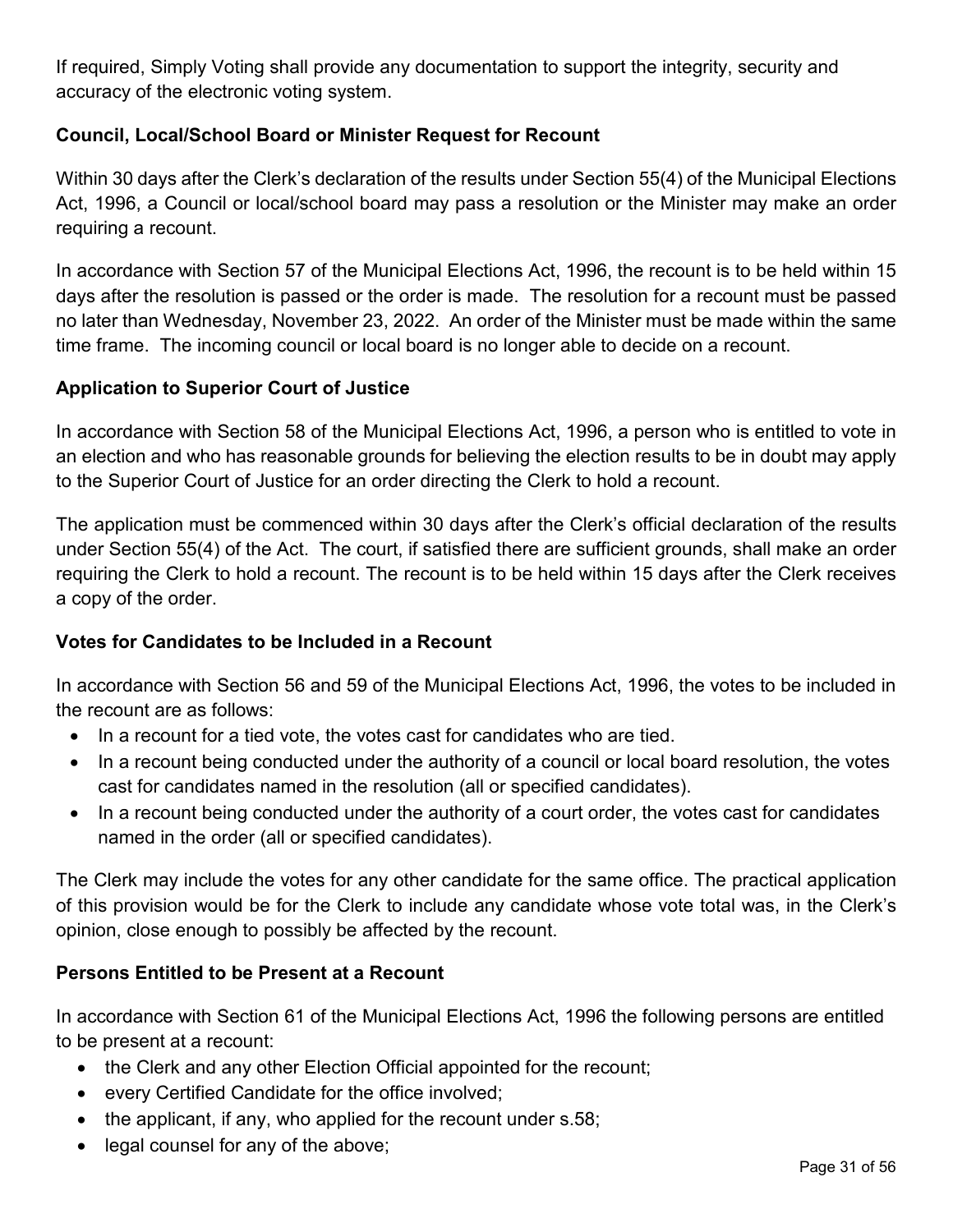• each Certified Candidate for the office involved or an applicant may appoint a Scrutineer for the recount.

#### **Notification of Recount**

In accordance with Section 56, 57, 58 of the Municipal Elections Act, 1996 and O. Reg 101/97, the Clerk shall give notice of the recount date, time and place on "Notice of Recount Form" to the following:

- all certified candidates for the office which is the subject of the recount;
- where a resolution is involved, the Council or local/school board which passed the resolution;
- the Minister when an order has been made:
- the applicant in the case of a court order;
- notice of recount will be posted on the municipal Website, given by registered mail or personal service.

#### **Process at Recount**

In accordance with Sections 61 and 62 of the Municipal Elections Act, 1996, the Clerk shall request a re-tabulation of the results for the office(s) that are subject to the recount procedure. Once the recount process has commenced, it must continue to completion. Upon completion of the recount, the Clerk will announce the results of the recount. Persons authorized to attend the recount may also be at the announcement of the results of the recount.

Unless an application has been made for a judicial recount, the Clerk, on the 16th day after the recount is completed, will declare the successful Candidate or Candidates elected or will declare the result of the vote.

#### **Continuing Tie Vote – After Recount Procedures**

Pursuant to Section 62(3) in a case of a tied vote following the recount, the Clerk shall determine the result by conducting a lot as follows:

The Clerk shall write the name of each Candidate on equal-sized pieces of paper. They are then put in a container as determined by the Clerk in full view of all persons present and authorized to attend including one Election Official. The Clerk shall announce prior to the draw that "the candidate to be elected shall be the candidate whose name is written on the first piece of paper I draw out of the container." Without looking into the container, the Clerk will pull one paper from the container and the Candidate drawn is announced and elected.

#### **Declaration by Clerk and Notice of Final Certified Results**

In accordance with Section 62(4) of the Municipal Elections Act, 1996, unless an application has been made for a judicial recount, the Clerk on the 16th day after the recount is completed will declare the successful candidate or candidates elected by posting the "Declaration of Recount Results Form" the Municipal Office and on the website. Such Declaration shall be sent to everyone previously given notice of the recount.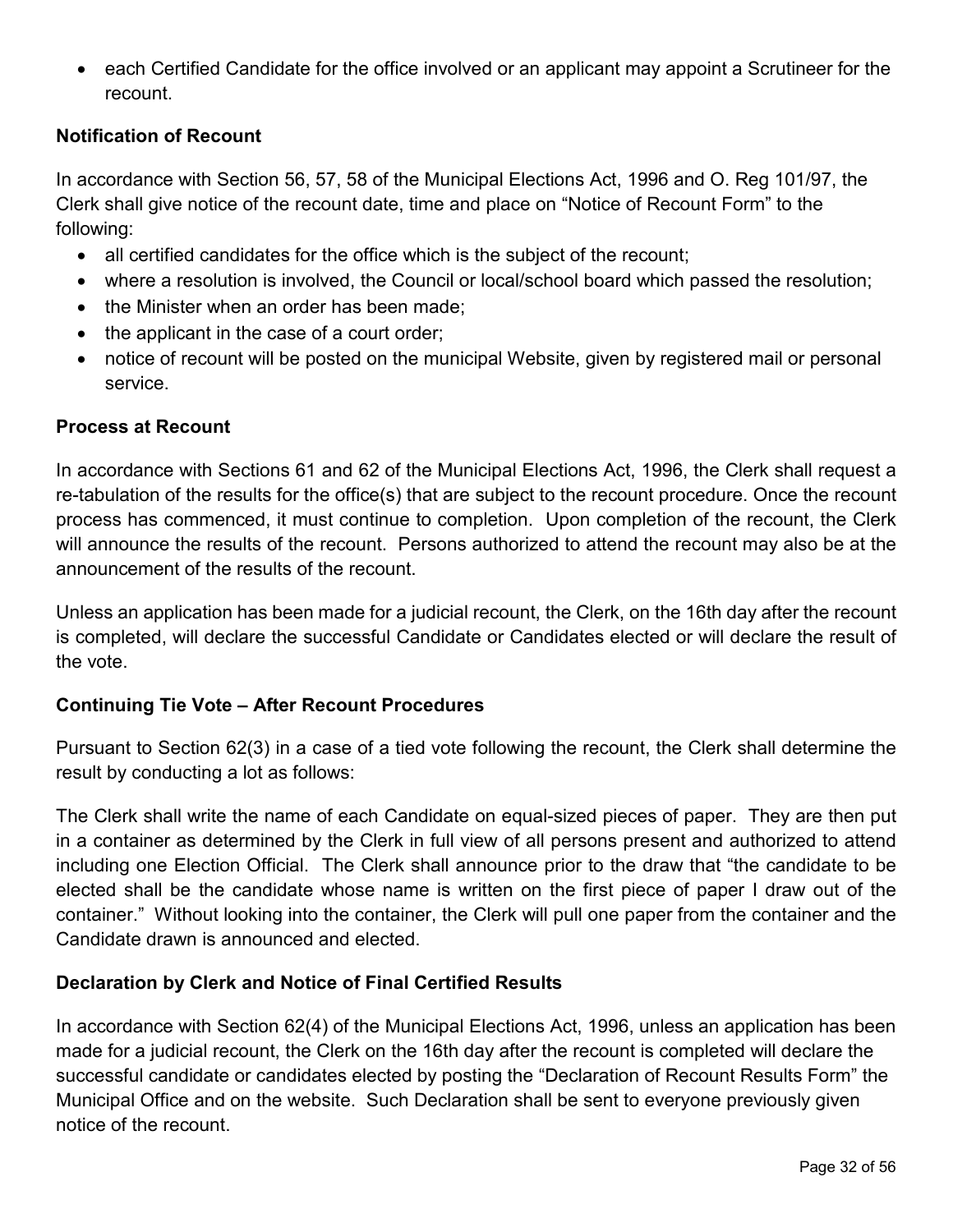# <span id="page-32-0"></span>**Section 17 - Campaigning General**

Campaigning is permitted no earlier than the filing of Nomination Papers by the Candidate. Information contained in/on all campaign material is the responsibility of the Candidate and any questions or concerns should be directed to the Candidate.

#### **Municipal Employee Communication with Candidates**

The following provides direction to Candidates on the handling of questions directed to and meetings with Municipal staff. Every effort will be made to provide information to all Candidates to ensure fairness and transparency.

#### **Election-Related Questions**

Questions pertaining to all matters related to the election process, including the voting method, shall be directed to:

Fiona Hamilton, Clerk and Returning Officer Municipality of Brockton 100 Scott Street, Walkerton ON N0G 2V0 Telephone: 519-881-2223 Ext. 124 Email: [election@brockton.ca](mailto:election@brockton.ca)

Sarah Johnson, Deputy Clerk and Deputy Returning Officer Municipality of Brockton 100 Scott Street, Walkerton ON N0G 2V0 Telephone: 519-881-2223 Ext. 159 Email: [election@brockton.ca](mailto:election@brockton.ca)

Answers to questions posed by Candidates will be shared with all registered Candidates without identifying the questioner.

#### **Use of Municipal Logo or Other Insignia**

The use of the municipal logo or other insignia for campaign purposes is strictly prohibited.

#### **Municipally Owned/Leased Facilities**

Election campaigning or the distribution/posting of election campaign material at municipally-owned (e.g. Community Centres) or leased facilities (e.g. Municipal Office) is not permitted, with the exception of road allowances.

Election campaigning shall NOT occur upon the property where any Voter Help Centre is located.

#### **Use of Corporate Resources During an Election Year**

a) No member shall use the facilities, equipment, supplies, services, staff or other resources of the Municipality for any election campaign or campaign related activities.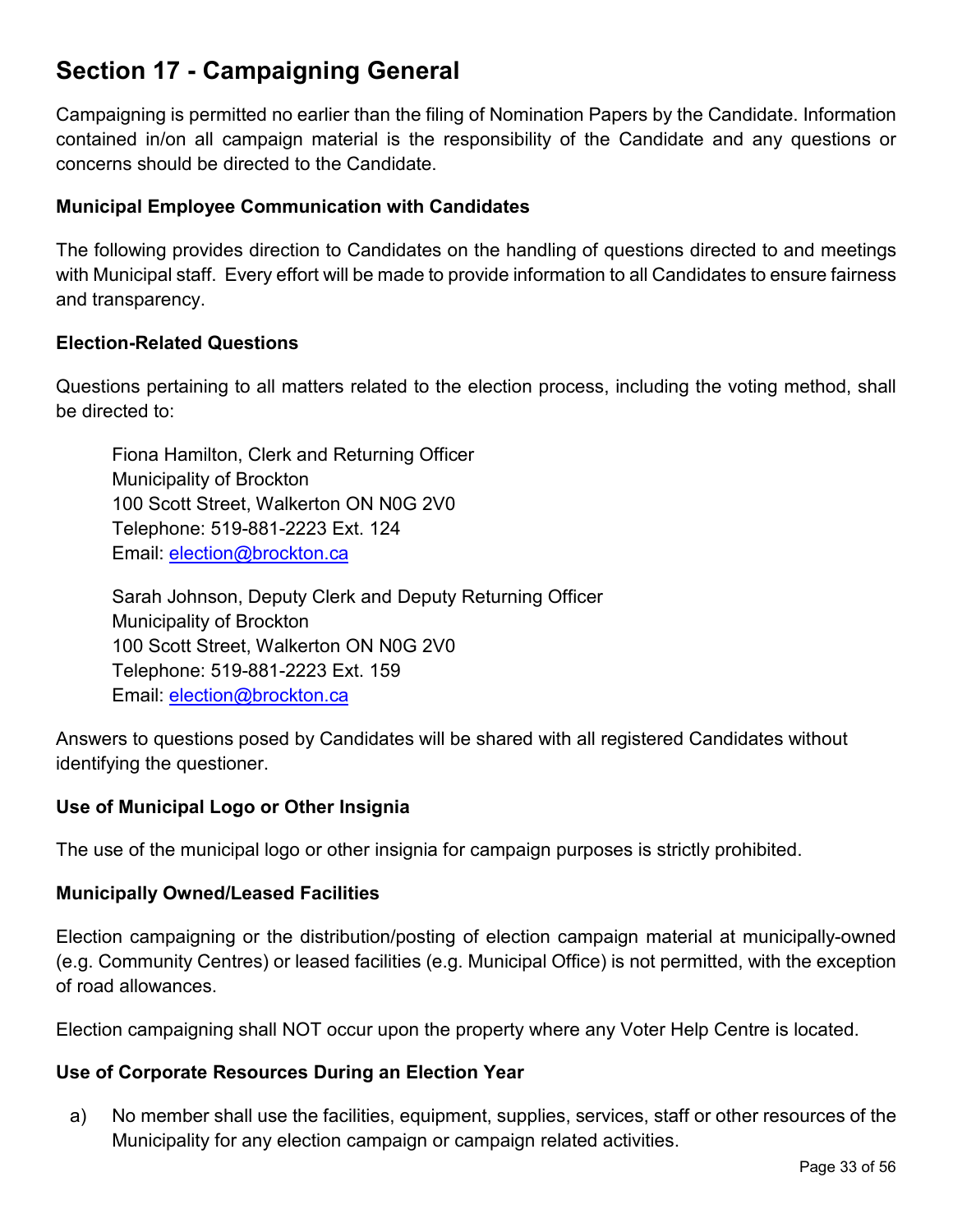- b) No member shall undertake campaign-related activities on municipal property during regular working hours.
- c) No member shall use the services of persons during hours in which those persons receive any compensation from the Municipality.

# <span id="page-33-0"></span>**Section 18 – Election Signs**

A sign permit or a permit application is not required for election signs. Election signs shall not be placed on Municipally owned of leased property, except in road allowance areas. Election signs shall not be placed on private property without the owner's consent.

No person shall display a logo, trademark or official mark on any election sign.

Signs can be displayed in accordance with By-Law 2012-24 - Signs in Brockton and anytime within seven (7) weeks of a Municipal Election. All election signs must be removed by the candidate or the candidate's representative by 4:00 p.m. on Monday, October 31, 2022 in accordance with By-Law 2012- 24 - Signs in Brockton.

Posts for election signs should not be higher than the top of the sign area to cause any safety hazard such as wood or metal stakes or posts with sharp edges and in accordance with By-Law 2012-24 - Signs in Brockton.

Election signs are not permitted to be displayed in the following areas:

- a) on or overhanging on any Municipal property;
- b) on a utility pole;
- c) within medians, centre boulevards or traffic islands;
- d) on any official sign or official sign structure;
- e) within a sight triangle;
- f) on the property of a Help Centre or the front façade of the building which contains the centre. (including but not limited to, Municipal Office);
- g) on or near public sidewalk causing interference or obstruction of pedestrian traffic;
- h) in a location obstructing any fire escape, fire exit, door, window, etc. to impede access of firefighters to any part of a building; and
- i) in a location where the sign constitutes a danger or hazard.

Election signs on a vehicle must comply with the following:

- a) Signs can be displayed no sooner than following the filing of Nomination papers by the Candidate
- b) Signs shall not be displayed within 100 metres (328 ft) of a Help Centre at any time while the centre is open to the public.
- c) Signs shall not be displayed upon the property where the office for the administration of the election is located, or any Voter Help Centre.

The Municipality reserves the right to remove, without notice to any person, including the Candidate Third Party Advertiser, any election sign which it deems to be a hazard, or a contravention of By-law 2012-24 or these Procedures.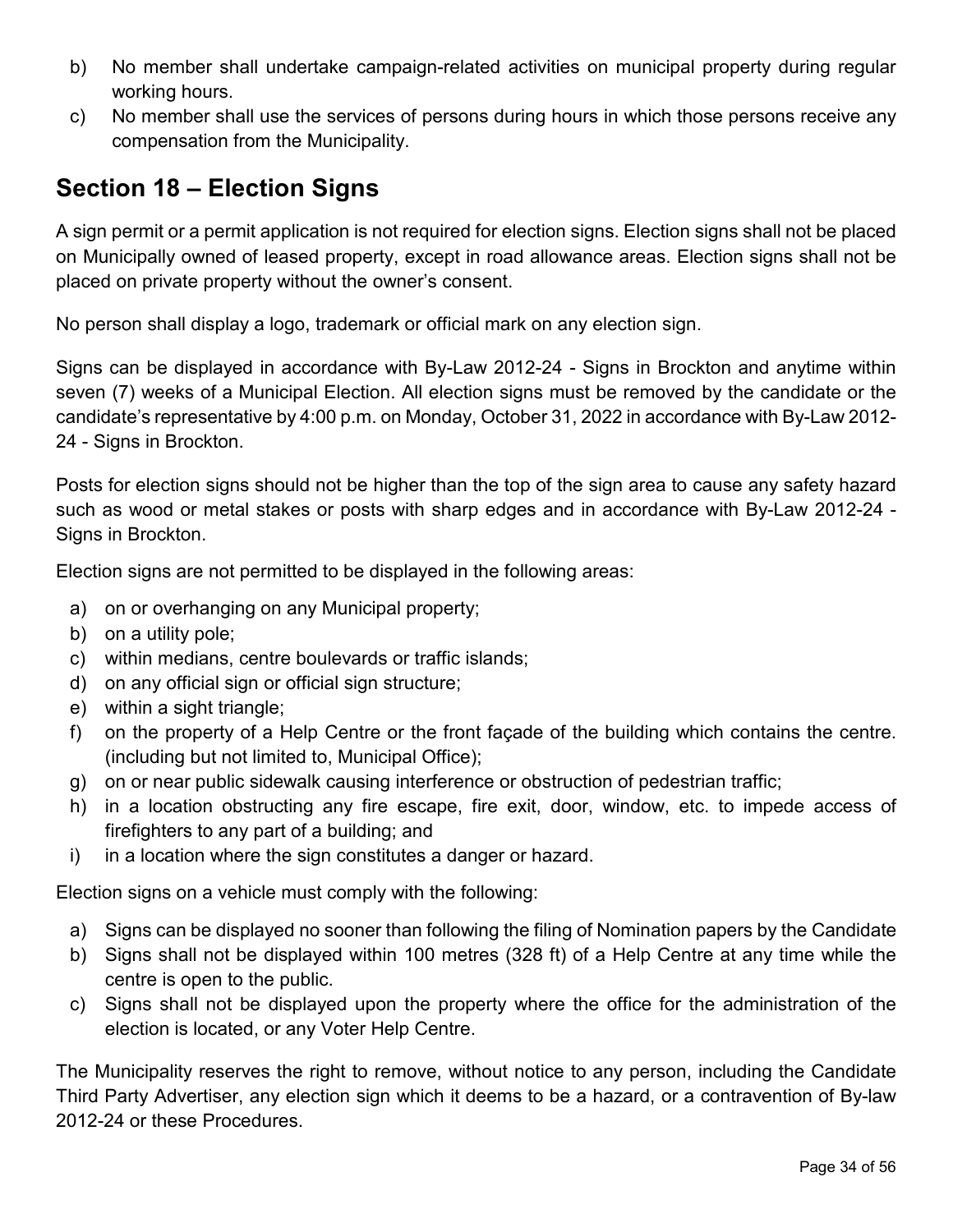#### **Signs on County Road Allowances and Utility Installations**

Posters or similar campaign material that will be installed or affixed to poles belonging to Hydro One, Bell Canada or other public utilities will require the permission of these respective approving authorities.

#### **Vandalism**

The investigation or prosecution for any acts of vandalism to the posters or campaign material of the candidates should be referred to the Ontario Provincial Police by the complainant. The Municipality or any of its municipal officers, employees or agents will not be held responsible for any acts of damage or vandalism to any election signs.

## <span id="page-34-0"></span>**Section 19 - Candidate Advertising**

In accordance with Section 88.3 campaigning, including campaign advertising, are permitted no earlier than the filing of Nomination Papers by the Candidate unless otherwise stated in the local municipal by-law.

Candidate campaign advertising means an advertisement in any broadcast, print, electronic or other medium that has the purpose of promoting or supporting the election of a Candidate. Examples include, lawn signs, brochures, posters, print, radio and electronic ads, etc.)

All candidate campaign advertising shall identify the Candidate by name, as it appears on the Nomination Form.

All Candidates shall provide the following information to a broadcaster or publisher in writing:

- the name of the Candidate.
- the name, business address and telephone number of the individual who deals with the broadcaster or publisher under the direction of the Candidate.

Information contained in/on all campaign material is the responsibility of the Candidate and any questions or concerns should be directed to the Candidate. Candidates can provide the "Broadcaster/Publisher Information Sheet Third Party Advertiser Form" to broadcaster/publisher for convenience.

# <span id="page-34-1"></span>**Section 20 - Third Party Advertising**

A Third Party Advertiser means an individual who is normally resident in Ontario, a corporation that carries on business in Ontario, or a trade union that holds bargaining rights for employees in Ontario, and who's "Notice of Registration - Third Party - Form 7" has been certified by the Clerk.

#### **Eligibility for Registration**

In accordance with Section 88.6(4)(5) and (6) of the Municipal Elections Act, 1996, registration shall be restricted to the following persons and entities:

- An individual who is normally resident in Ontario.
- A corporation that carries on business in Ontario.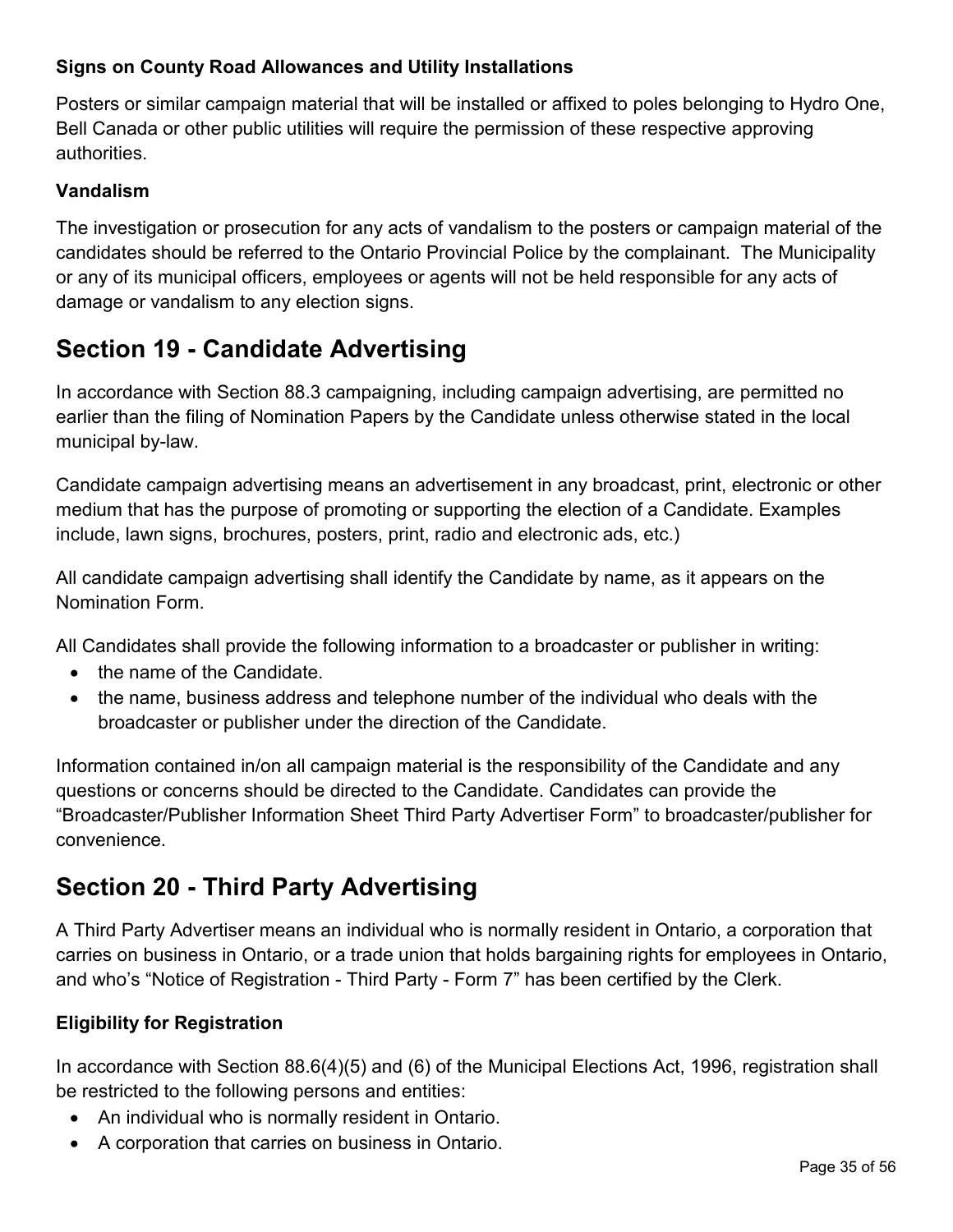• A trade union that holds bargaining rights for employees in Ontario.

The following persons and entities are deemed ineligible to register:

- A candidate whose nomination has been filed.
- A federal political party registered under the Canada Elections Act or any federal constituency association or registered candidate at a federal election endorsed by that party.
- A provincial political party, constituency association, registered candidate or leadership contestant registered under the Election Finances Act.
- The Crown in right of Canada or Ontario, a municipality or local board.

A Candidate whose nomination has been filed shall not direct any third party advertisements.

#### **Filing the Notice of Registration**

In accordance with Section 88.6(2)(7) and (13) of the Municipal Elections Act, 1996, the "Notice of Registration - Third Party - Form 7 shall be filed with the Clerk from Monday, May 2, 2022 (first day for filing Nominations) to Friday, October 21, 2022 (the Friday before Voting Day) during regular office hours in the following manner:

- in person or by an agent
- no faxed or other electronically transmitted registration notices will be accepted original signatures required
- with proof of identity as prescribed in O. Reg. 304/13, as amended
- with Box D: Declaration of Qualification, signed by the individual or by a representative of the corporation or trade union
- a resolution from the corporation or trade union that authorizes the person or agent to register on their behalf, if applicable

The Clerk shall administer the Declaration of Qualifications on the "Notice of Registration - Third Party - Form 7" and the "Declaration of Qualifications - Third Party Advertiser Form" oaths to the individual or to the representative of the corporation or trade union. The date and time of filing are to be filled in by the Clerk and initialled by the individual or by a representative of the corporation or trade union. The Clerk will then sign the "Notice for Registration and Declaration of Qualifications."

For registrations for a By-Election, refer to Section 88.6 (8) to (12) of the Act.

#### **Estimated Maximum Third Party Expenses**

In accordance with Section 88.21(15) of the Municipal Elections Act, 1996, the Clerk shall calculate the estimated maximum third party expenses for registered third parties on the "Estimated Maximum Third Party Expenses Form" and provide a copy to the individual filing the registration. The Clerk's calculation is final.

#### **Notice of Penalties**

In accordance with Section 88.29(7) of the Municipal Elections Act, 1996, the Clerk shall, at least 30 days before the filing date, provide a notice of the penalties on the "Notice of Penalties - Registered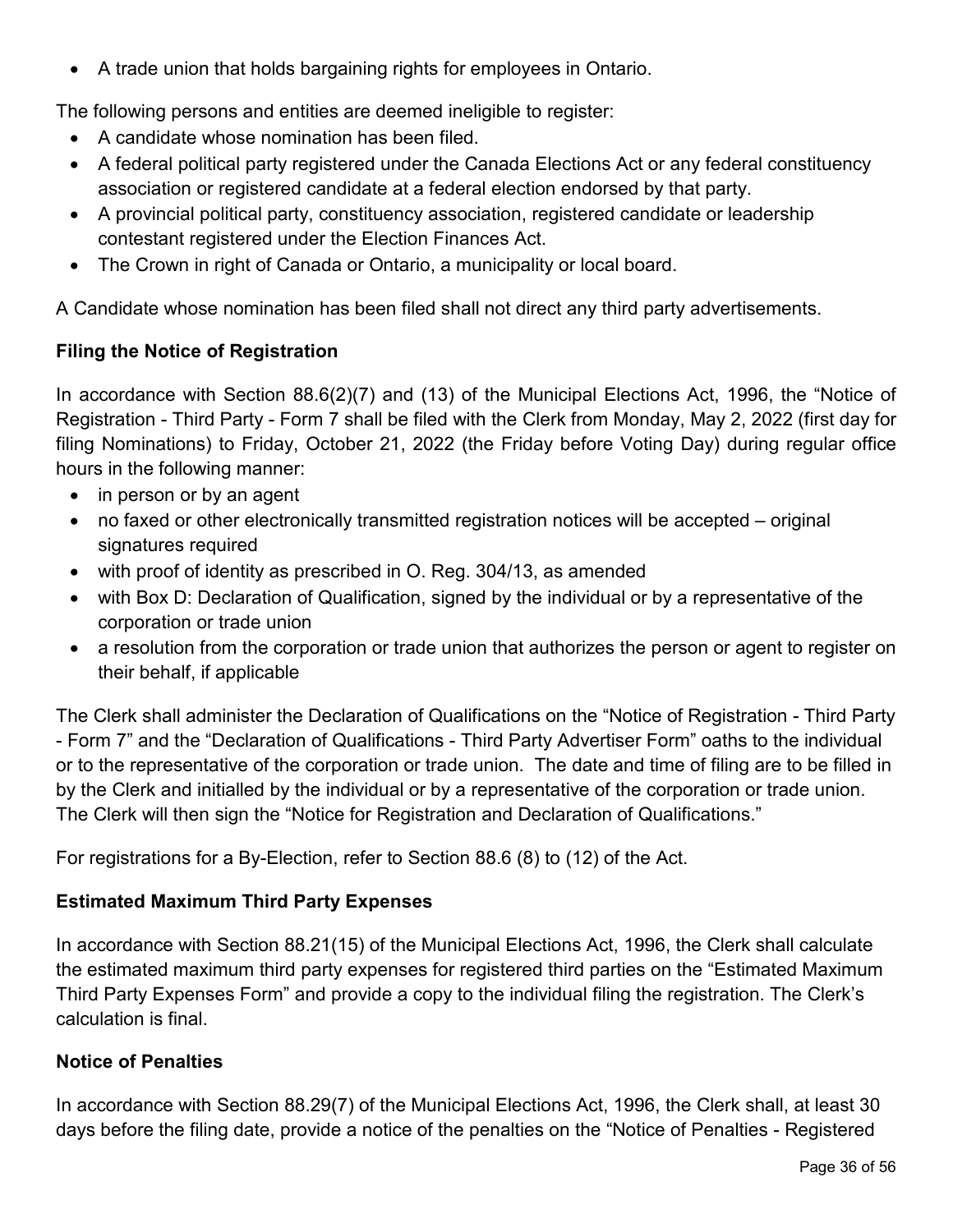Third Parties Form" to every Registered Third Party that registered in the municipality.

#### **Final Calculation of Third Party Expenses**

In accordance with Section 88.21(11) and (17), the Clerk shall, after determining from the number of eligible electors from the Voters' List, calculate the maximum amount of third party expenses that each registered third party may incur and prepare a "Maximum Third Party Expenses Form". The certificate shall be given to each individual that filed a "Notice of Registration for Third Party Advertising Form" in the case of a regular election, on or before September 26, 2022; and in the case of a by-election, within 10 days after the Clerk makes the corrections under subparagraph 4 iii of subsection 65 (4) or subparagraph 3 ii of subsection 65 (5).

The number of electors to be used in this final calculation is to be the greater of the following:

• the number determined from the Voters' List for the current election as it exists on September 15 in the year of the current election, adjusted for changes under Section 24 and 25 that were approved as of that day.

The Clerk's calculation is final and shall be made in accordance with the prescribed formula in Ontario Regulation 101/97.

#### **Certification and Notice of Registration**

In accordance with Section 88.6(13) and (14), the Clerk will do a review of each notice received to determine qualification and if the notice complies with the Municipal Elections Act, 1996. Once satisfied the third party is qualified, the Clerk will complete the "Certification by Clerk" section on "Notice of Registration - Third Party - Form 7". If not satisfied the Clerk shall reject the notice. The Clerk's decision is final.

#### **Advertisements:**

#### **Restricted Period and Expenses**

The Restricted Period for Third Party Advertisements begins on the earliest day that an individual, corporation or trade union is permitted to file a notice of registration as a registered third party May 2, 2022 and ends at the close of voting on Voting Day.

Third Parties must do the following during the Restricted Period:

- file notice of registration and have it certified by the Clerk;
- once registered, advertise; and
- once registered, incur expenses related to the advertisement.

The expenses for these advertisements cannot exceed the amount calculated under Section 88.21 (Registered third parties' expenses).

#### **Mandatory Information in Advertisements**

All Third Party Advertisements shall contain the following information: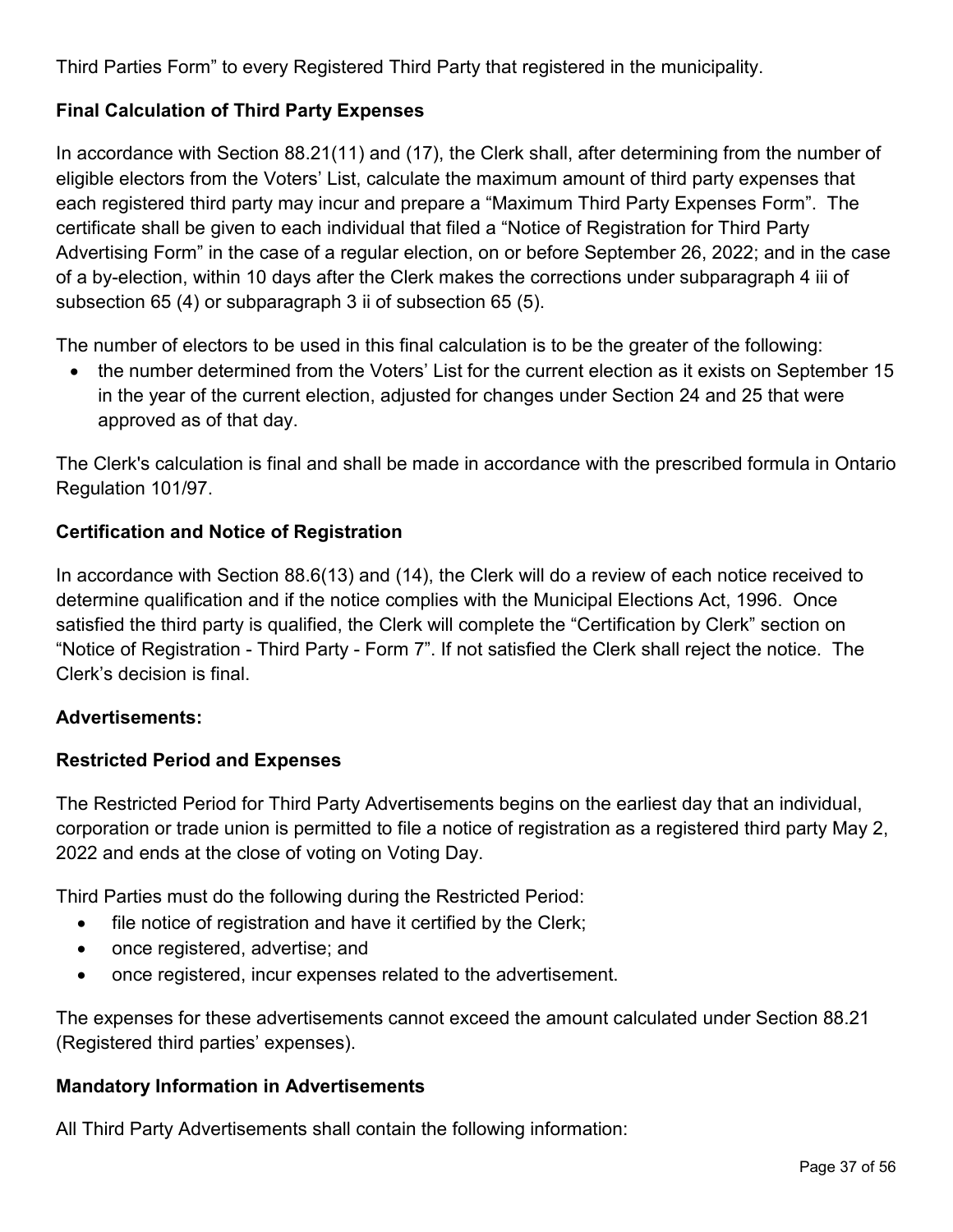- the name of the registered third party;
- the municipality where the registered third party is registered;
- a telephone number, mailing address or email address at which the registered third party may be contacted regarding the advertisement.

#### **Mandatory Information for Broadcaster, etc.**

All Registered Third Parties shall provide the following information to a broadcaster or publisher in writing:

- the name of the registered third party;
- the name, business address and telephone number of the individual who deals with the broadcaster or publisher under the direction of the registered third party;
- the municipality where the registered third party is registered.

#### **Municipal Authority to Remove Advertisements**

In accordance with Section 88.7 of the Municipal Elections Act, 1996, if a municipality is satisfied that there has been a contravention of Section 88.3 (Candidates' election campaign advertisements), Section 88.4 (Third party advertisements) or Section 88.5 (Mandatory information in third party advertisements), the municipality may require a person who the municipality reasonably believes contravened the section or caused or permitted the contravention, or the owner or occupier of the land on which the contravention occurred, to remove the advertisement or discontinue the advertising.

#### **List of Registered Third Parties**

In accordance with Section 88.12(9) and (10) of the Municipal Elections Act, 1996, a list of registered third parties shall be posted using the "Official List of Registered Third Parties Form", as a minimum, on the website and may also include the phone number and email address provided by the registered third party in the notice of registration filed and, if applicable, a hyperlink to the website of the registered third party.

#### **Duties of Registered Third Parties**

In accordance with Section 88.26 of the Municipal Elections Act, 1996, the Clerk shall provide the "Duties of Registered Third Parties Form" at the time of filing.

## <span id="page-37-0"></span>**Section 21 - Scrutineers**

#### **Rights and Prohibitions**

Each scrutineer shall be responsible for their conduct, rights and prohibitions as set out on the applicable appointment form.

#### **Appointment by Candidate and Qualification**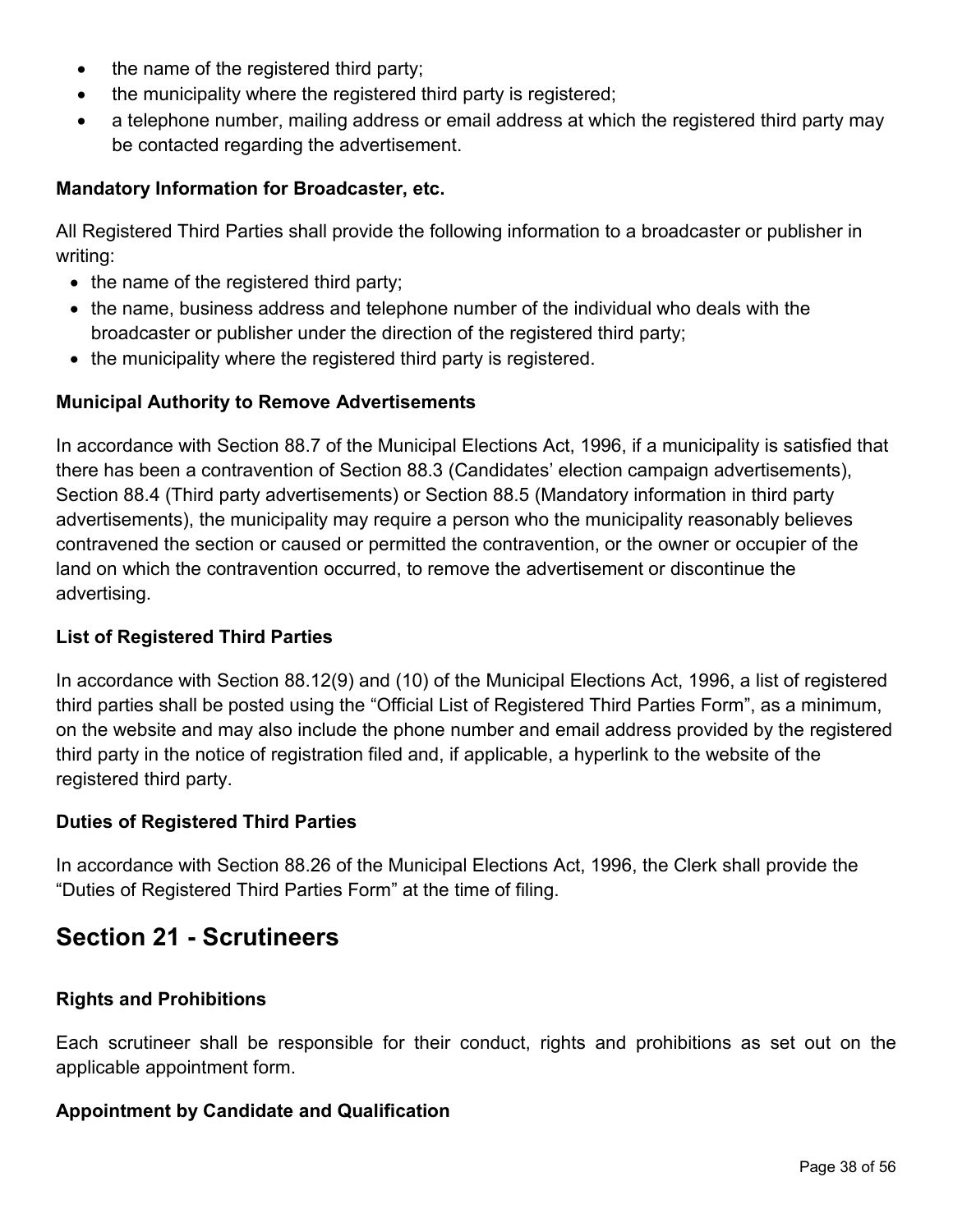A candidate may appoint scrutineers to represent him/her at the Municipal Office, or designated Voter Help Centre, during the Voting Process to observe the process, and during the receipt of voting results, including during a recount to observe the process.

The appointment shall be made using the "Appointment of Scrutineer Form". The forms to appoint Scrutineers must be signed by the Candidate in person at the Municipal Office. The Candidate shall provide this signed form to their Scrutineer.

#### **Number per Candidate**

Not more than one (1) Scrutineer representing each Candidate may be permitted at one time during the closing of the voting system. The Scrutineer must take an "Oath of Secrecy Form" at the Help Centre.

#### **Evidence of Appointment**

A person appointed as a Scrutineer, before being admitted to the Help Centre, shall show their applicable appointment form and provide proof of identity and residence as prescribed in O. Reg. 304/13 to the Election Official.

## <span id="page-38-0"></span>**Section 22 - Candidates Financial Statements**

At least 30 days before the filing date, but no later than March 1, 2023, the Clerk shall give to every candidate whose nomination was filed, by registered mail, notice of all the filing requirements and penalties set out in Section 88.23 (2) and 92 (1). The notice shall be given on "Notice to Candidate of Filing Requirements Form".

Candidates, whose campaign contributions and total expenses are each equal to or less than \$10,000, are not required to file an auditor's report with the financial statement.

A "Notice of Default Form" shall be given to the candidate by registered mail and to the relevant council or local board in the event that a candidate has not submitted the "Financial Statement" Prescribed Form 4 by 2:00 p.m. on March 31, 2023.

Candidates should seek their own advice and counsel regarding campaign finances. A campaign period may be extended in keeping with the procedure and timeframes outlined in the Act.

#### **Refund of Nomination Filing Fee**

In accordance with Section 34 of the Municipal Elections Act, a candidate is entitled to receive a refund of the nomination filing fee if:

- the nomination is withdrawn;
- the candidate is elected to the office; or
- the candidate receives more than 2% of the votes cast
- the documents required under subsection 88.25(1) are filed on or before 2:00 p.m. on the filing date in accordance with that subsection, as of December 31, 2022.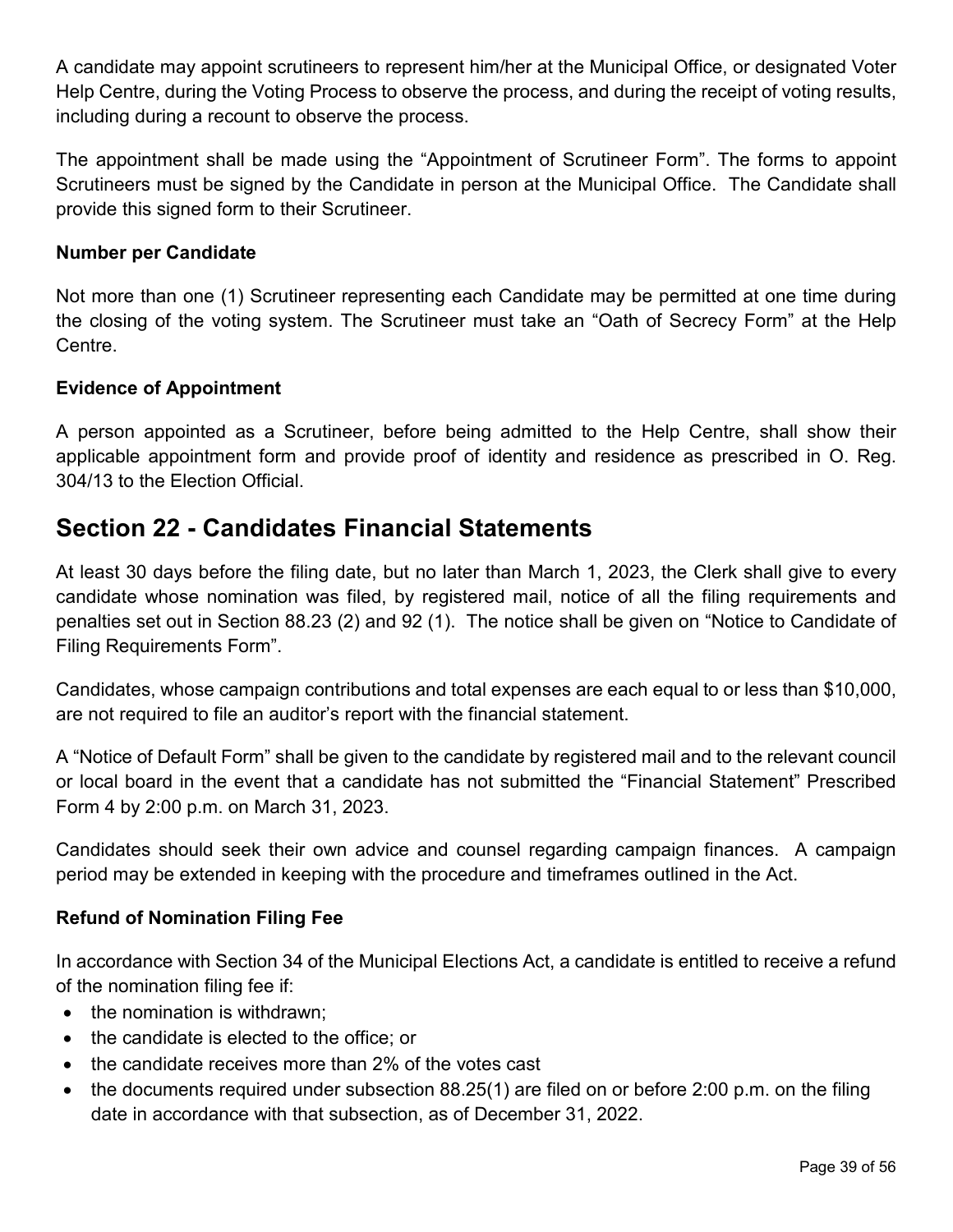Refunds will be processed by the end of the election year.

Candidate's financial statements are filed with the Clerk in hard copy, and are public documents which will be posted electronically on the municipal website following the December 31, 2022 deadline.

## <span id="page-39-0"></span>**Section 23 - Third Party Financial Statements**

#### **Campaign Period**

Contributions can only be made to a registered third party for third party advertisements, and can only be made during the campaign period under Section 88.12. A third party advertiser that is registered can only incur expenses during the campaign period. The campaign period is determined by the application of the following rules.

For the 2022 municipal election - the election campaign:

- begins on the day the third party registers for the election (registration must be certified by the Clerk); and
- ends on December 31, 2022.

If the third party advertiser becomes involved in a compliance audit after the campaign ends on December 31, 2022, the campaign may be recommenced. Once the third party advertiser notifies the Clerk in writing of the campaign period recommencement, the Clerk shall pay the third party advertiser any surplus being held in trust for the candidate, together with interest. Where the campaign period has recommenced, the third party advertiser may incur expenses and accept contributions until June 30, 2023 or where an alternate provision of the Municipal Elections Act, 1996 has been met under Section 88.2(4).

#### **Filing Requirements**

In accordance with Section 88.29 and 88.30 of the Municipal Elections Act, 1996, all registered third parties are required to file a financial statement using the "Financial Statement - Auditor's Report Third Party - Form 8". Third party advertisers whose campaign contributions and total expenses are each equal to or less than \$10,000, are not required to file an auditor's report with the financial statement. A registered third party whose campaign contributions in the municipality are \$10,000 or whose total campaign expenses exceed \$10,000 are required to file an auditor's report with the financial statement.

The registered third party must file their financial statements and auditor's report on the prescribed forms by 2:00 p.m. on March 31, 2023 for the filing period ending December 31, 2022.

If a candidate filed their financial statement prior to the filing date, and then noticed an error, they can withdraw the statement and refile the financial statement and auditor's report by March 31, 2023.

Third party advertisers also have a maximum amount for parties etc. after Voting Day. The Clerk is to calculate the maximum amount no later than September 26, 2022. When a third party originally registers, the Clerk is to provide a certificate setting out the maximum amount for third party advertisers etc. after Voting Day.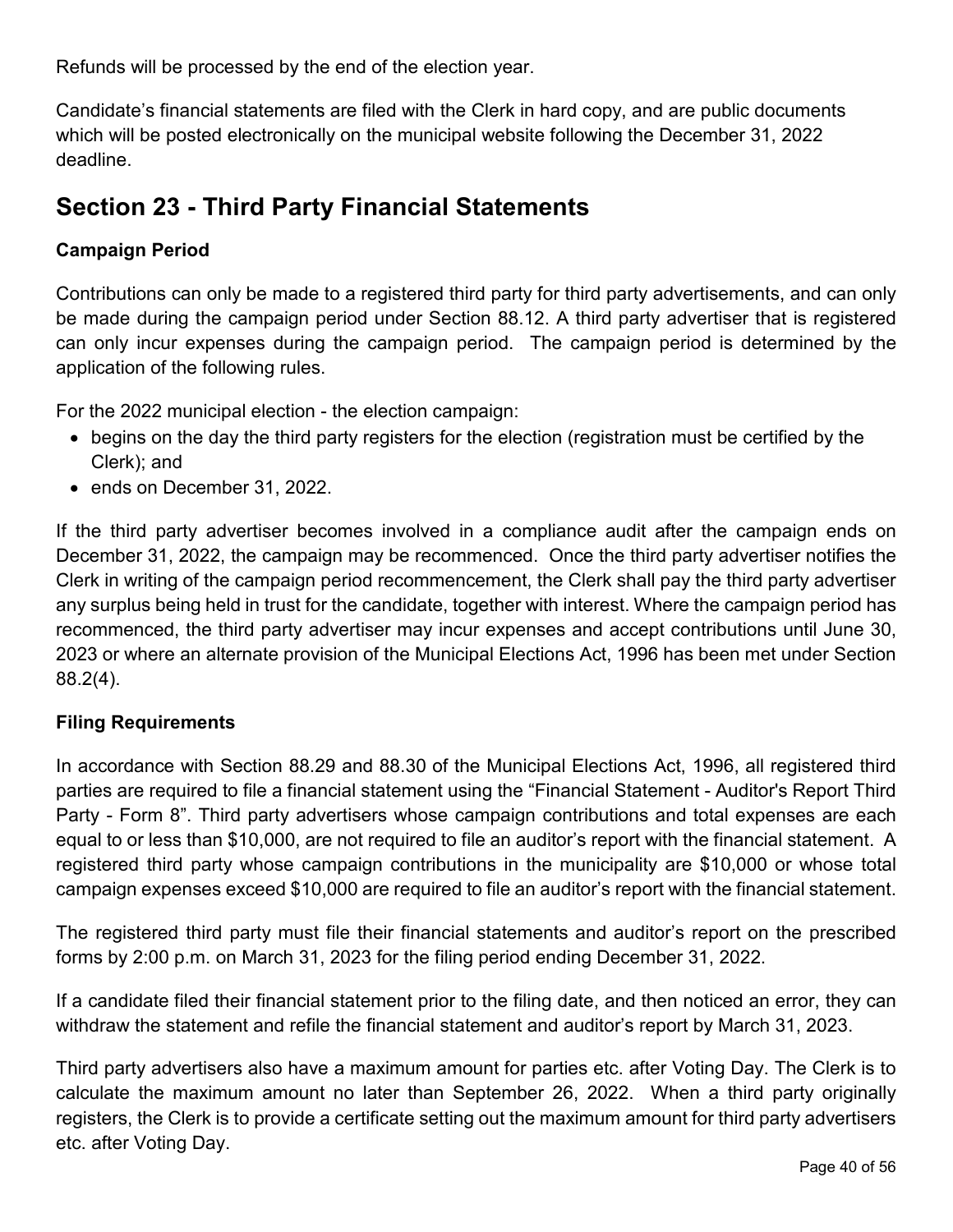#### **Application by Third Party for Extension of Filing Date**

The registered third party may before the last day for filing a financial statement under Section 88.30, apply to the Ontario Court of Justice to extend the time for filing the document. The court may grant an extension of up to 90 days. The third party shall notify the Clerk in writing before 2:00 p.m. on the last day for filing a financial statement under Section 88.29 or 88.32 that an application has been made.

#### **Clerk to Give Notice**

The Clerk shall give notice of all of the filing requirements and of the penalties under Section 88.27(1) and Section 92(4) to every third party at least 30 days before the filing date. Before Voting Day, the Clerk is also required under Section 33.1 to give notice of the penalties related to election campaign finances.

#### **Campaign Period**

In accordance with Section 88.28 of the Municipal Elections Act, 1996 if the third party advertiser has a deficit at the time the election campaign period would otherwise end and the third party advertiser has notified the Clerk in writing on or before December 31, 2022, the campaign period is extended until the earliest of:

- June 30, 2023.
- The day the third party notifies the Clerk in writing that he, she or it will not accept further contributions.
- The day A equals the total of B and C, where
	- $\circ$  A = any further contributions.
	- $\circ$  B = the expenses incurred during the extension of the campaign period.
	- $\circ$  C = the amount of the registered third party's deficit at the start of the election campaign period.

#### **Supplementary Reporting Periods/Filing Dates**

In accordance with Section 88.30 of the Municipal Elections Act, 1996 supplementary filing dates apply where the election campaign period has been extended. The supplementary reporting period is the six month period following the year of the election or in the case of a by-election, the supplementary reporting period is the 6 month period following the 45th day after Voting Day.

Where a third party advertiser campaign period continues, he, she or it shall file a supplementary financial statement (including auditor's report if required) for the supplementary reporting period on or before 2:00 p.m. on the last Friday in September (September 29, 2023). It should be noted that even if a campaign has been extended, a third party advertiser is required to file the initial financial statement for the reporting period ending December 31, 2022.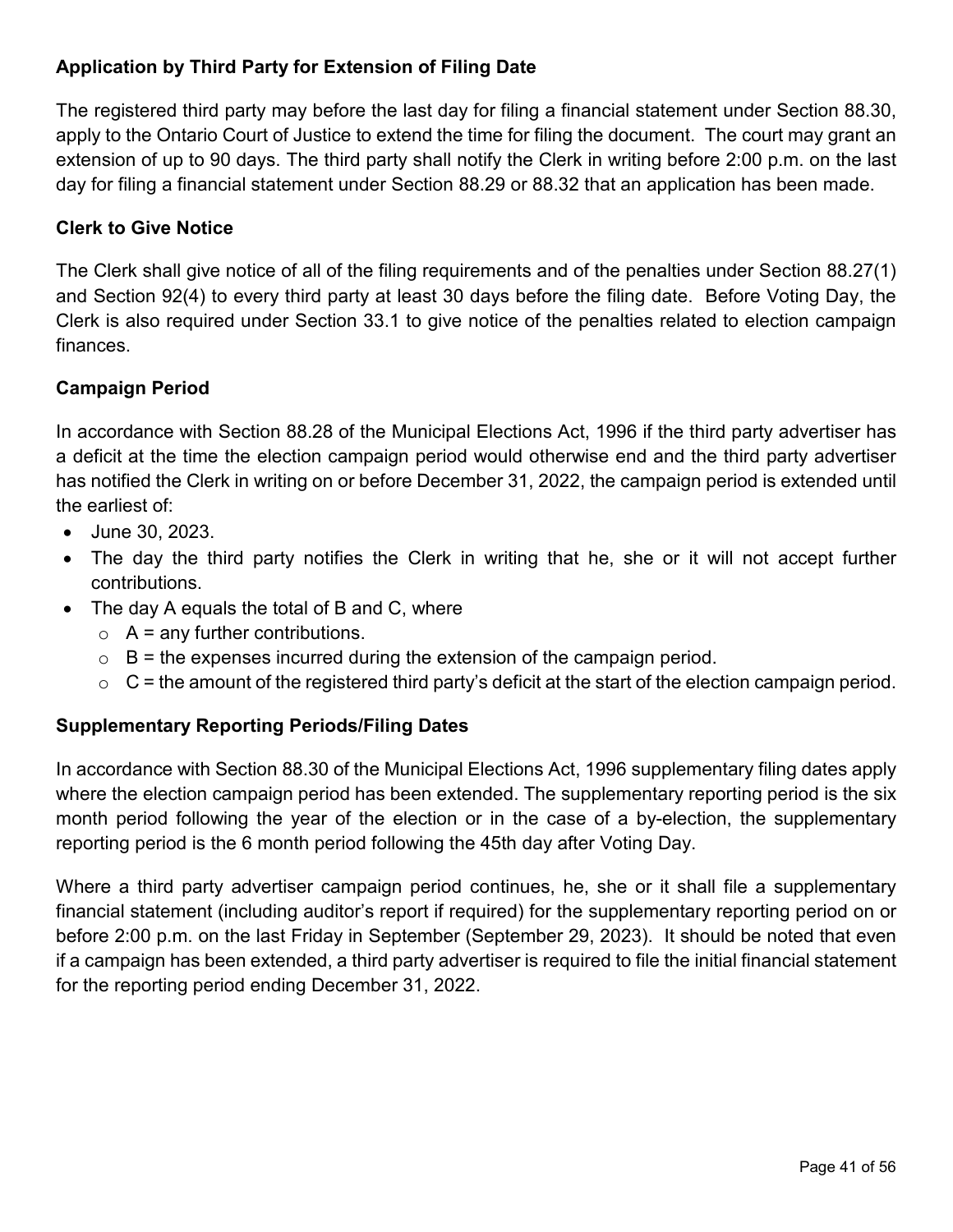#### **Campaign Surplus**

Where a third party advertiser's financial statement (or supplementary financial statement) indicates an election campaign surplus at the end of the campaign period, the entire surplus amount shall be paid to the Clerk at the time of filing and the Clerk shall hold the monies in trust. If the registered third party subsequently incurs expenses related to a compliance audit, the Clerk shall pay the amount held in trust, with interest, to the third party in accordance with Section 88.32 of the Municipal Elections Act, 1996.

The surplus becomes the property of the municipality/local board when all of the following conditions are satisfied:

- The campaign period has ended under Section 88.28 of the Act;
- It is no longer possible to recommence the campaign period;
- No compliance audit proceeding has been commenced; and
- The period for commencing a compliance audit proceeding has expired.

#### **Third Party Filing Default**

In accordance with Section 88.27(1) of the Municipal Elections Act, 1996, a registered third party cannot participate in the next regular election if;

- They did not file their financial statement;
- There was a surplus and this surplus was not paid to the Clerk;
- The financial statement shows that the third party advertiser exceeded their expense limit; or
- If a document filed under Section 88.32 has a surplus and the third party registered has not paid the surplus to the Clerk by the relevant date.

#### **Clerk to Give Notice of Default**

In accordance with Section 88.27(2) of Municipal Elections Act, 1996, the Clerk is required to notify the registered third party in writing which shall be sent, by Registered Mail, that a default has occurred and the nature of the default. The Clerk also has to make this information public.

## <span id="page-41-0"></span>**Section 24 - Compliance Audit Committee**

#### **Establish Compliance Audit Committee**

A Council shall before October 1<sup>st</sup> of an election year establish a committee for the purposes of the Municipal Elections Act, 1996.

The Municipality of Brockton appointed the Compliance Audit Committee for the 2022 Municipal Election in By-Law 2022-038 – Appoint Compliance Audit Committee.

#### **Review of Contributions to Candidates**

In accordance with Section 88.34 of the Municipal Elections Act, 1996, the Clerk shall review the contributions reported on the financial statements submitted by a candidate to determine whether any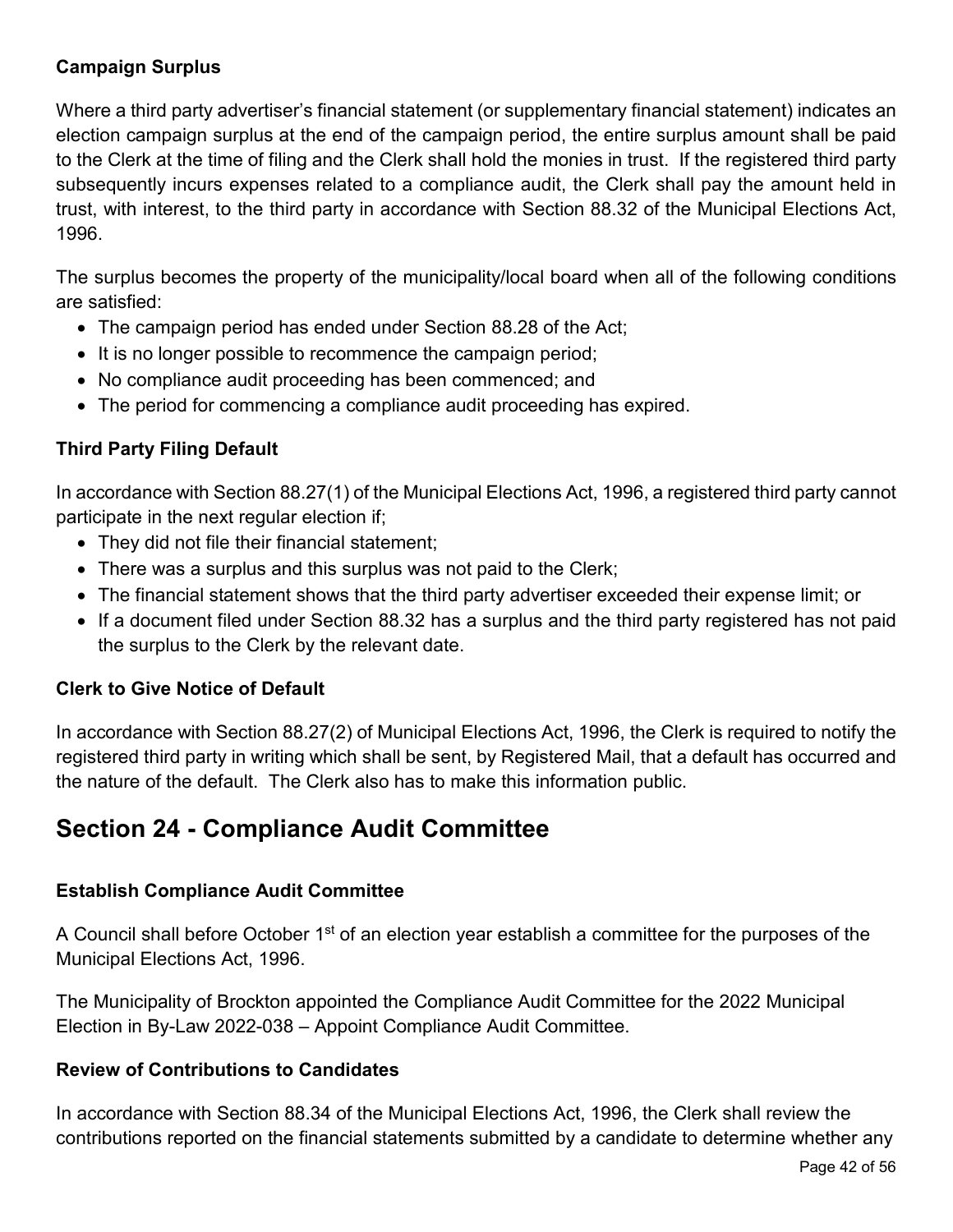contributor appears to have exceeded any of the contribution limits under Section 88.9 (Maximum Contributions to Candidates).

#### **Report, Contributions to Candidates for Council**

As soon as possible after May 1, 2023, the Clerk shall prepare a report identifying each contributor to a candidate for office on a council who appears to have contravened any of the contribution limits under Section 88.9 and,

- (a) if the contributor's total contributions to a candidate for office on a council appear to exceed the limit under Section 88.9, the report shall set out the contributions made by that contributor to the candidate; and
- (b) if the contributor's total contributions to two or more candidates for office on the same council appear to exceed the limit under Section 88.9, the report shall set out the contributions made by that contributor to all candidates for office on the same council.

The Clerk shall prepare a separate report in respect of each contributor who appears to have contravened any of the contribution limits under Section 88.9.

The Clerk shall forward each report prepared to the Compliance Audit Committee. See Section 88.30 (2) for supplementary filing date provisions.

#### **Decision of Compliance Audit Committee Regarding Candidates**

In accordance with Section 88.34(8) of the Municipal Elections Act, 1996, within 30 days after receiving a report regarding Contributions to Candidates, the Compliance Audit Committee shall consider it and decide whether to commence a legal proceeding against a contributor for an apparent contravention.

#### **Review of Contributions to Registered Third Parties**

In accordance with Section 88.36(1) and (4), the Clerk shall review the contributions reported on the financial statements submitted by a Registered Third Party to determine whether any contributor appears to have exceeded any of the contribution limits under Section 88.13 (Maximum Contributions to Registered Third Parties).

#### **Report, Contributions to Registered Third Parties**

As soon as possible after May 1, 2023, the Clerk shall prepare a report identifying each contributor to a Registered Third Party who appears to have contravened any of the contribution limits under Section 88.13 and,

(a) if the contributor's total contributions to a Registered Third Party that is registered in the municipality appear to exceed the limit under Section 88.13, the report shall set out the contributions made by that contributor to the Registered Third Party in relation to third party advertisements; and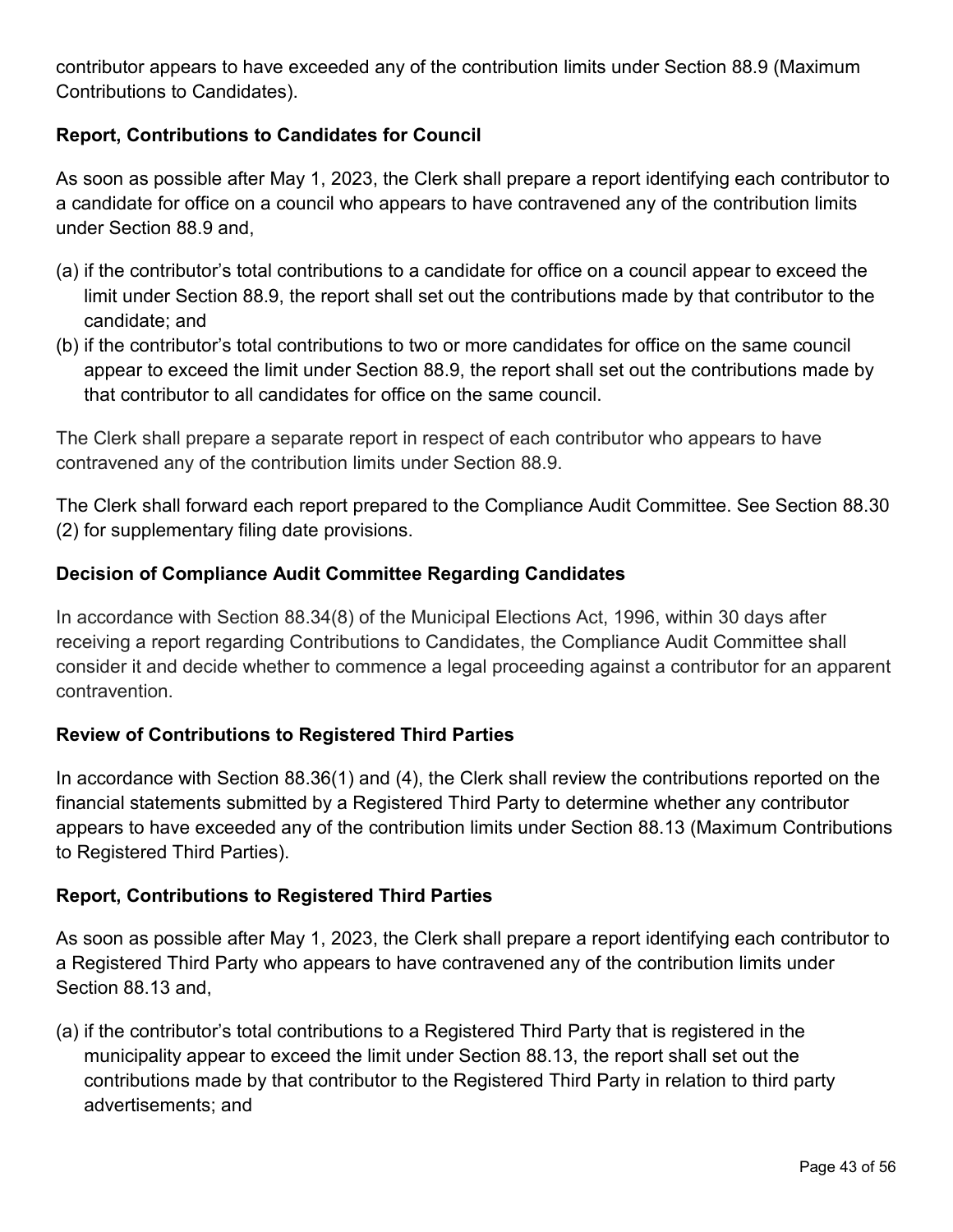(b) if the contributor's total contributions to two or more Registered Third Parties that are registered in the municipality appear to exceed the limit under Section 88.13, the report shall set out the contributions made by that contributor to all Registered Third Parties in the municipality in relation to third party advertisements.

The Clerk shall prepare a separate report in respect of each contributor who appears to have contravened any of the contribution limits under Section 88.13.

The Clerk shall forward each report prepared to the Compliance Audit Committee.

See Section 88.30 (2) for supplementary filing date provisions.

#### **Decision of Compliance Audit Committee Regarding Registered Third Parties**

In accordance with Section 88.36(5) of the Municipal Elections Act, 1996, within 30 days after receiving a report regarding Contributions to Registered Third Parties in the municipality, the Compliance Audit Committee shall consider it and decide whether to commence a legal proceeding against a contributor for an apparent contravention.

#### **Compliance Audit Application**

In accordance with Section 88.33(1) and 88.35(1) of the Municipal Elections Act, 1996, an elector who is entitled to vote in an election and believes on reasonable grounds that a candidate or a Registered Third Party who is registered in relation to the election in the municipality has contravened a provision of the Act relating to election campaign finances may apply for a compliance audit of the Candidate's or Registered Third Party's election campaign finances, even if the Candidate or Registered Third Party has not filed a financial statement.

#### **Compliance Audit Committee**

In accordance with Section 88.33(4) and (14) of the Municipal Elections Act, 1996, within 10 days after receiving the Compliance Audit Application, the Clerk shall forward the application to the Compliance Audit Committee.

Within 10 days after receiving the Auditor's Report, if applicable, the Clerk shall forward the application to the Compliance Audit Committee.

## <span id="page-43-0"></span>**Section 25 - Election Records**

Despite anything in the Municipal Freedom of Information and Protection of Privacy Act (MFIPPA), documents and materials filed with or prepared by the Clerk or any other election official under the Municipal Elections Act, 1996 are public records, and until their destruction, may be inspected by any person at the Clerk's Office at a time when the office is open.

#### **Restrictions**

No person shall use information obtained from public records described above, except for election purposes.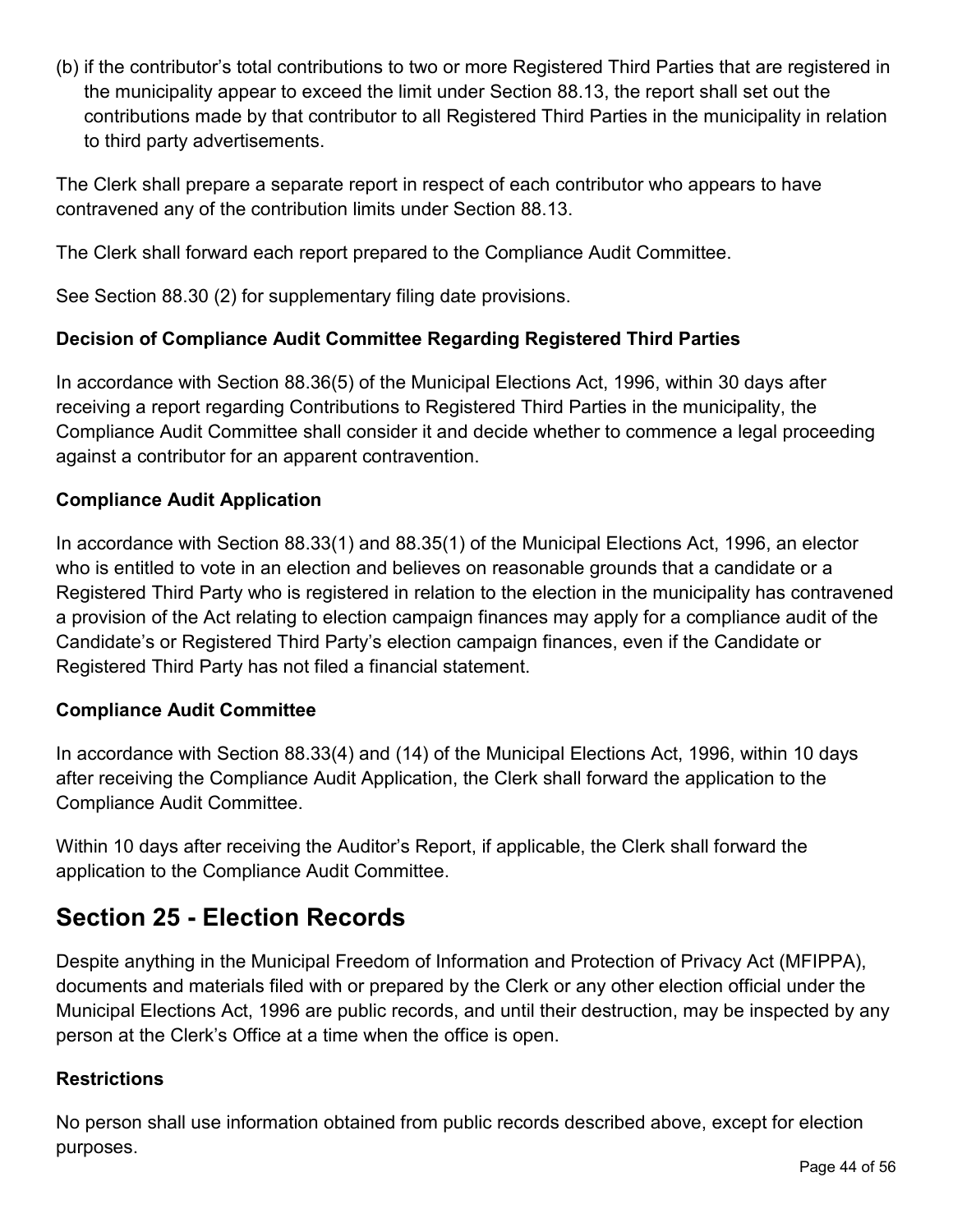#### **Access to the Voters' List**

The Voters' List shall not be posted in a public place and can be used only for election purposes.

Due to MFIPPA, details about another person, other than the person an Election Official is speaking with, should not be provided, including whether or not the individual is on the Voters' List.

#### **Candidates**

All Voter information obtained by the candidate during the 2022 Municipal Election shall be destroyed by the candidate after the election and confirmed in writing to the Clerk. The candidate may return documents to the Clerk for destruction with other election material.

#### **Clerk – Disposition of Records**

Subject to a Judge's order or recount proceedings, after 120 days from declaring the results under Section 55, the Clerk shall destroy the ballots in the presence of two witnesses and may also destroy any other documents and materials related to the election. The Clerk shall retain candidates' financial statements and auditor's report until the members of the council or local board elected at the next regular election have taken office (Section 88(4)). The ballots and any other documents shall not be destroyed if a court orders that they be retained and a recount has been commenced and not finally disposed of.

## <span id="page-44-0"></span>**Section 26 - Accessibility**

#### **Electors and Candidates with Disabilities**

The Clerk shall have regard to the needs of electors and candidates with disabilities in accordance with the Brockton Accessible Election Policy attached as Schedule "D".

#### **Location - Accessibility**

The Clerk shall ensure that each Help Centre is accessible to electors with disabilities.

The Clerk may arrange for a Mobile Help Centre to be set up at other locations in the community during the Voting Period to assist electors who require accommodation (for example at a long term care facility).

#### **Report**

Prior to Voting Day, the Clerk must prepare a plan for the identification, removal and prevention of barriers that affect voters and candidates with disabilities and make the plan available to the public.

Within 90 days after Voting Day in a regular election but no later than Monday, January 23, 2023, the Clerk shall submit a report to council about the identification, removal and prevention of barriers that effect electors and candidates with disabilities.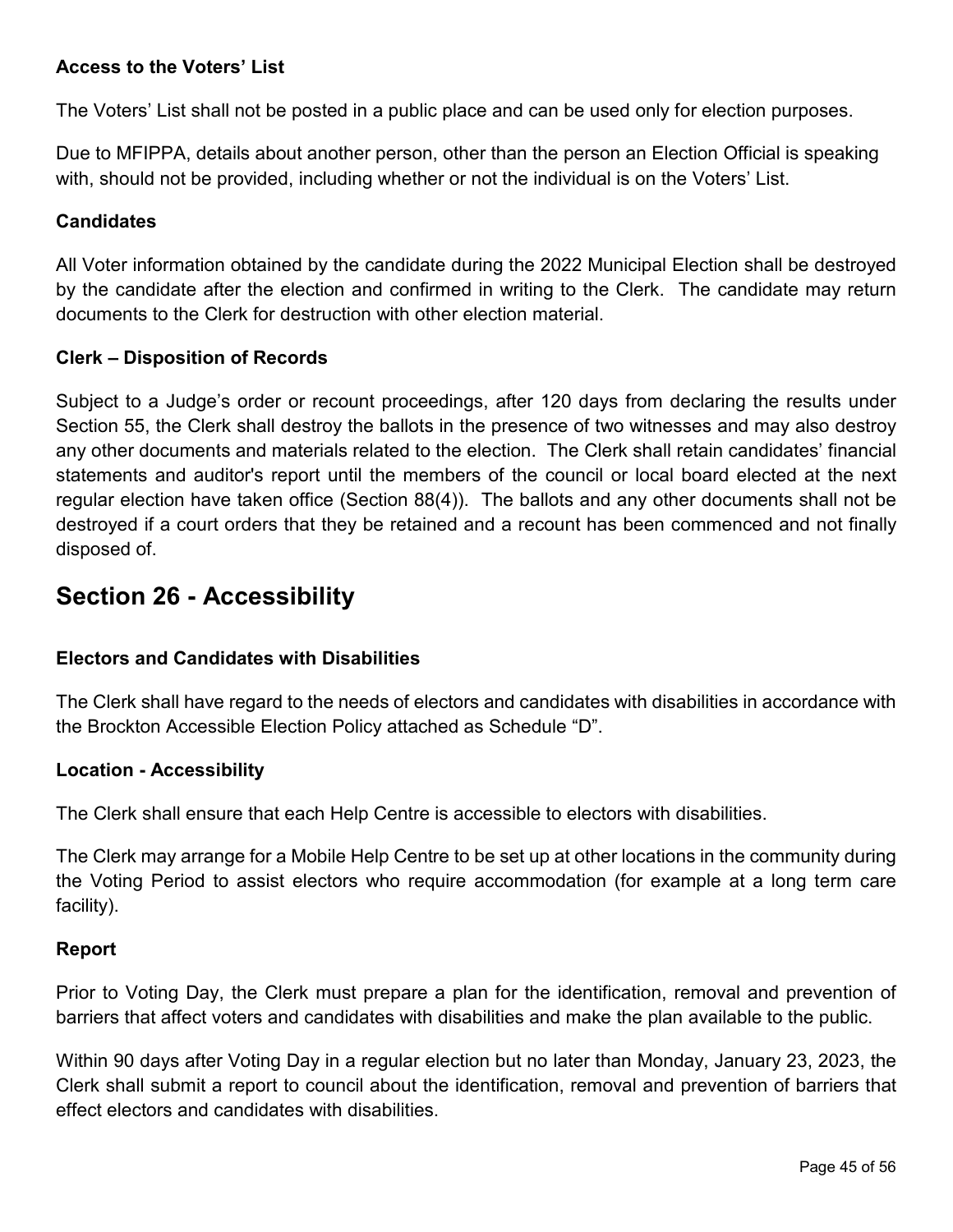# <span id="page-45-0"></span>**Section 27 - Emergencies**

Pursuant to Section 53 of the Municipal Elections Act, 1996 the Clerk may declare an emergency if of the opinion that circumstances have arisen that are likely to prevent the election being conducted in accordance with the Act. On declaring an emergency, the Clerk shall make such arrangements as deemed advisable for the conduct of the election. The arrangements made by the Clerk, if they are consistent with the principles of this Act, prevail over anything in this Act and the regulations made under it.

The emergency continues until the Clerk declares that it has ended. If made in good faith, the Clerk's declaration of emergency and arrangements shall not be reviewed or set aside on account of unreasonableness.

The Clerk shall provide notice of such emergency to the best of their ability and in keeping with the circumstance. If required, the Clerk may consider alternate options for any part of the election process. Simply Voting will take direction from the Clerk as to what actions will be taken.

# <span id="page-45-1"></span>**Section 28 - Corrupt Practices**

Although many provisions of the Act also deal with voting places, ballots and ballot boxes, etc. the same must be used interchangeably with the alternative forms of voting since the principle of the Act must be maintained and is therefore enforceable and subject to penalties.

#### **Offences, Penalties and Enforcement**

The principles and the integrity of the election process are enforceable. Section 89 of the Act provides for penalties and enforcement of corrupt practices and other offences during an election process. A person is guilty of an offence if the person:

- a. votes without being entitled to do so;
- b. votes more times than this Act allows;
- c. votes in a voting place in which they are not entitled to vote;
- d. induces or procures a person to vote when that person is not entitled to do so;
- e. having appointed a voting proxy that remains in force, votes otherwise than by the proxy;
- f. having been appointed a voting proxy, votes under the authority of the proxy when the elector has cancelled the proxy, is no longer entitled to vote or has died;
- g. before or during an election, publishes a false statement of a candidate's withdrawal;
- h. furnishes false or misleading information to a person whom this Act authorizes to obtain information;
- i. without authority, supplies a ballot to anyone;
- j. delivers to the deputy returning officer to be placed in a ballot box a paper other than the ballot the deputy returning officer gave him or her;
- k. takes a ballot away from the voting place;
- l. at an election, takes, opens or otherwise deals with a ballot, a ballot box, or a book or package of ballots without having authority to do so;
- m. attempts to do something described in clauses (a) to (l).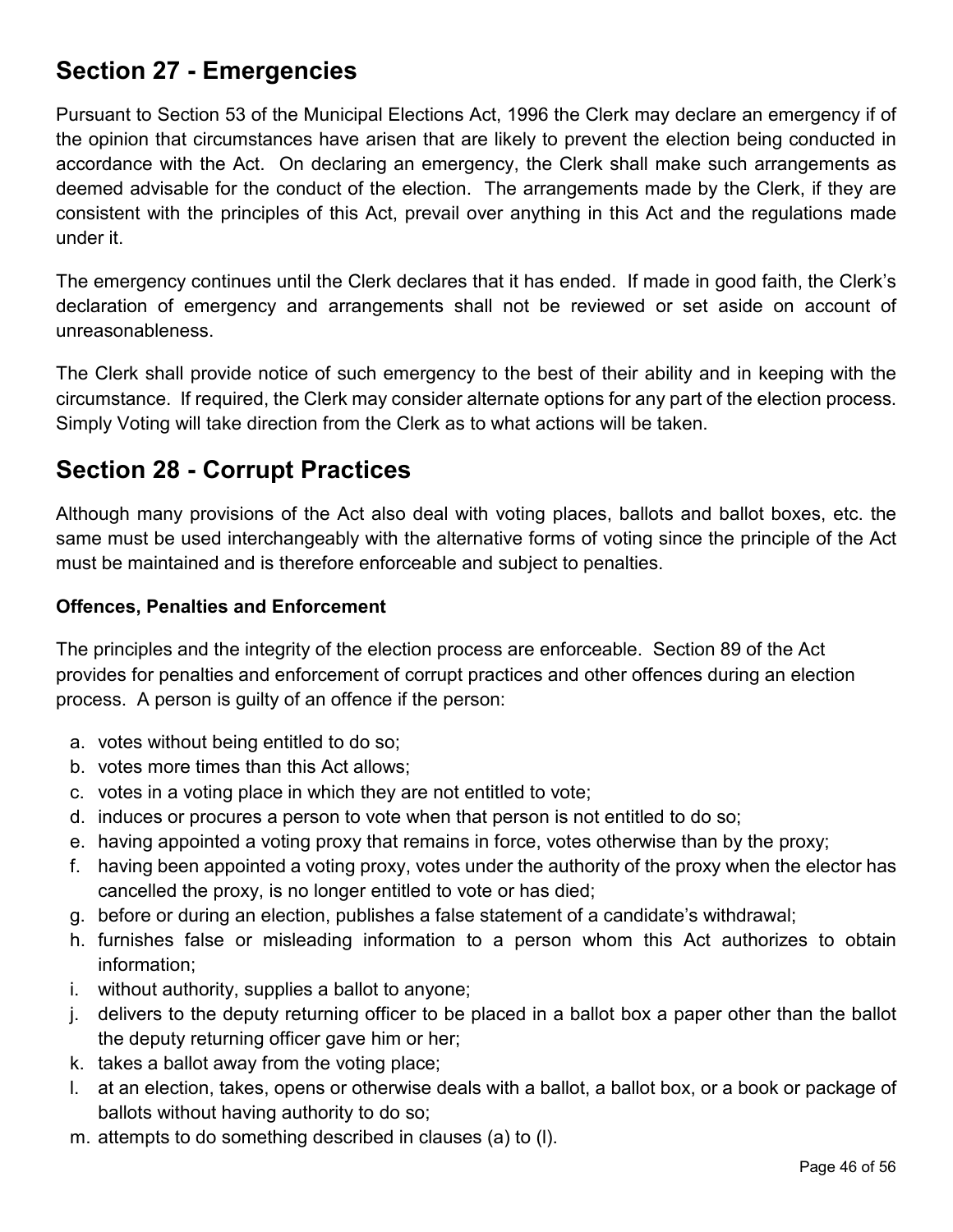Or if, when a person is convicted of an offence under Section 89, the presiding judge finds that the offence was committed knowingly, the offence also constitutes a corrupt practice.

No person shall solicit a Voter Information Letter containing Voter Credentials from an Eligible Elector. All valid complaints or knowledge of solicitation shall be reported immediately for investigation of corrupt practices. If a person is convicted of an offence and the offence was committed knowingly, the offence also constitutes a corrupt practice.

#### **Notice of Penalties**

Section 88.19 of the Municipal Elections Act, 1996 outlines the details of expenses a candidate may incur. Pursuant to Section 88.20(13), within 10 days after the Clerk has made corrections to the Preliminary List of Electors received from MPAC, the Clerk will calculate the maximum permitted expenses for each office and will provide a Certificate of the applicable maximum to each candidate.

Section 88.25(1) of the Municipal Elections Act, 1996 states that "on or before 2:00 p.m. on the filing date, a candidate shall file with the Clerk with whom the nomination was filed a financial statement and auditor's report, each in the prescribed form, reflecting the candidate's election campaign finances,

- a) in the case of a regular election, as of December 31 in the year of the election; and
- b) in the case of a by-election, as of the 45th day after voting day."

Section 88.31 of the Municipal Elections Act, 1996 outlines details of a candidate's "surplus" if contributions exceed expenses and a candidate's "deficit" if the reverse is true.

Section 88.23(1) of the Municipal Elections Act, 1996 provides that a candidate is subject to the penalties listed in Subsection (2), in addition to any other penalty that may be imposed under this Act,

- a) if the candidate fails to file a document as required under Section 88.25 or 88.32 by the relevant date;
- b) if a document filed under Section 88.25 shows on its face a surplus, as described in Section 88.31, and the candidate fails to pay the amount required by subsection 88.31 (4) to the clerk by the relevant date;
- c) if a document filed under Section 88.25 shows on its face that the candidate has incurred expenses exceeding what is permitted under Section 88.20; or
- d) if a document filed under Section 88.32 shows on its face a surplus and the candidate fails to pay the amount required by that section by the relevant date.

Section 88.23(2) of the Municipal Elections Act, 1996 provides for the following penalties in the case of a default described in subsection (1):

- a) the candidate forfeits any office to which they were elected and the office is deemed to be vacant; and
- b) until the next regular election has taken place, the candidate is ineligible to be elected or appointed to any office to which this Act applies.

Section 92(1) of the Municipal Elections Act, 1996 provides that a candidate is guilty of an offence and, on conviction, in addition to any other penalty that may be imposed under this Act, is subject to the penalties described in subsection 88.23 (2),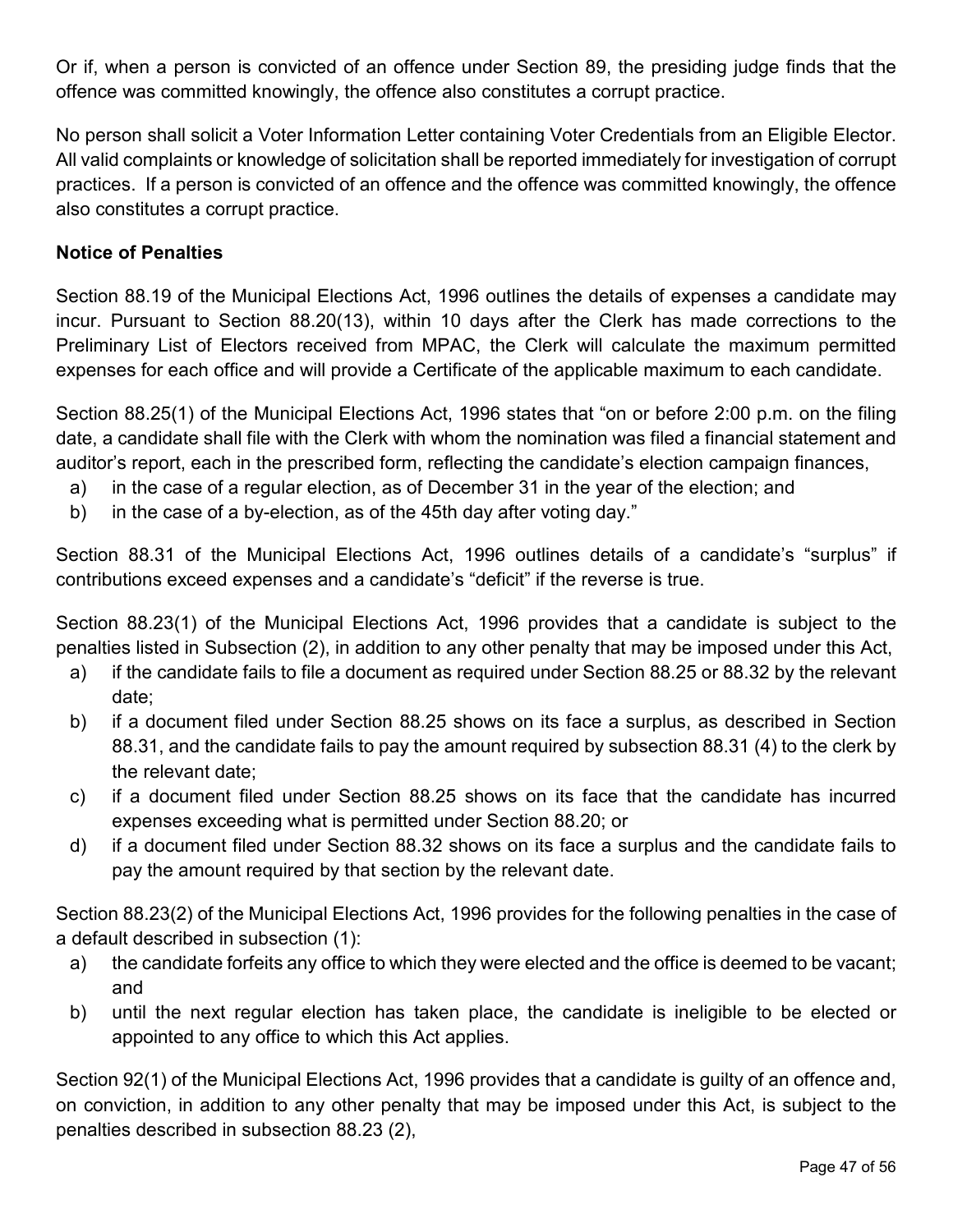- a) if the candidate incurs expenses that exceed the amount determined for the office under Section 88.20; or
- b) if the candidate files a document under Section 88.25 or 88.32 that is incorrect or otherwise does not comply with that section.

#### **Mail Tampering - Criminal Offence and Prosecution**

Notification of the voting process and how electors can vote will be provided in the Voter Information Letter.

The Criminal Code of Canada states that tampering with the mail of an individual is a criminal offence and a person found guilty is liable to a term of imprisonment not exceeding ten (10) years.

As such, and in order to ensure the integrity and confidence of the voting process for all electors and the candidates, the Clerk in this alternative form of voting has agreed that all complaints about actions which may contravene the provisions of the Criminal Code of Canada with respect to mail tampering will be reported to the Ontario Provincial Police.

## <span id="page-47-0"></span>**Section 29 – COVID-19 Protocol**

Under Section 25 – Emergencies of this Election Procedure, and under Section 53(1) of the Municipal Elections Act, 1996, as amended, the Clerk is authorized to declare an emergency if they are of the opinion that circumstances have arisen that are likely to prevent the election being conducted in accordance with this Act.

The Municipality of Brockton will continue to follow the direction of the Province of Ontario and Grey Bruce Health Unit to help stop the spread of COVID-19. COVID-19 protocol will be evolving as the pandemic continues to unfold.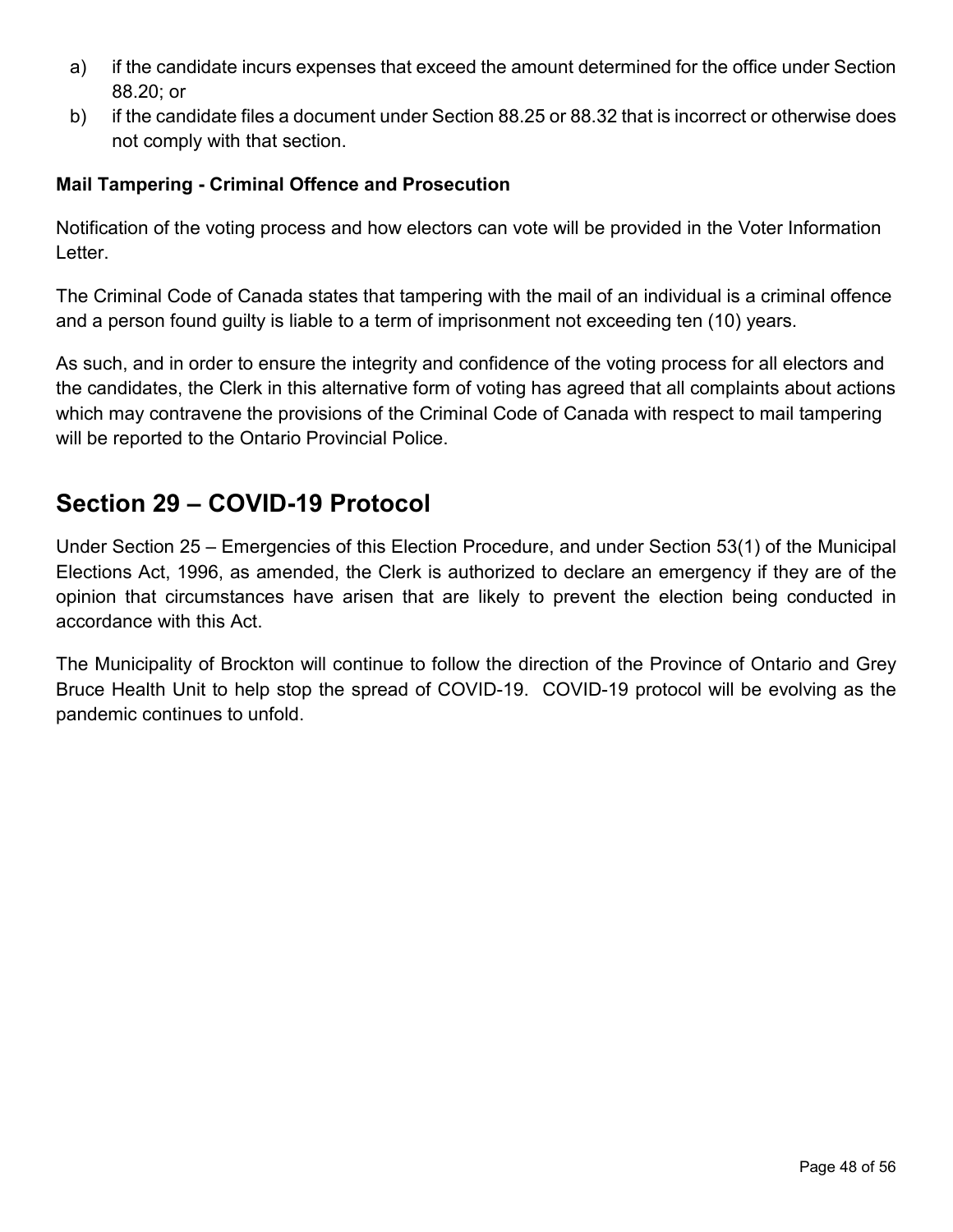# <span id="page-48-0"></span>**Schedule A –- Timeline and Key Dates**

**2021**

| <b>Date</b>         | <b>Tasks to Complete</b>                                                                                                                                                                                                                                                                                                                                                               |
|---------------------|----------------------------------------------------------------------------------------------------------------------------------------------------------------------------------------------------------------------------------------------------------------------------------------------------------------------------------------------------------------------------------------|
| <b>Fall of 2021</b> | Revisit the merits of the following bylaws and report to council for decision if<br>necessary:<br>Language of Notices and Forms s.9<br>Policy regarding circumstances in which a municipality requires a recount<br>• Contribution rebates, s.88.11<br>• Sign By-Law updates                                                                                                           |
|                     | Clerk to decide:<br>• E-filing of financial statements s. $88.25(11)$ / s. $88.29(9)$<br>• Hours of voting at institutions<br>• Any voting places opening before 10:00 a.m.                                                                                                                                                                                                            |
|                     | Commence preparations for the conduct of an efficient election, eg. Traditional paper<br>ballot, use of voting technology, secure accessible voting places, estimate sufficient<br>number of single or composite ballots, order and/or prepare all counting and reporting<br>documents, plan for training election day staff, establish procedures, Compliance<br>Audit Committee etc. |

## **2022**

| <b>Date</b>              | <b>Tasks to Complete</b>                                                                                                                                                                                                                                                                                                                                                                                                                                                                                                                                                                                                                                                                                                                                                                                                                                                                                                                                                                                                                              |
|--------------------------|-------------------------------------------------------------------------------------------------------------------------------------------------------------------------------------------------------------------------------------------------------------------------------------------------------------------------------------------------------------------------------------------------------------------------------------------------------------------------------------------------------------------------------------------------------------------------------------------------------------------------------------------------------------------------------------------------------------------------------------------------------------------------------------------------------------------------------------------------------------------------------------------------------------------------------------------------------------------------------------------------------------------------------------------------------|
| January-April<br>2022    | Prepare package of information for candidates and list of information to be<br>obtained from candidates at time of filing.<br>Calculate preliminary maximum campaign expense limit (based on the number of<br>electors on the list as of September $15th$ of the previous election year), s.88.20(11).<br>Publish Notice of Nomination Period, s.32.                                                                                                                                                                                                                                                                                                                                                                                                                                                                                                                                                                                                                                                                                                  |
| <b>February 19, 2022</b> | Last day to provide notice to the public and the Minister of the intention to pass a by-<br>law to submit a question to the electors. s.8.1(3)<br>Note: At least one public meeting must be held, to consider the matter, prior to passing<br>a by-law to submit a question to the electors. $s. 8.1(3)$                                                                                                                                                                                                                                                                                                                                                                                                                                                                                                                                                                                                                                                                                                                                              |
| <b>March 1,2022</b>      | Last day to pass a by-law to submit a question to the electors. $s.8.1(1)$<br>At least 10 days notice must be provided to the public and the Minister, and one<br>$\bullet$<br>public meeting must be held before passing a by-law to submit a question to the<br>electors. $s.8.1(3)$<br>Within 15 days after passing the by-law, the clerk shall give notice to the public<br>$\bullet$<br>and the Minister of the passing of a by-law to submit a question to the electors.<br>s.8.1(4)<br>Within 20 days after the clerk gives notice of the passing of the by-law, the<br>$\bullet$<br>Minister or any other person or entity may file a notice of appeal to the Chief<br>Electoral Officer. s.8.1(6)<br>Within 15 days after the last day for filing a notice of appeal, the clerk shall forward<br>$\bullet$<br>any notices of appeal received to the Chief Electoral Officer. s.8.1(7)<br>Within 60 days of receiving any notices of appeal, the Chief Electoral Officer shall<br>hold a hearing regarding the appeal of the by-law. s.8.1(9) |
| March 31, 2022           | No by-election shall be held after this date. s.65(2)<br>Deadline for dividing the local municipality into voting subdivisions and informing<br>Municipal Property Assessment Corporation (MPAC) of the boundaries. s.18(1), (2)                                                                                                                                                                                                                                                                                                                                                                                                                                                                                                                                                                                                                                                                                                                                                                                                                      |
| April 3, 2022            | Last day for school boards to provide a copy of the report on determination and                                                                                                                                                                                                                                                                                                                                                                                                                                                                                                                                                                                                                                                                                                                                                                                                                                                                                                                                                                       |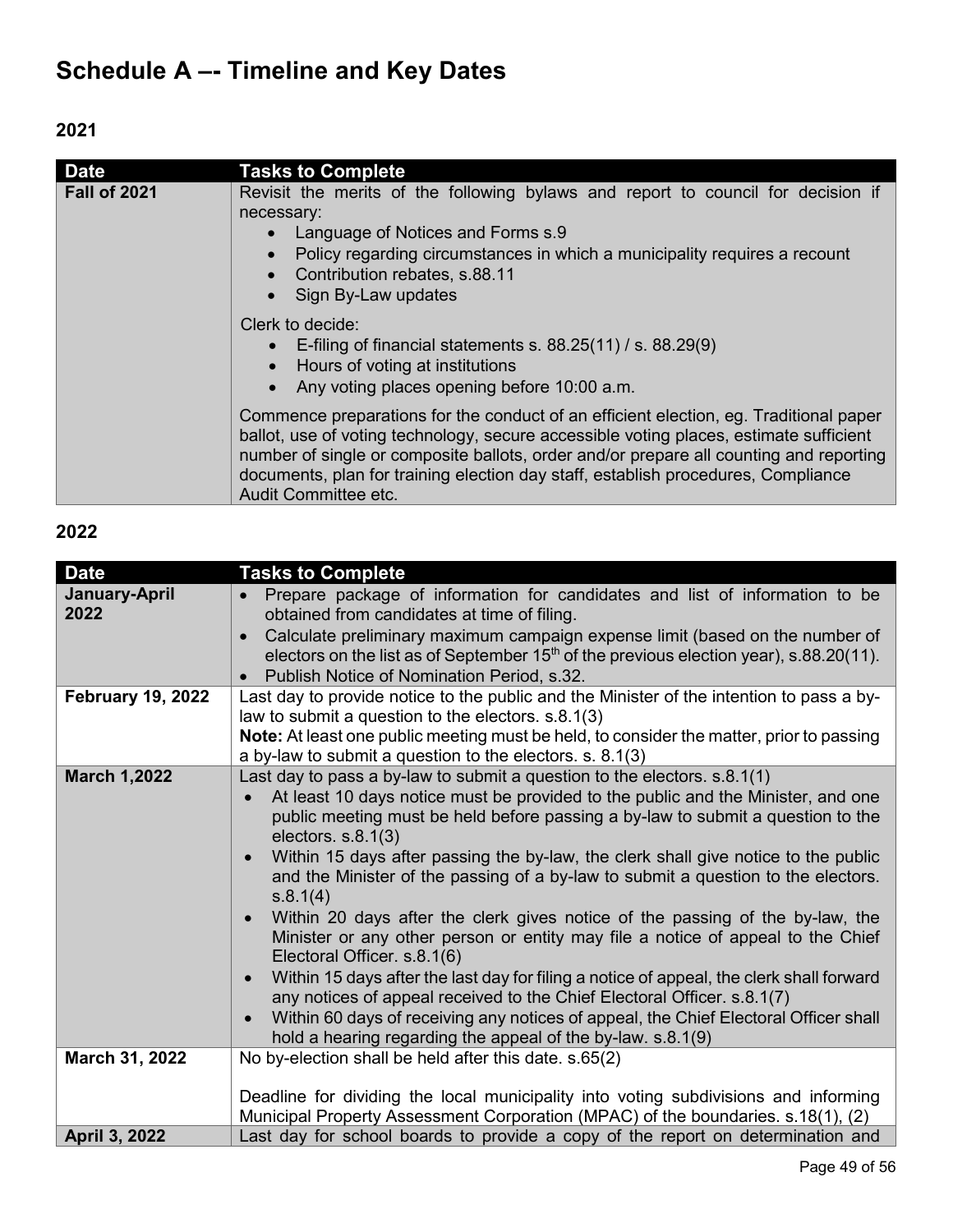| <b>Date</b>            | <b>Tasks to Complete</b>                                                                                                                                                                                                                                                                                                                                                                                                                                                                                                                                                        |
|------------------------|---------------------------------------------------------------------------------------------------------------------------------------------------------------------------------------------------------------------------------------------------------------------------------------------------------------------------------------------------------------------------------------------------------------------------------------------------------------------------------------------------------------------------------------------------------------------------------|
|                        | distribution of Trustees. Education Act, Reg 412/00, ss. 9                                                                                                                                                                                                                                                                                                                                                                                                                                                                                                                      |
| April 30, 2022         | Last day for municipalities and local boards to establish rules and procedures<br>regarding the use of municipal and/or board resources during the election campaign<br>period. s.88.18                                                                                                                                                                                                                                                                                                                                                                                         |
| May 1, 2022            | Last day for the Minister, an upper-tier municipality, or local board to submit a by-law<br>or question to the electors. s.8(5.1)                                                                                                                                                                                                                                                                                                                                                                                                                                               |
|                        | Last day to pass a by-law authorizing the use of voting and vote-counting equipment<br>and/or authorizing electors to use an alternative voting method. s.42(2)                                                                                                                                                                                                                                                                                                                                                                                                                 |
|                        | Last day to pass a by-law with respect to the circumstances in which the clerk shall<br>hold a recount. $s.56(5)$                                                                                                                                                                                                                                                                                                                                                                                                                                                               |
| May 2, 2022            | Nomination and registration periods begin. s.33(4), s.88.6(7)                                                                                                                                                                                                                                                                                                                                                                                                                                                                                                                   |
|                        | Upon filing, provide candidates with:<br>A certificate of the applicable interim maximum amount of expenses. s.33.0.1<br>$\bullet$<br>A certificate of the applicable interim maximum amount of contributions to a<br>candidate's own election campaign. s.33.0.2<br>A certificate of the applicable interim maximum amount for parties, etc. after<br>voting day. s.88.20(9) (Note: not legislated but can be provided as a helpful<br>reminder)<br>A notice of the penalties related to campaign finances and the refund of the<br>$\bullet$<br>nomination filing fee. s.33.1 |
|                        | A copy of the procedures and forms established for any voting and votecounting<br>equipment, or alternative voting method. s.42(3)                                                                                                                                                                                                                                                                                                                                                                                                                                              |
|                        | Upon filing, provide registered third parties with:<br>A certificate of the applicable interim maximum amount of expenses. s.88.21(15)<br>$\bullet$<br>A certificate of the applicable interim maximum amount for parties, etc. after<br>٠<br>voting day. s.88.21(15)                                                                                                                                                                                                                                                                                                           |
| <b>June 1, 2022</b>    | Last day to establish procedures and forms for the use of any voting and votecounting<br>equipment, or alternative voting method. s.42(4)                                                                                                                                                                                                                                                                                                                                                                                                                                       |
| July 31, 2022          | Last day for MPAC to deliver the preliminary list for each local municipality, unless<br>another date earlier than September 1 has been agreed upon or prescribed by the<br>Minister. s.19(1.1)                                                                                                                                                                                                                                                                                                                                                                                 |
| <b>August 19, 2022</b> | Nomination Day. s.31<br>On Nomination Day, nominations may only be filed between 9 a.m. and 2 p.m.<br>s.33(4)<br>If a person is present at the clerk's office on Nomination Day at 2 p.m. and has<br>$\bullet$<br>not yet filed a nomination, they may file the nomination as soon as possible after<br>2 p.m. s.33(4.1)<br>A candidate who wishes to withdraw their nomination must notify the clerk in<br>$\bullet$<br>writing before 2 p.m. s.36<br>Last day to revoke a by-law to submit a question to the electors. $s.8.1(1)$                                             |
| <b>August 22, 2022</b> | All nominations to be examined and certified by 4 p.m. s.35(1)                                                                                                                                                                                                                                                                                                                                                                                                                                                                                                                  |
|                        | Declare the candidate(s) elected by acclamation. $s.37(1)$                                                                                                                                                                                                                                                                                                                                                                                                                                                                                                                      |
|                        | <b>Note:</b> Nominations filed with an upper-tier municipality, for an office where the<br>member of the council is to be elected by the electors of all or part of one or more<br>lower-tier municipalities within the upper-tier municipality, must be forwarded to the<br>clerk of each lower-tier municipality in which the election is to be held within 48 hours<br>after the close of nominations. s.11.1(4)                                                                                                                                                             |
|                        | First possible day for an elector to appoint a voting proxy (unless additional<br>nominations are required). s. 44(4)                                                                                                                                                                                                                                                                                                                                                                                                                                                           |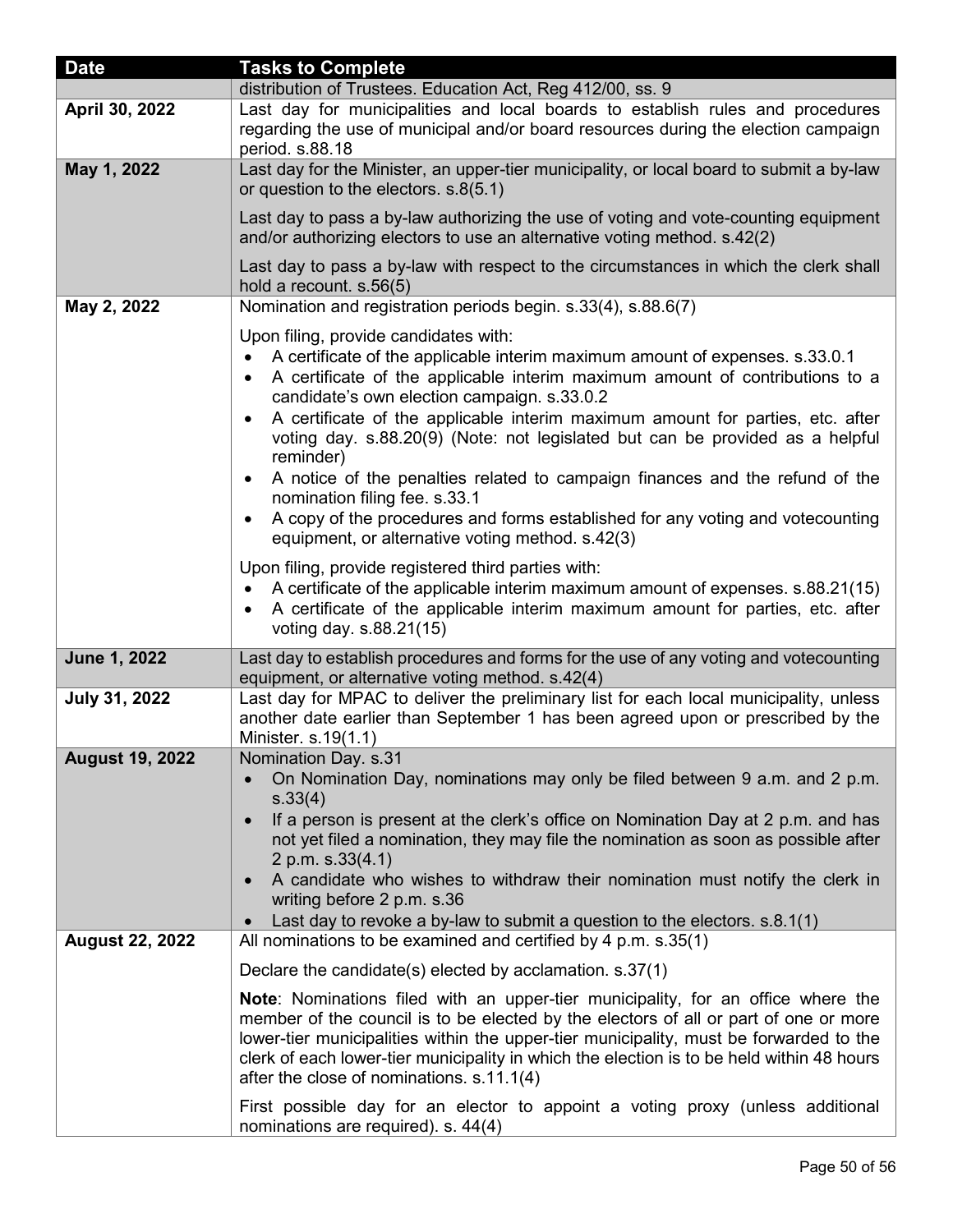| <b>Date</b>                 | <b>Tasks to Complete</b>                                                                                                                                                                                                                                                                                                                                                                                                                                                                                                                                    |
|-----------------------------|-------------------------------------------------------------------------------------------------------------------------------------------------------------------------------------------------------------------------------------------------------------------------------------------------------------------------------------------------------------------------------------------------------------------------------------------------------------------------------------------------------------------------------------------------------------|
|                             | Proxy applications may be filed during regular business hours at the clerk's office<br>or other designated location on or before voting day. However, on advance vote<br>days, the Municipal Elections Act (MEA) requires that the clerk's office and/or<br>other designated location be open between noon and 5:00 p.m. for the purpose<br>of considering and certifying proxy applications. s.44(6)<br>Note: Several municipalities hold off on considering and certifying proxy applications<br>until September 1, when the voters' list becomes public. |
| <b>August 24, 2022</b>      | Additional nominations may be filed between 9 a.m. and 2 p.m., if the number of<br>nominations filed for an office and certified is less than the number of persons to be<br>elected to the office. s. 33(5)                                                                                                                                                                                                                                                                                                                                                |
|                             | A candidate who wishes to withdraw their additional nomination must notify the clerk<br>in writing before 2 p.m. s.36                                                                                                                                                                                                                                                                                                                                                                                                                                       |
| <b>August 25, 2022</b>      | Any additional nominations to be examined and certified by 4 p.m. s.35(1)                                                                                                                                                                                                                                                                                                                                                                                                                                                                                   |
|                             | Declare the candidate(s) elected by acclamation. s.37(2)                                                                                                                                                                                                                                                                                                                                                                                                                                                                                                    |
|                             | <b>Note:</b> Nominations filed with an upper-tier municipality, for an office where the<br>member of the council is to be elected by the electors of all or part of one or more<br>lower-tier municipalities within the upper-tier municipality, must be forwarded to the<br>clerk of each lower-tier municipality in which the election is to be held within 48 hours<br>after the close of nominations. s.1.1(4)                                                                                                                                          |
| <b>Over August/</b>         | Mail voter identification notice (optional).                                                                                                                                                                                                                                                                                                                                                                                                                                                                                                                |
| September, 2022             | <b>Review Preliminary List of Electors</b>                                                                                                                                                                                                                                                                                                                                                                                                                                                                                                                  |
|                             | Ad – Watch for voter identification notice (optional).                                                                                                                                                                                                                                                                                                                                                                                                                                                                                                      |
|                             | Ad – Is your name on the voters' list? (optional).                                                                                                                                                                                                                                                                                                                                                                                                                                                                                                          |
|                             | Ad – Notice of Nomination Period (for additional nominations).                                                                                                                                                                                                                                                                                                                                                                                                                                                                                              |
| September 1,<br>2022        | Last day for reproducing the voters' list and determining the revision procedures.<br>s.23(2)<br>On written request, provide copies of the voters' list to those referred under<br>$\bullet$<br>subsection $23(3)$ of the MEA. s. $23(3)$<br>On written request, provide candidates with a copy of the part of the voters' list<br>that contains the names of the electors who are entitled to vote for that office.<br>s.23(4)<br>Revision period begins. s.24, s.25                                                                                       |
|                             | From September 1 until the close of voting on voting day (October 24), a person<br>may submit an application to have their name added to or removed from the<br>voters' list, or to have their information on the voters' list amended. s.24(1)<br>From September 1 until the close of voting on voting day (October 24), a person<br>may submit an application requesting that a deceased person's name be<br>removed from the voters' list. s. 25(3)                                                                                                      |
|                             | Determine if voting places are to be provided at institutions and retirement homes, on<br>voting day, based on the number of beds occupied as of this day. s.45(7)<br>Voting places to be established at institutions with 20 or more beds occupied and<br>retirement homes with 50 or more beds occupied. s.45(7)                                                                                                                                                                                                                                          |
| September 15 to<br>26, 2022 | Prepare and distribute an interim list of the changes to voters' list that were approved<br>on or before September 15. s.27(1)<br>Note: MPAC has traditionally provided an Exceptions List - Update to PLE<br>(Preliminary List of Electors) / VNF (Voter Notification File) on three dates in mid-<br>September.                                                                                                                                                                                                                                           |
| September 23,<br>2022       | Last day to revoke a by-law to submit a question to the electors, if the election does<br>not include an election for an office. s.8.1(1)                                                                                                                                                                                                                                                                                                                                                                                                                   |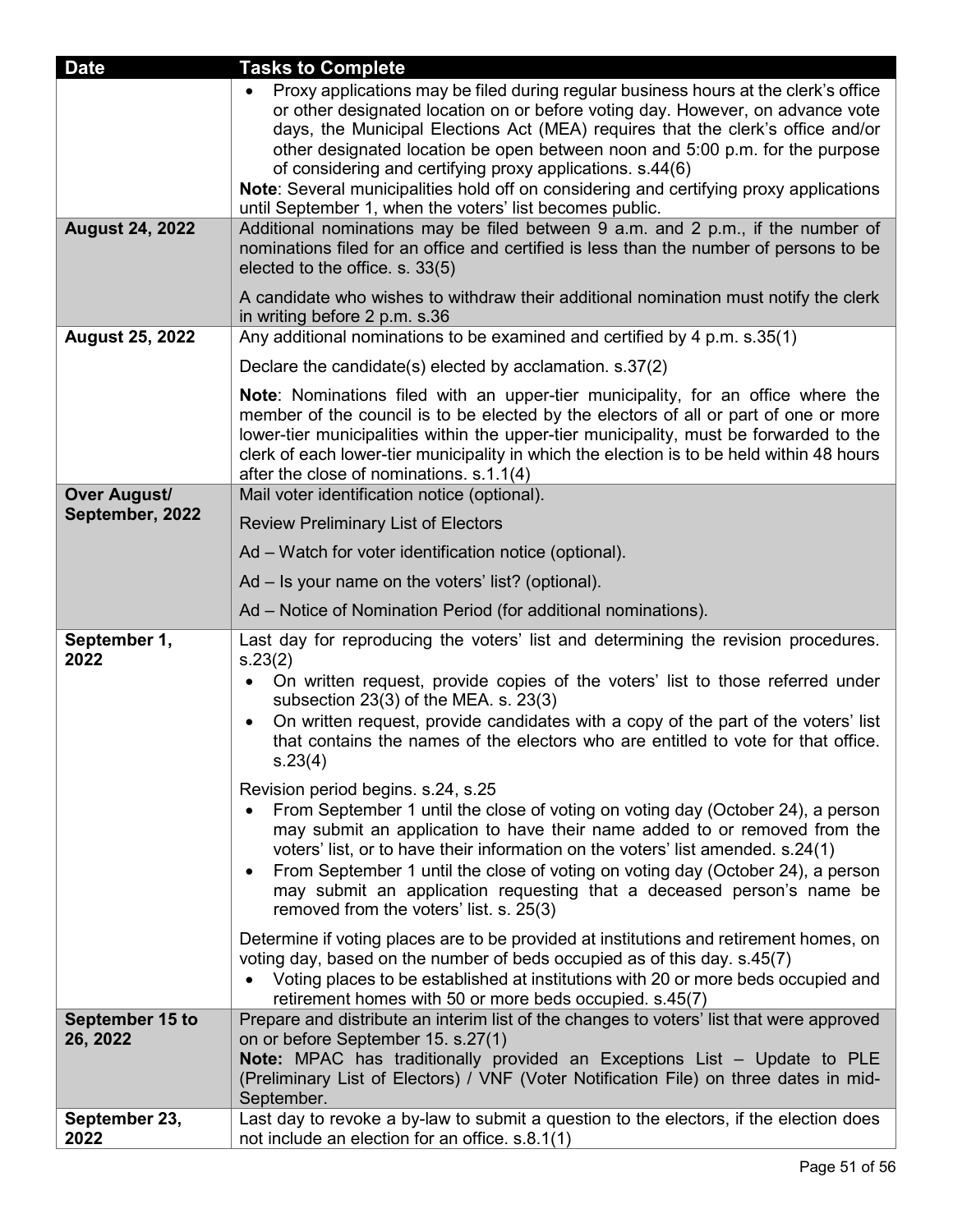| <b>Date</b>             | <b>Tasks to Complete</b>                                                                                                                                                                                                                                                                                                                                                              |
|-------------------------|---------------------------------------------------------------------------------------------------------------------------------------------------------------------------------------------------------------------------------------------------------------------------------------------------------------------------------------------------------------------------------------|
| September 24,<br>2022   | First possible day to hold an advance vote. s.43(3)                                                                                                                                                                                                                                                                                                                                   |
| September 26,<br>2022   | Last day to provide a copy of the interim list to each person who previously received<br>a copy of the voters' list. s.27(1)                                                                                                                                                                                                                                                          |
|                         | Last day to provide the final certificates of the applicable maximum amounts for each<br>office. s. 88.9.1(4), s. 88.20(13), s.88.21(14)                                                                                                                                                                                                                                              |
|                         | Provide candidates with:<br>A certificate of the applicable maximum amount of expenses. s.88.20(6)<br>$\bullet$<br>A certificate of the applicable maximum amount of contributions to a candidate's<br>own election campaign. s.88.9.1(4)<br>A certificate of the applicable maximum amount for parties, etc. after voting day.<br>$\bullet$<br>s.88.20(9)                            |
|                         | Provide registered third parties with:<br>A certificate of the applicable maximum amount of expenses. s.88.21(14)<br>$\bullet$<br>A certificate of the applicable maximum amount for parties, etc. after voting day.<br>s.88.21(14)                                                                                                                                                   |
| <b>October 1, 2022</b>  | Last day for councils and the school boards to establish a compliance audit committee<br>(CAC) for the 2022-2026 term of office. s.88.37(1)                                                                                                                                                                                                                                           |
|                         | <b>Note:</b> It is recommended the clerk remind the secretary of the school board(s) they<br>run elections for the requirement to establish a compliance audit committee and<br>administrative procedures. In addition, several municipalities, particularly smaller<br>ones, consider joint CACs.                                                                                    |
| October 10, 2022        | Last day to request a voting place, free of any charge, in a building specified under<br>section 45(6). s.45(4)                                                                                                                                                                                                                                                                       |
| <b>October 17, 2022</b> | Voting Period Starts at 10:00 a.m. System Activation                                                                                                                                                                                                                                                                                                                                  |
| October 21, 2022        | Last day for third party advertisers to file their notice of registration. s.88.6(7)                                                                                                                                                                                                                                                                                                  |
| <b>October 23, 2022</b> | Last day to provide candidates with a notice of penalties related to campaign finances<br>and the refund of the nomination filing fee. s.33.1                                                                                                                                                                                                                                         |
|                         | <b>Note:</b> Recommend providing this notice to candidates when they file their nomination.                                                                                                                                                                                                                                                                                           |
|                         | Last day to make the Accessibility Plan (regarding the identification, removal and<br>prevention of barriers that affect electors and candidates with disabilities) available to<br>the public. $s.12.1(2)$                                                                                                                                                                           |
|                         | Note: It is beneficial to post the plan prior to this date, especially ahead of advance<br>voting dates.                                                                                                                                                                                                                                                                              |
| <b>October 24, 2022</b> | Voting Day s.5<br>Voting places are to open at 10:00 a.m. and close at 8:00 p.m., unless an earlier<br>opening or reduced voting hours have been established by the clerk. s.46(1), (2),<br>(3)                                                                                                                                                                                       |
|                         | Deadline for applications to have a name added to or removed from the voters' list, or<br>to have information on the voters' list amended. $s.44(6)$ , $s.24(1)$                                                                                                                                                                                                                      |
| <b>October 25, 2022</b> | As soon as possible declare the results and provide information to the public on a<br>website or in another electronic format on the number of votes, declined and rejected<br>ballots, and the number of votes for the affirmative or negative on a by-law or question<br>$s.55(4)$ , $(4.1)$<br>Within 15 days after the declaration of the results, the clerk shall hold a recount |
|                         | in the event of a tie or in accordance with any recount policy passed by the<br>municipality or school board. s.56(2)<br>Within 30 days after the declaration of the results, the council of a municipality or<br>$\bullet$                                                                                                                                                           |
|                         | school board may pass a motion requiring a recount. The clerk shall conduct the<br>recount within 15 days of the motion passing. s.57(1), (2)                                                                                                                                                                                                                                         |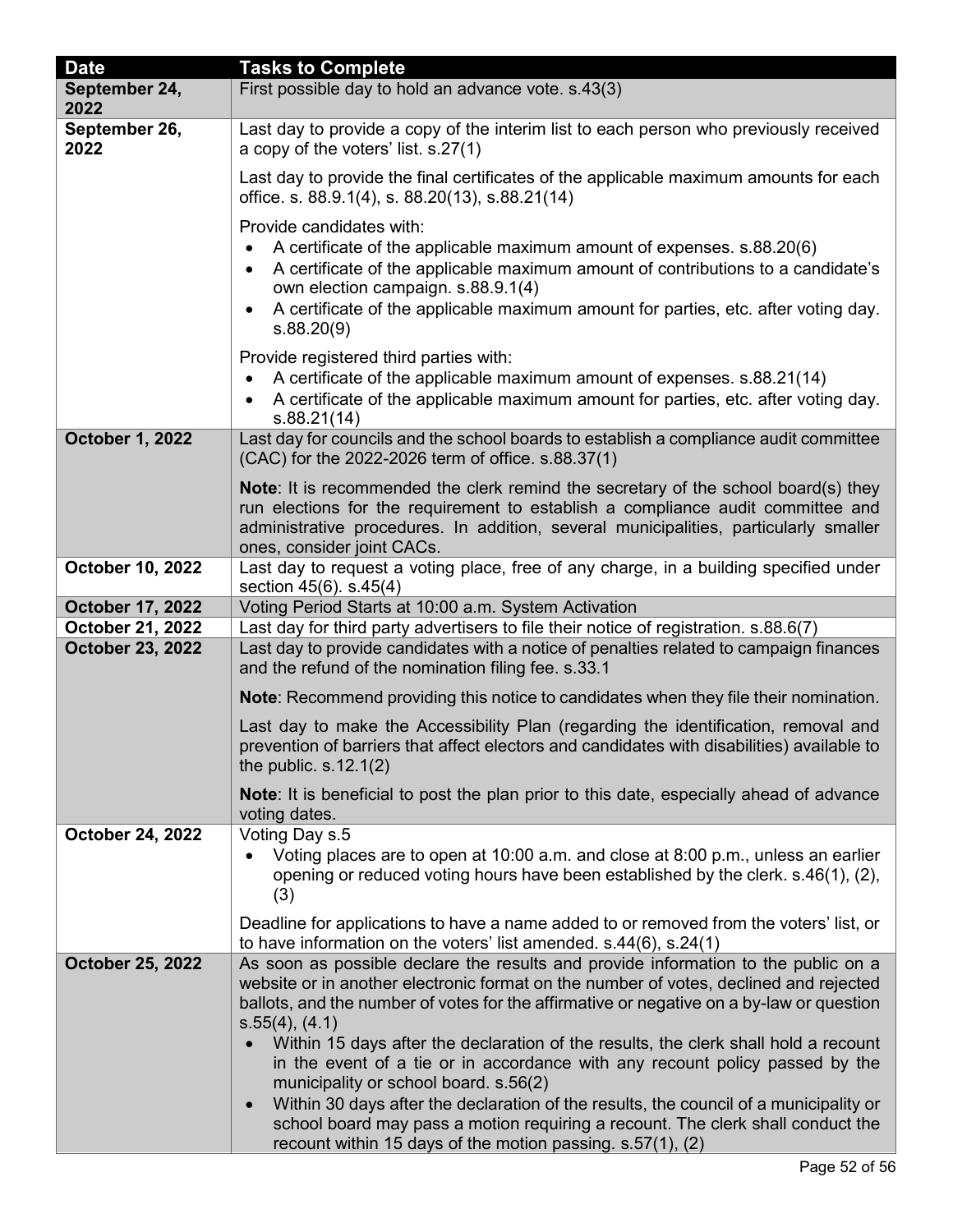| <b>Date</b>             | <b>Tasks to Complete</b>                                                                                                                                                                                                                                                                                                                                                                                                                                                                                                                                                                                                                                           |
|-------------------------|--------------------------------------------------------------------------------------------------------------------------------------------------------------------------------------------------------------------------------------------------------------------------------------------------------------------------------------------------------------------------------------------------------------------------------------------------------------------------------------------------------------------------------------------------------------------------------------------------------------------------------------------------------------------|
|                         | Within 30 days after the declaration of the results, the Minister may make an order<br>requiring a recount regarding a question on the ballot. The clerk shall conduct the<br>recount within 15 days of the order being made. s.57(1), (2)<br>Within 30 days after the declaration of the results, a person who is entitled to vote<br>$\bullet$<br>in an election and has reasonable grounds for believing the election results to be<br>in doubt, may apply to the Superior Court of Justice for an order that the clerk<br>hold a recount. The clerk shall conduct the recount within 15 days after receiving<br>a copy of the order. $s.58(2)$ , $(3)$ , $(4)$ |
| <b>November 7, 2022</b> | First day council may consider a by-law or resolution to implement the results of a                                                                                                                                                                                                                                                                                                                                                                                                                                                                                                                                                                                |
|                         | question on the ballot. s.8.3(2)                                                                                                                                                                                                                                                                                                                                                                                                                                                                                                                                                                                                                                   |
|                         | <b>Note:</b> May wish to consider a date after November 15th as consideration for<br>perception of "Lame Duck" Council (refer to s. 275 of the Municipal Act, 2001) or of<br>previous Council sitting close to a new term.                                                                                                                                                                                                                                                                                                                                                                                                                                         |
| November 15,            | New term of office commences. s.6(1)                                                                                                                                                                                                                                                                                                                                                                                                                                                                                                                                                                                                                               |
| 2022                    | New council deemed to be organized when the declarations of office have been made<br>by a sufficient number of members to form a quorum. Municipal Act, 2001, s.231                                                                                                                                                                                                                                                                                                                                                                                                                                                                                                |
| November 23,<br>2022    | Last day to provide MPAC with the final list of changes to the voters' list. s.27(2)                                                                                                                                                                                                                                                                                                                                                                                                                                                                                                                                                                               |
| December 16,<br>2022    | Deadline for the newly formed council to host their first meeting. Municipal Act, 2001,<br>s.230                                                                                                                                                                                                                                                                                                                                                                                                                                                                                                                                                                   |
|                         | <b>Note:</b> Special provisions apply to upper-tier municipalities.                                                                                                                                                                                                                                                                                                                                                                                                                                                                                                                                                                                                |

## **2023**

| <b>Tasks to Complete</b>                                                                                                                                                                                                                                                                                                                                                                                                                                                                                                |
|-------------------------------------------------------------------------------------------------------------------------------------------------------------------------------------------------------------------------------------------------------------------------------------------------------------------------------------------------------------------------------------------------------------------------------------------------------------------------------------------------------------------------|
| End of the election campaign period. s.88.24(1), s.88.28<br>Last day for candidates and registered third parties to provide written notice, in the<br>prescribed form, of a deficit and the continuation of their campaign period. s.88.24(2),<br>s.88.28<br>Last day to make the Accessibility Report (about the identification, removal and<br>prevention of barriers that affect electors and candidates with disabilities) available to<br>the public. $s.12.1(3)$                                                  |
| Last day for an elector to make an application to the Superior Court of Justice<br>regarding a controverted election. s.83(2)<br>Within 5 days after the application is made, the applicant must serve a copy of<br>the application on the clerk or secretary of the municipality or local board to<br>which the application relates. s.83(3.1)<br>A person whose election is questioned in an application may, within seven days<br>after being served with the application, disclaim all right to the office. s.84(3) |
| Last day for an elected candidate to disclaim all right to the office (if no application<br>made to the Superior Court of Justice against the validity of the candidate's election).<br>s.84(1)                                                                                                                                                                                                                                                                                                                         |
| First possible day for the destruction of election records (if the results of the election<br>are declared on October 25 and are unchallenged). s.88(1)<br>Ballots and all other documents and materials related to an election shall be<br>retained for 120 days after declaring the results of the election. s.88(1)                                                                                                                                                                                                  |
| <b>Note:</b> Certain records (such as those related to financial statements) must be<br>retained. Consult MEA s, 88(4) for those records that must be retained, in addition to<br>your municipality's records retention by-law.                                                                                                                                                                                                                                                                                         |
| Last day to provide candidates and registered third parties with notice of the filing<br>requirements for their initial financial statements and auditor's reports. s.88.25(9),<br>s.88.29(7)<br>The notice to candidates should also refer to their entitlement to receive a refund                                                                                                                                                                                                                                    |
|                                                                                                                                                                                                                                                                                                                                                                                                                                                                                                                         |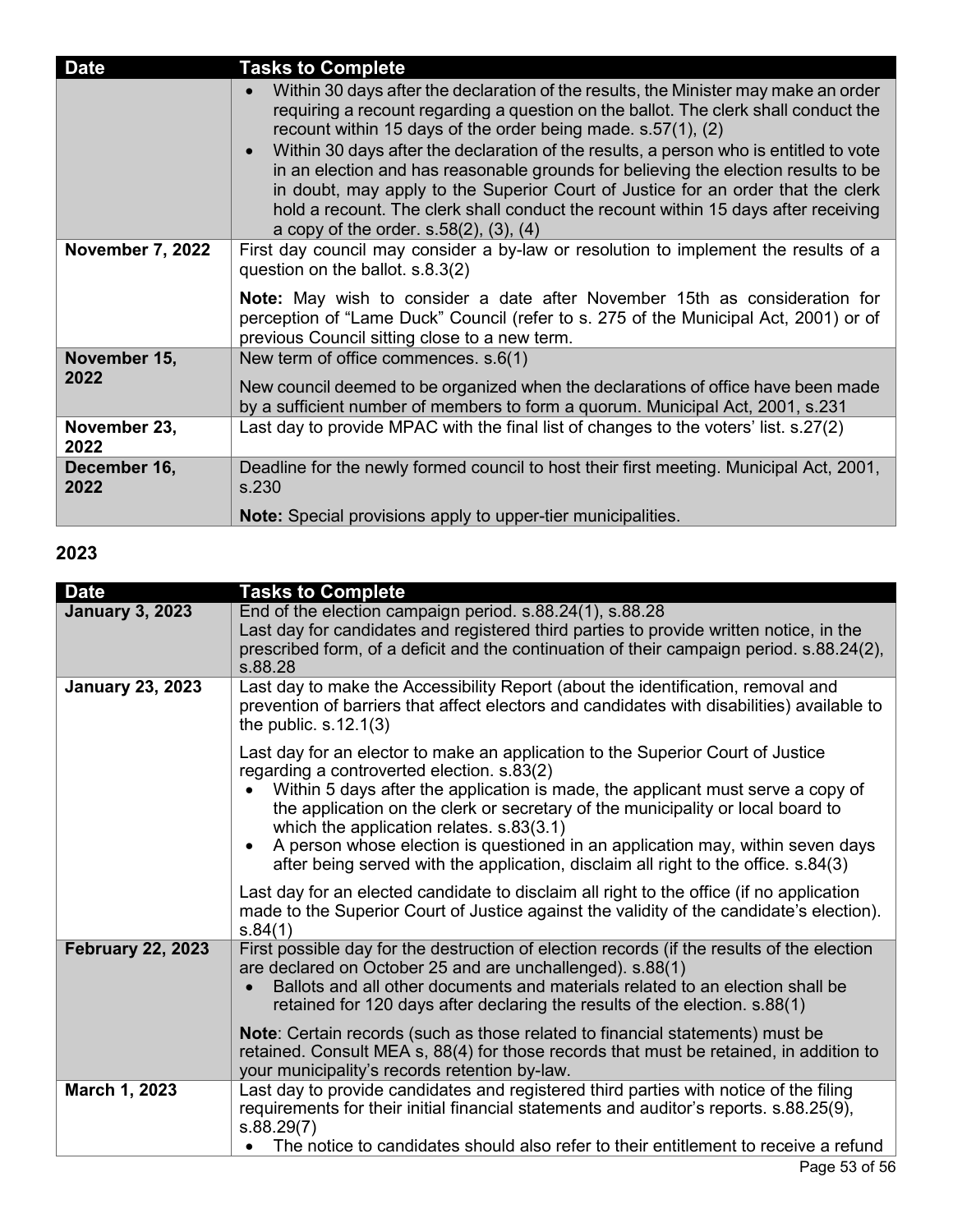| <b>Date</b>    | <b>Tasks to Complete</b>                                                                                                                                                                                                                                                                                                                                                                                                                                                                                                                                                                                                                                                                                                                                                                                                                                                                                                                                                                                                                                                                                                                                                                                                                     |
|----------------|----------------------------------------------------------------------------------------------------------------------------------------------------------------------------------------------------------------------------------------------------------------------------------------------------------------------------------------------------------------------------------------------------------------------------------------------------------------------------------------------------------------------------------------------------------------------------------------------------------------------------------------------------------------------------------------------------------------------------------------------------------------------------------------------------------------------------------------------------------------------------------------------------------------------------------------------------------------------------------------------------------------------------------------------------------------------------------------------------------------------------------------------------------------------------------------------------------------------------------------------|
|                | of the nomination filing fee if they meet the requirements of s. 34, and the<br>penalties set out in subsections $88.23(2)$ and $92(1)$ of the MEA. s.88.25(9)<br>The notice to registered third parties should refer to the penalties set out in<br>$\bullet$<br>subsections 88.27(1) and 92(4) of the MEA. s.88.29(7)                                                                                                                                                                                                                                                                                                                                                                                                                                                                                                                                                                                                                                                                                                                                                                                                                                                                                                                      |
| March 30, 2023 | Last day for candidates and registered third parties to apply to the Superior Court of<br>Justice to extend the time for filing their initial financial statements and auditor's<br>reports. s.88.23(6), s.88.27(3)                                                                                                                                                                                                                                                                                                                                                                                                                                                                                                                                                                                                                                                                                                                                                                                                                                                                                                                                                                                                                          |
|                | The court may grant an extension of no more than 90 days. s.88.23(6),<br>s.88.27(3)                                                                                                                                                                                                                                                                                                                                                                                                                                                                                                                                                                                                                                                                                                                                                                                                                                                                                                                                                                                                                                                                                                                                                          |
| March 31, 2023 | Deadline for candidates and registered third parties to file their initial financial<br>statements and auditor's reports. s.88.30(1)<br>Make the documents filed under s. 88.25, 88.29 (financial statements and<br>$\bullet$<br>auditor's reports) and 88.32 (subsequent expenses) available to the public on a<br>website or in another electronic format as soon as possible after the documents<br>are filed. s.88(9.1)<br>If an error is identified in a filed financial statement, the candidate may withdraw<br>$\bullet$<br>the statement and, at the same time, file a corrected financial statement and<br>auditor's report on or before the 2 p.m. deadline. s.88.25(3), s.88.29(2)                                                                                                                                                                                                                                                                                                                                                                                                                                                                                                                                               |
|                | Last day for candidates and registered third parties to notify the clerk, in writing, that<br>an application has been made to Superior Court of Justice to extend the time for filing<br>their initial financial statement and auditor's report (2 p.m. deadline). s.88.23(7),<br>s.88.27(4)                                                                                                                                                                                                                                                                                                                                                                                                                                                                                                                                                                                                                                                                                                                                                                                                                                                                                                                                                 |
|                | Note: Candidates that file their financial statements and auditor's reports in<br>accordance with subsection 88.25(1) by the 2 p.m. deadline are entitled to receive a<br>refund of their nomination filing fee. s.34                                                                                                                                                                                                                                                                                                                                                                                                                                                                                                                                                                                                                                                                                                                                                                                                                                                                                                                                                                                                                        |
| April 24, 2023 | Last day on which council may consider a by-law or resolution to implement the<br>results of a question on the ballot. s.8.3(2)                                                                                                                                                                                                                                                                                                                                                                                                                                                                                                                                                                                                                                                                                                                                                                                                                                                                                                                                                                                                                                                                                                              |
| May 1, 2023    | Last day for candidates and registered third parties to file their initial financial<br>statements and auditor's reports (by 2 p.m. with a \$500 late filing fee). s.88.23(9),<br>s.88.27(6)<br>Documents submitted after this deadline are to be accepted only for the purpose<br>$\bullet$<br>of making them available to the public. s.88.25(12), s.88.29(10) If applicable,<br>notices of default should be issued by the clerk as soon as practicable after this<br>filing deadline. s.88.23(3), s.88.27(2)<br>Report identifying each contributor who appears to have contravened any of the<br>contribution limits to be made available as soon as possible after this date.<br>$s.88.34(2)$ , $(5)$ , $s.88.36(2)$<br>The clerk shall prepare a separate report in respect of each contributor who<br>٠<br>appears to have contravened any of the contribution limits and forward those<br>reports to the compliance audit committee. $s.88.34(2)$ , $(3)$ , $(4)$ , $(5)$ , $(6)$ , $(7)$ ,<br>s.88.36(3), (4)<br>Within 30 days after receiving a report, the committee must consider it and<br>٠<br>decide whether to commence a legal proceeding against a contributor for an<br>apparent contravention. s. 88.34(8), s.88.36(5) |
| May 2, 2023    | Report setting out all candidates and registered third parties in an election along with<br>an indication of whether each has filed a financial statement and auditor's report to be<br>made available to the public on a website or in another electronic format as soon as<br>possible after this date. s.88.23(5), s.88.29(11)                                                                                                                                                                                                                                                                                                                                                                                                                                                                                                                                                                                                                                                                                                                                                                                                                                                                                                            |
| June 29, 2023  | Last day for an elector to apply for a compliance audit of a candidate or registered<br>third party's initial financial statement. s.88.33(3), s.88.35(3)<br>Within 10 days of receiving the application, the clerk must forward the application<br>to the compliance audit committee. s.88.33(4)<br>Within 30 days after the committee has received the application, the committee<br>$\bullet$<br>must consider the application and decide whether it should be granted or<br>rejected. s.88.33(7)<br>The committee's decision may be appealed to the Superior Court of Justice                                                                                                                                                                                                                                                                                                                                                                                                                                                                                                                                                                                                                                                            |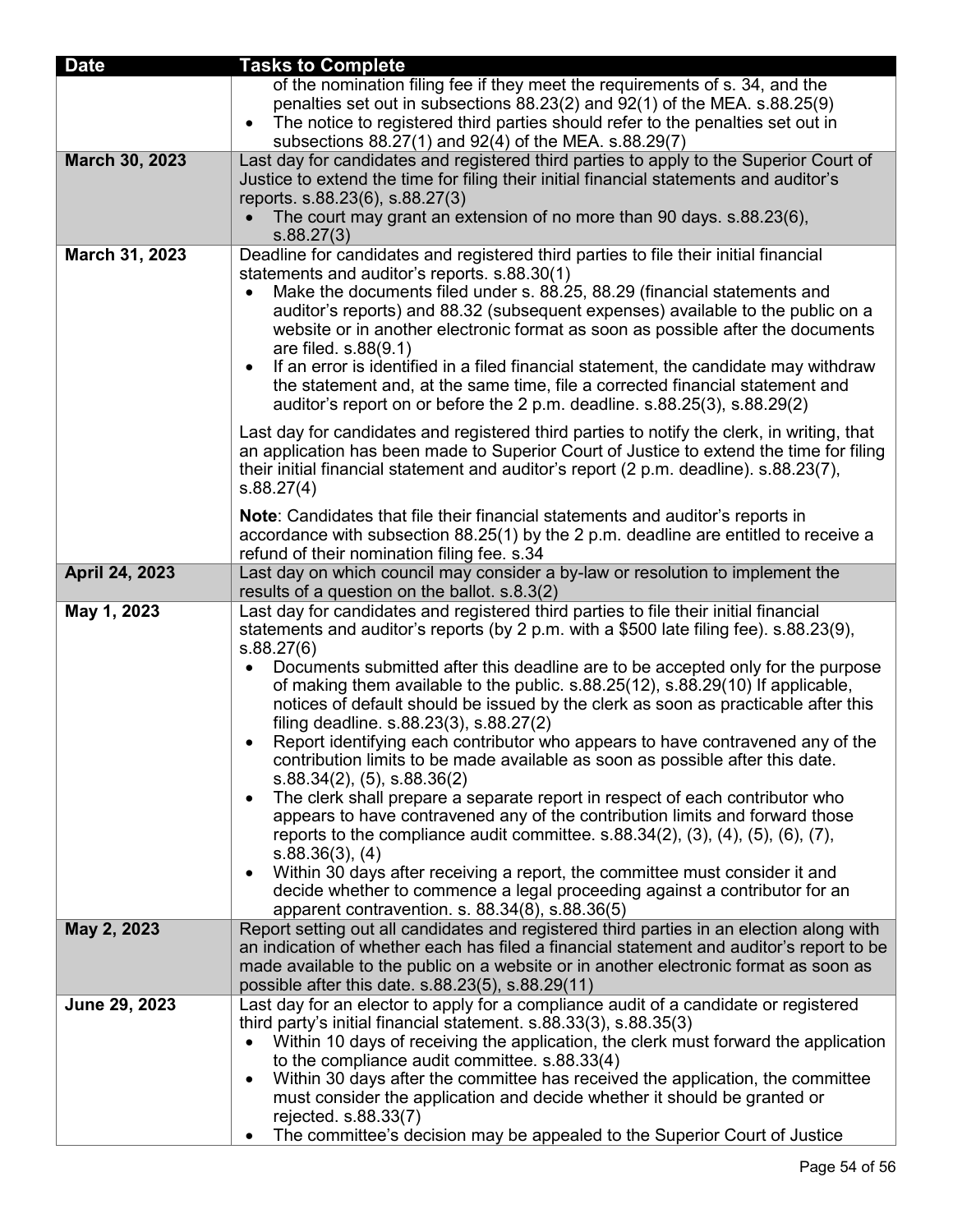| <b>Date</b>              | <b>Tasks to Complete</b>                                                                                                                                                                                                                                                                                                                                                                                                                                                                                                                                                                                                                                                                                                                                                                                                                                                                                                                                                                              |
|--------------------------|-------------------------------------------------------------------------------------------------------------------------------------------------------------------------------------------------------------------------------------------------------------------------------------------------------------------------------------------------------------------------------------------------------------------------------------------------------------------------------------------------------------------------------------------------------------------------------------------------------------------------------------------------------------------------------------------------------------------------------------------------------------------------------------------------------------------------------------------------------------------------------------------------------------------------------------------------------------------------------------------------------|
| June 30, 2023            | within 15 days after the decision is made. s.88.33(9)<br>Within 10 days after receiving the report from the committee appointed auditor,<br>$\bullet$<br>the clerk must forward the audit report to the committee. s.88.33(14)<br>The committee must consider the report within 30 days after receiving it and, if<br>$\bullet$<br>the report concludes that the candidate appears to have contravened a provision<br>of the MEA relating to election campaign finances, the committee shall decide<br>whether to commence a legal proceeding against the candidate for the apparent<br>contravention. s.88.33(17)<br>Last day of the extended campaign period for candidates and registered third parties                                                                                                                                                                                                                                                                                            |
|                          | that extended their campaign due to a deficit, or that recommenced their campaign<br>due to a recount, controverted election, or compliance audit. s.88.24(1)(4i),<br>s.88.24(1)(5iv)<br>Note: Last day may be earlier if the deficit is eliminated.                                                                                                                                                                                                                                                                                                                                                                                                                                                                                                                                                                                                                                                                                                                                                  |
| <b>August 30, 2023</b>   | Last day to provide candidates and registered third parties with notice of the filing<br>requirements for their supplementary financial statements and auditor's reports.<br>$s.88.25(10)$ , $s.88.29(8)$<br>The notice to candidates should also refer to the penalties set out in subsections<br>88.23(2) and 92(1) of the MEA. s.88.25(10)<br>The notice to registered third parties should refer to the penalties set out in<br>subsections 88.27(1) and 92(4) of the MEA. s.88.29(8)                                                                                                                                                                                                                                                                                                                                                                                                                                                                                                             |
| September 28,<br>2023    | Last day for candidates and registered third parties to apply to the Superior Court of<br>Justice to extend the time for filing their supplementary financial statements and<br>auditor's reports. s.88.23(6), s.88.27(3)<br>The court may grant an extension of no more than 90 days. s.88.23(6),<br>s.88.27(3)                                                                                                                                                                                                                                                                                                                                                                                                                                                                                                                                                                                                                                                                                      |
| September 29,<br>2023    | Deadline for candidates and registered third parties to file their supplementary<br>financial statements and auditor's reports. s.88.30(1)<br>Make the documents filed under s. 88.25, 88.29 (financial statements and<br>auditor's reports) and s. 88.32 (subsequent expenses) available to the public on<br>a website or in another electronic format as soon as possible after the<br>documents are filed. s.88(9.1)<br>If an error is identified in a filed financial statement, the candidate may withdraw<br>$\bullet$<br>the statement and, at the same time, file a corrected financial statement and<br>auditor's report on or before the 2 p.m. deadline. s.88.25(3), s.88.29(2)<br>Last day for candidates and registered third parties to notify the clerk, in writing, that<br>an application has been made to Superior Court of Justice to extend the time for filing<br>their supplementary financial statement and auditor's report (2 p.m. deadline).<br>$s.88.23(7)$ , $s.88.27(4)$ |
| October 30, 2023         | Last day for candidates and registered third parties to file a supplementary financial<br>statement and auditor's report (by 2 p.m. with a \$500 late filing fee). s.88.23(9)<br>Documents submitted after this deadline are to be accepted only for the purpose<br>of making them available to the public. s.88.25(12), s.88.29(10)<br>If applicable, notices of default should be issued by the clerk as soon as practicable<br>after this filing deadline. $s.88.23(3)$ , $s.88.27(2)$                                                                                                                                                                                                                                                                                                                                                                                                                                                                                                             |
|                          | Report identifying each contributor who appears to have contravened any of the<br>contribution limits to be made available as soon as possible after this date.<br>s.88.34(2), (5), s.88.36(2)<br>The clerk shall prepare a separate report in respect of each contributor who<br>appears to have contravened any of the contribution limits and forward those<br>reports to the compliance audit committee. $s.88.34(2)$ , $(3)$ , $(4)$ , $(5)$ , $(6)$ , $(7)$ ,<br>s.88.36(3), (4)<br>Within 30 days after receiving a report, the committee must consider it and<br>$\bullet$<br>decide whether to commence a legal proceeding against a contributor for an<br>apparent contravention. s.88.34(8), s.88.36(5)                                                                                                                                                                                                                                                                                    |
| <b>December 28, 2023</b> | Last day for an elector to apply for a compliance audit of a candidate or registered                                                                                                                                                                                                                                                                                                                                                                                                                                                                                                                                                                                                                                                                                                                                                                                                                                                                                                                  |